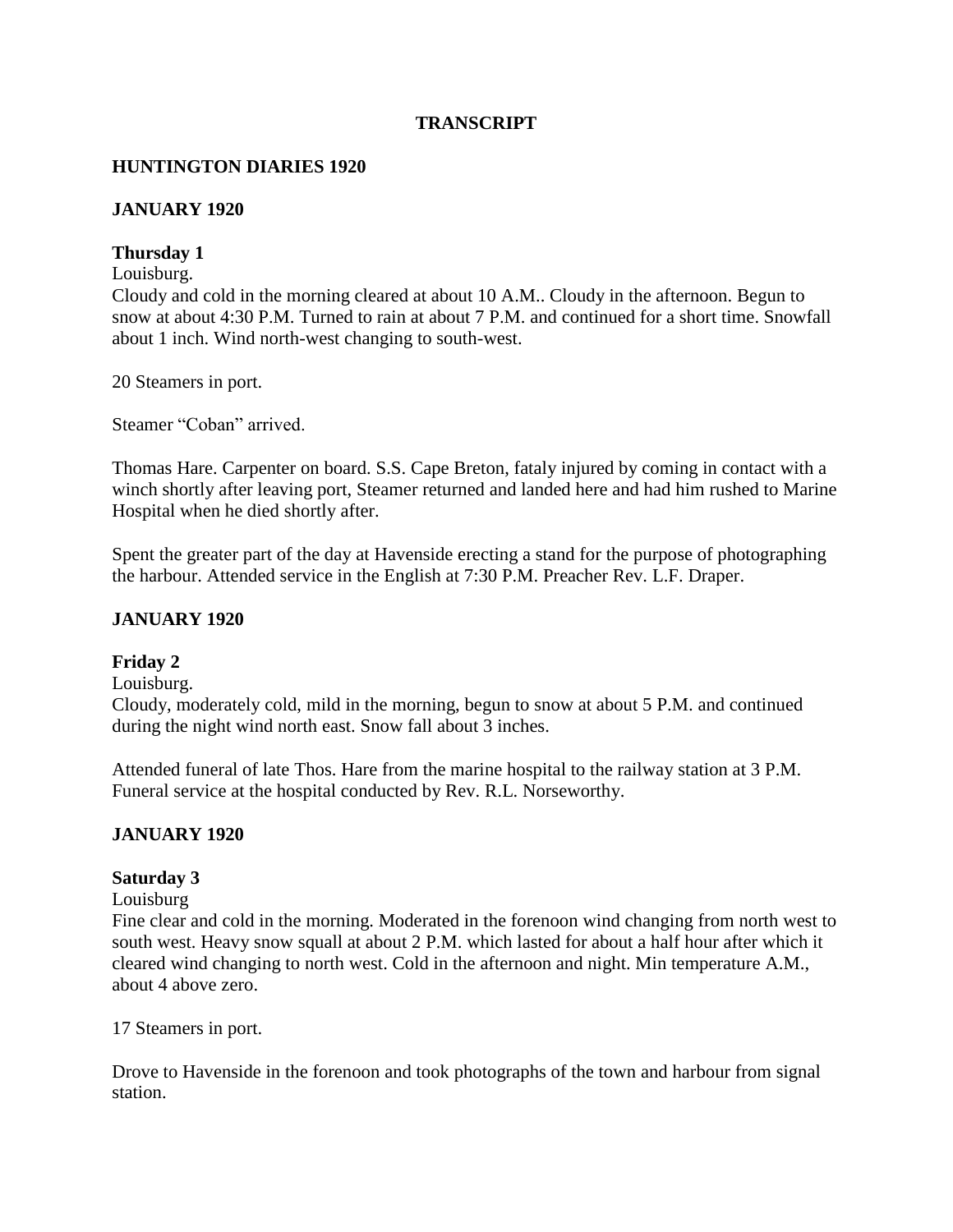### **JANUARY 1920**

### **Sunday 4**

Louisburg

Fine clear and cold. Light north west wind. Min temperature A.M., about zero P.M., 4 above zero.

Two Greek Steamers arrived for bunker coal and anchored in the upper harbour.

Nineteen Steamers in port.

Attended service in the Methodist Church at 11 A.M., and 7 P.M. Preacher Rev. R.L. Norseworthy.

### **JANUARY 1920**

**Monday 5** Louisburg Fine and moderately cold.

Attended "Week of Prayer" service in the Methodist Church at 730 P.M., conducted by Rev. R.L. Norseworthy and Rev. D.A. McMillan, sermon by Mr. McMillan. Services to be held alternately in the Methodist and Presbyterian Churches.

# **JANUARY 1920**

**Tuesday 6** Louisburg Fine clear and moderately cold. Light north west wind.

# **JANUARY 1920**

### **Wednesday 7**

Louisburg

Fine clear and moderately cold. Light westerly wind. Harbour partly caught over with ice which nearly all broke up during the day.

About fifteen Steamers in port.

Attended "Week of prayer" service in Methodist Church at 7:30 P.M. Service conducted by Rev. Mr. Norseworthy, Methodist and Rev. Mr. McMillan, Presbyterian. Sermon by Mr. McMillan.

# **JANUARY 1920**

**Thursday 8**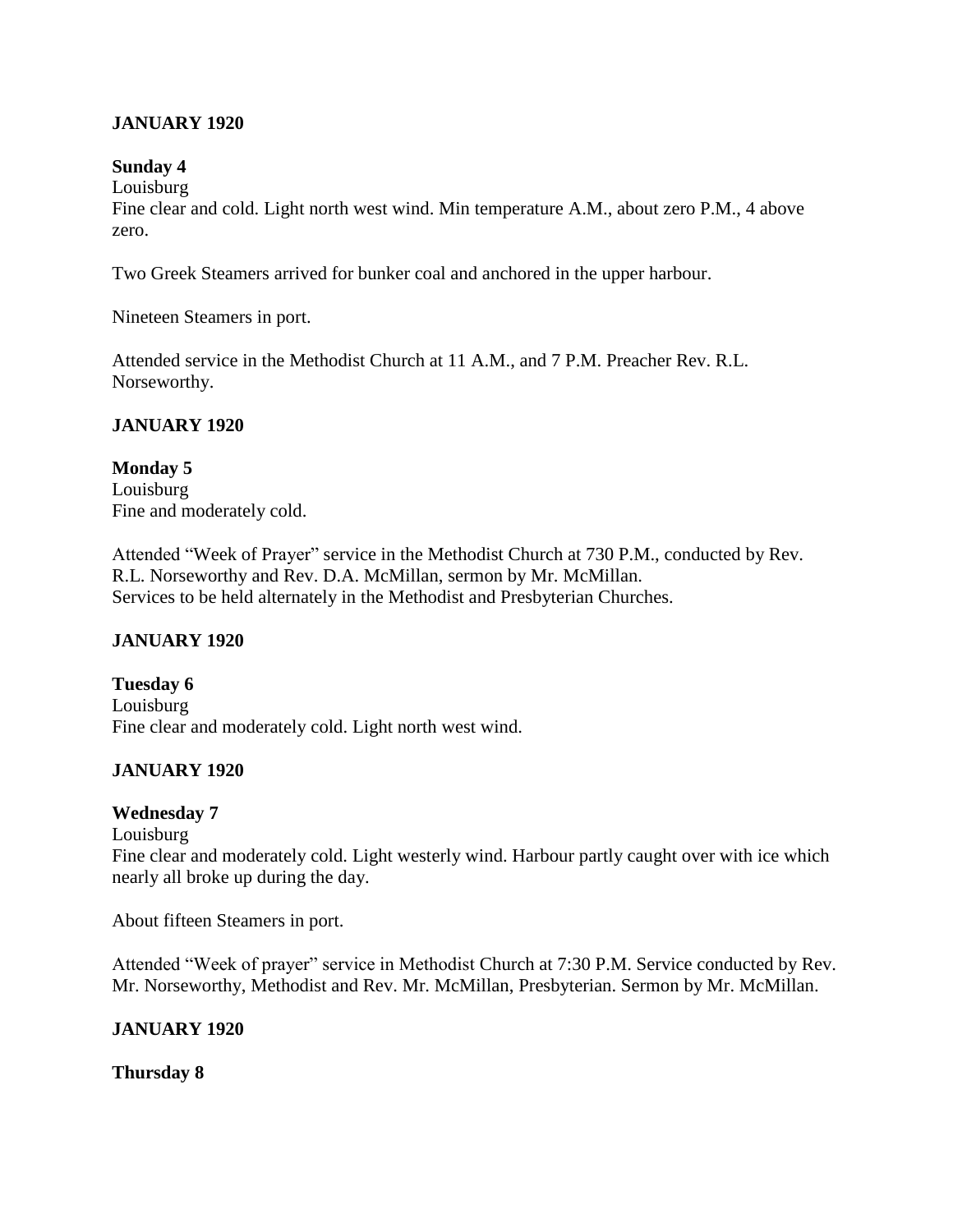Louisburg Fine.

#### **JANUARY 1920**

### **Friday 9**

Louisburg Fine cloudy and mild in the forenoon partly clear in the afternoon.

10 Steamers in port.

Drove to "Havenside" in the afternoon with Norman McLeod, photographer to point out to him some good positions for photographing the town.

Attended "Week of Prayer" service in Methodist Church at 7:30 P.M. Service conducted by Rev. D.A. McMillan Presbyterian and Rev. R.L. Norseworthy Methodist.

### **JANUARY 1920**

#### **Saturday 10**

Louisburg Fine, clear, moderately cold. Min temperature P.M., about 4 above zero. Wind northerly.

8 Steamers in port.

### **JANUARY 1920**

#### **Sunday 11**

Louisburg

Fine, and cold in the morning. Cloudy in the afternoon. Light snow squalls in the evening. Min temperature A.M., about 5 below zero. Mild in the afternoon. Moderately cold at night. Light variable winds.

Attended service in the Methodist Church at 11 A.M., and 7 P.M. Preacher Rev. R.L. Norseworthy.

### **JANUARY 1920**

**Monday 12** Louisburg Fine clear and cold.

Steamer "Maskinonge" and tug Douglas H. Thomas arrived from Sydney during the night. "Maskinonge" has part cargo of steel products which was loaded at Sydney. The balance of the cargo will be loaded here. She came to this port to avoid the danger of being caught in the ice at Sydney.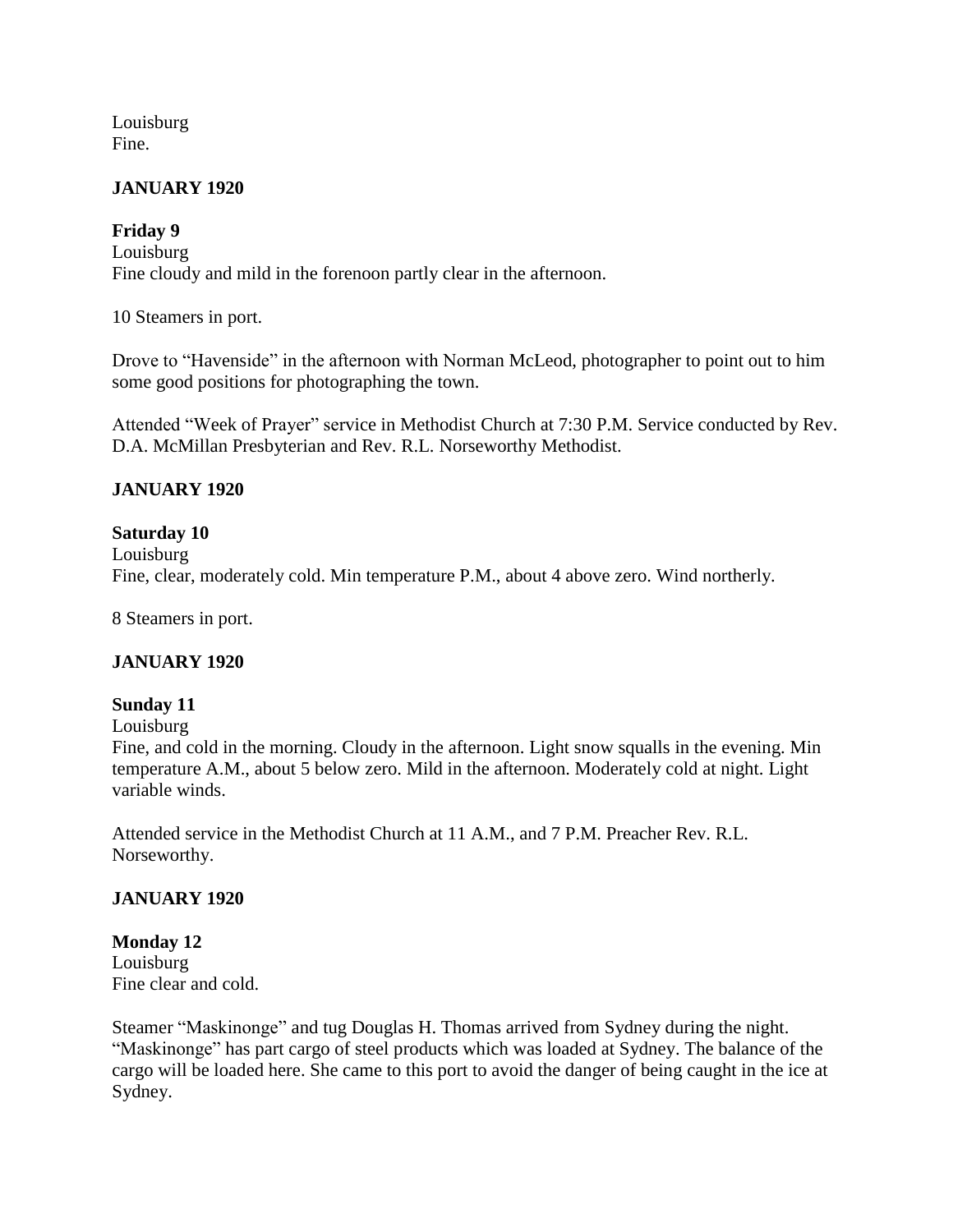### **JANUARY 1920**

**Tuesday 13** Louisburg Fine clear and cold. Light northerly wind an ideal winter day.

Steamer "Lingan" "Coban" and "Nevada" arrived for cargoes of coal.

Tug "D.A. Thomas" sailed for Sydney.

Attended band practice at 9:30 P.M.

Attended funeral of infant child of Mr. and Mrs. Mark Luddington at 2P.M. Service conducted by Rev. Ralph Norseworthy. Burial in Methodist cemetery.

#### **JANUARY 1920**

**Wednesday 14** Louisburg Fine clear and cold. Min temperature zero. Light northerly wind.

Steamers "Lingan" and "Nevada" sailed with cargoes of coal.

Attended choir practice with Methodist Church at 9 P.M.

#### **JANUARY 1920**

**Thursday 15** Louisburg Fine clear and cold. Wind northerly min temperature A.M., below zero. Milder during the night.

Norwegian Steamer "Ocean" arrived at about 2 A.M., from Sydney to avoid getting caught in the ice. She is partly loaded with Pitch and will likely finish loading here.

John Mullins, Pilot from Low Point was stricken with paralysis on board the Steamer "Ocean" on the way from Sydney to this port last night. He was landed here and sent to Sydney on the 7 A.M. train where he is reported to be improving slightly.

S.S. "Cape Breton" arrived, S.S. "Coban" and tug "Cruzer" with barge in tow sailed.

#### **JANUARY 1920**

#### **Friday 16**

Louisburg Fine cloudy and chilly not much frost. Light northeast wind. Light snow squalls in the evening.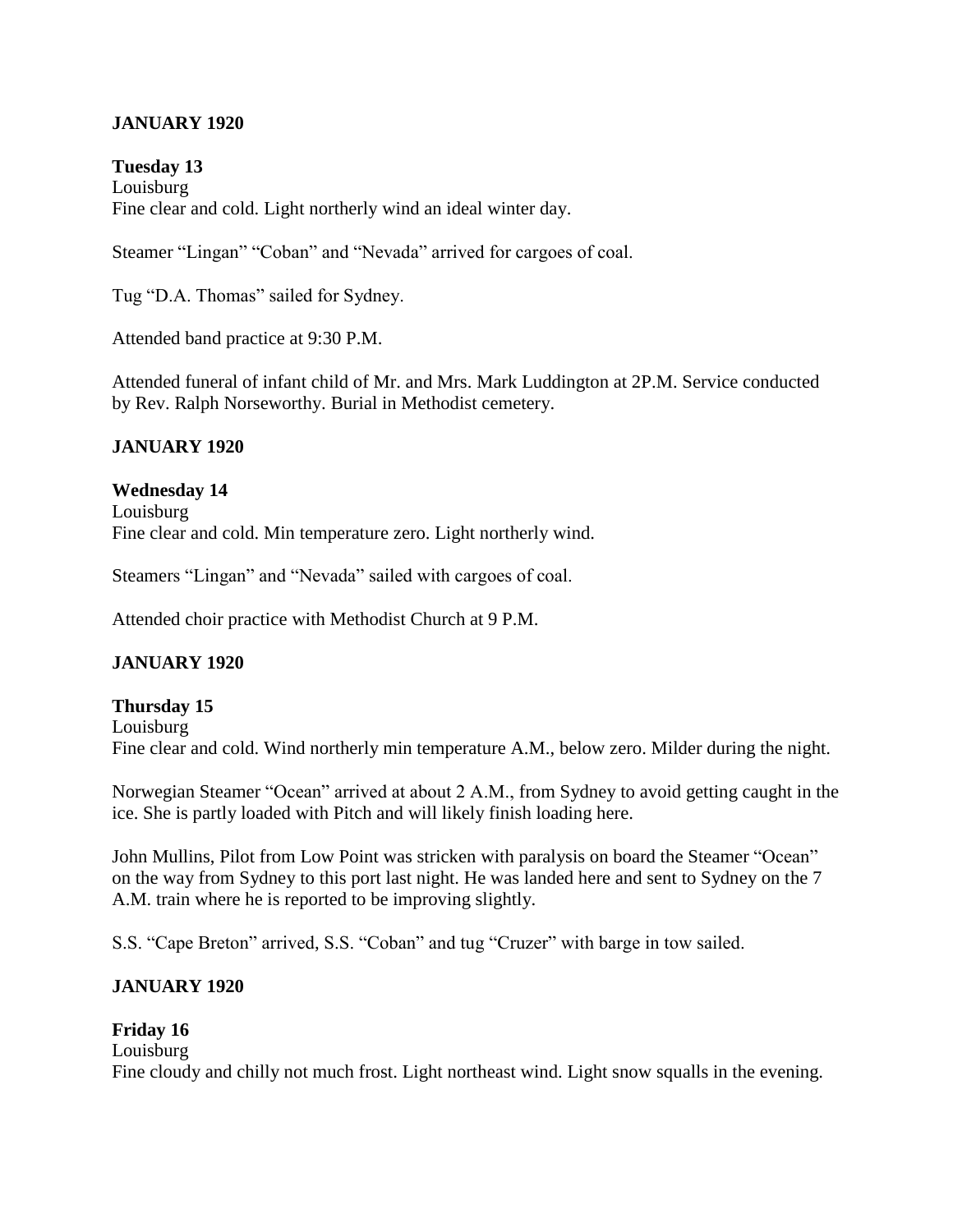### **JANUARY 1920**

#### **Saturday 17**

#### Louisburg

Cloudy and mild in the forenoon. Heavy snow storm in the afternoon, accompanied by strong easterly wind. Turned to rain at about 8 P.M. and continued for a short time. Wind changing to south west during the night. Snow fall about 5 inches.

Steamer "Maskinonge" finished loaded cargo of steel products.

#### **JANUARY 1920**

#### **Sunday 18**

Louisburg

Cloudy and mild in the forenoon, begun to freeze at about noon. Wind increasing to a gale from the west. Cold during the night with heavy gale.

Norwegian Steamer "Ocean" which arrived here on the 15<sup>th</sup> inst., from Sydney with part cargo of pitch, docked at the coal pier in the early morning and proceeded to load the balance of her cargo. Work continued throughout the day.

Eight Steamers in port.

Attended service in the Methodist Church at 11 A.M. and 7 P.M. Preacher Rev. R.L. Norseworthy.

#### **JANUARY 1920**

#### **Monday 19**

Louisburg Cold with gale from west. Min temperature above zero. Max temperature 11 above zero.

### **JANUARY 1920**

#### **Tuesday 20**

Louisburg Fine clear and very cold. Min temperature about 3 below zero. Max temperature, 5 above zero. Wind north-west.

Attended band practice at 9:30 P.M.

#### **JANUARY 1920**

**Wednesday 21**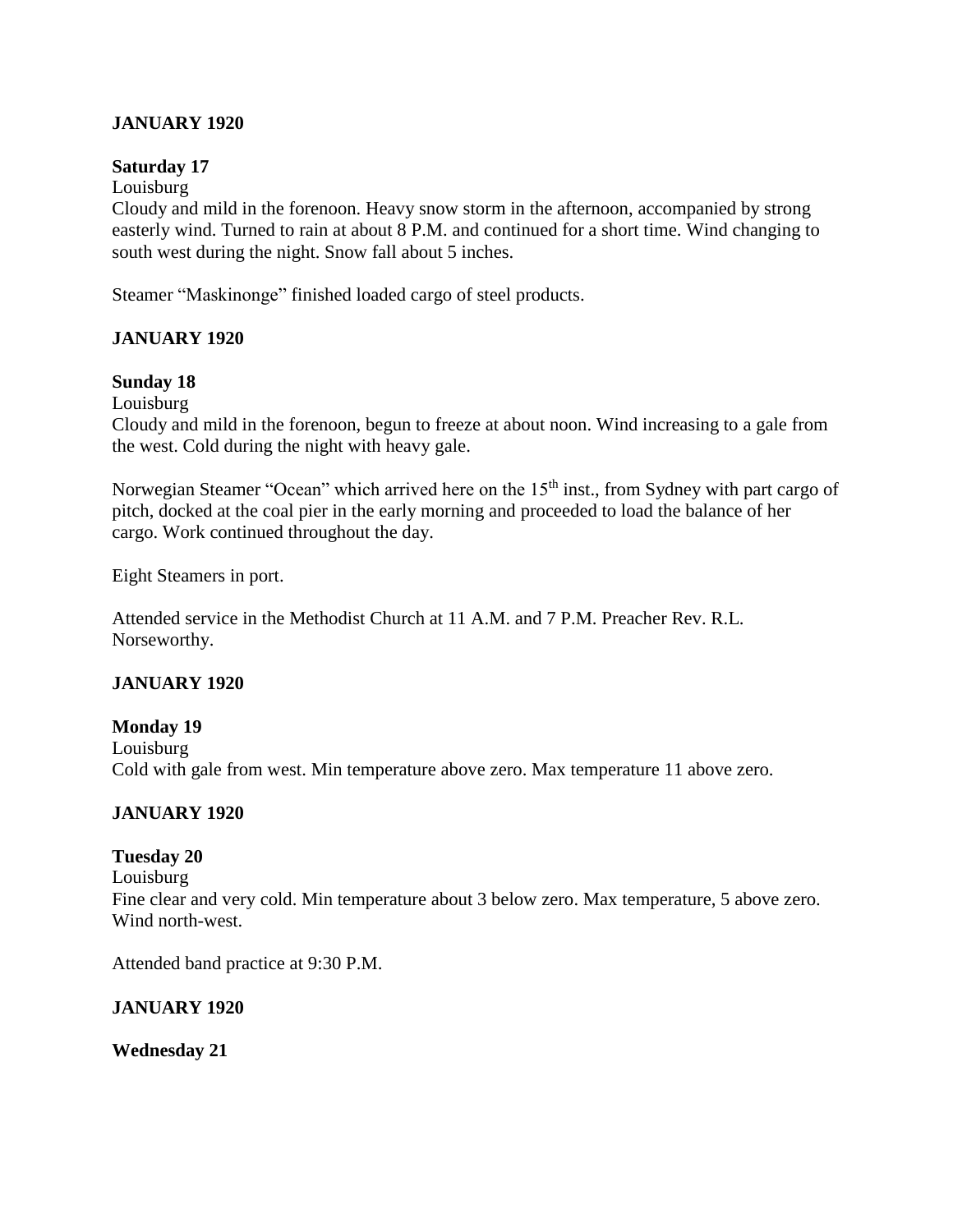Louisburg

Snowed moderately nearly all day. Light south east wind varying to east and northeast. Snow fall about 4 inch.

Steamer "Sheba" arrived to load general cargo for Nfld.

Attended choir practice in the Methodist church at 9 P.M.

# **JANUARY 1920**

### **Thursday 22**

Louisburg Fine clear and cold. Min temperature about zero. Light wind.

Steamer "New Georgia" arrived for bunker coal.

Steamers "J.A. McKee", "Cape Breton" and "Lingan" arrived for cargo.

# **JANUARY 1920**

**Friday 23** Louisburg Fine and moderately cold. Cloudy in the afternoon and evening.

Steamer "Hochelaga" arrived for cargo of coal.

# **JANUARY 1920**

### **Saturday 24**

Louisburg

Fine clear and very cold. Strong north, northeast wind. Min temperature zero. Max temperature 6 above zero.

Steamer "Nevada" arrived for cargo of coal.

Station Steamer "Vindabona" arrived for bunker coal.

### **JANUARY 1920**

### **Sunday 25**

Louisburg

Cloudy and very cold. Light snow squalls, fresh north-east wind. Min temperature about 6 below zero. Max temperature about 6 above zero.

Steamer "Sheba" at the freight wharf loading general cargo for Newfoundland. Finished at about 6 P.M.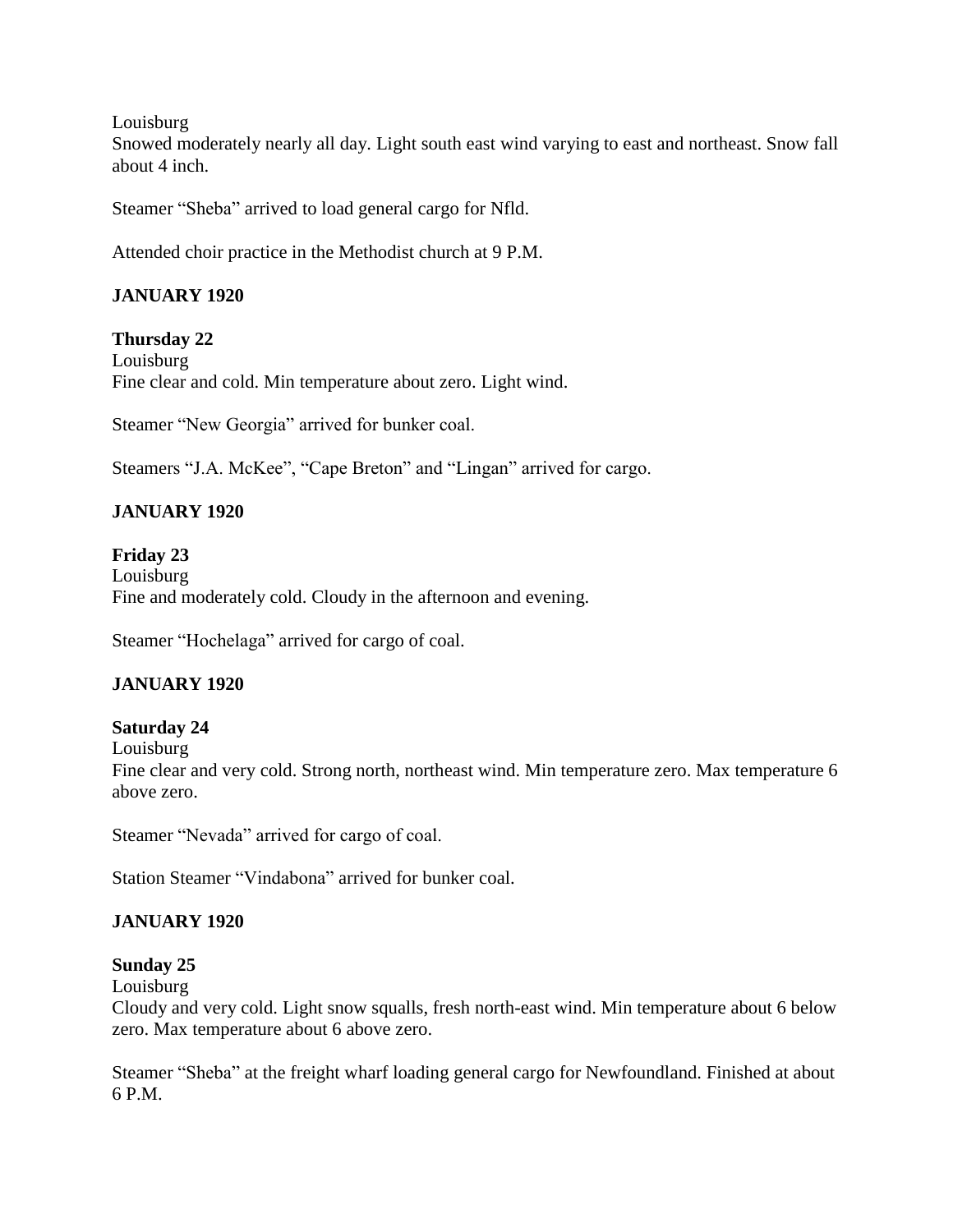Attended service in the Methodist Church at 11 A.M. and 7 P.M. Preacher Rev. R.L. Norseworthy.

### **JANUARY 1920**

### **Monday 26**

#### Louisburg

Fine clear and very cold. Light north west wind. Min temperature about 5 below zero. Max temperature about 10 above.

Steamer "Sheba" sailed for Nfld. with general cargo.

Steamer "Stella Maris" arrived.

### **JANUARY 1920**

#### **Tuesday 27**

Louisburg

Cloudy and mild. Snow squalls during the early part of the day. Turned to mist in the afternoon. Cold during the night. Fresh south west wind changing to north west at night.

Norwegian Steamer "Melderskin" arrived with engines partly disabled. Will likely effect repairs at this port before proceeding.

Nominations for town elections. The following nominations were filed for Mayor W.E. McAlpine who has held office since 1909, and A.A. Martell. For councillors: Patrick Burke, Clarance Peters, and M.S. Huntington, as there were only three nominations to fill three seats the three candidates for Councillor will be returned by acclamation.

### **JANUARY 1920**

#### **Wednesday 28**

Louisburg Fine clear and cold. Wind north, north-east. Min temperature below zero.

Steamer "War Vixen" arrived for bunker coal.

Reid Nfld. Steamer "Glencoe" arrived in the early morning for cargo of coal. First Reid Nfld. boat to arrive here this season.

Attended choir practice in the Methodist church at 9P.M.

### **JANUARY 1920**

**Thursday 29**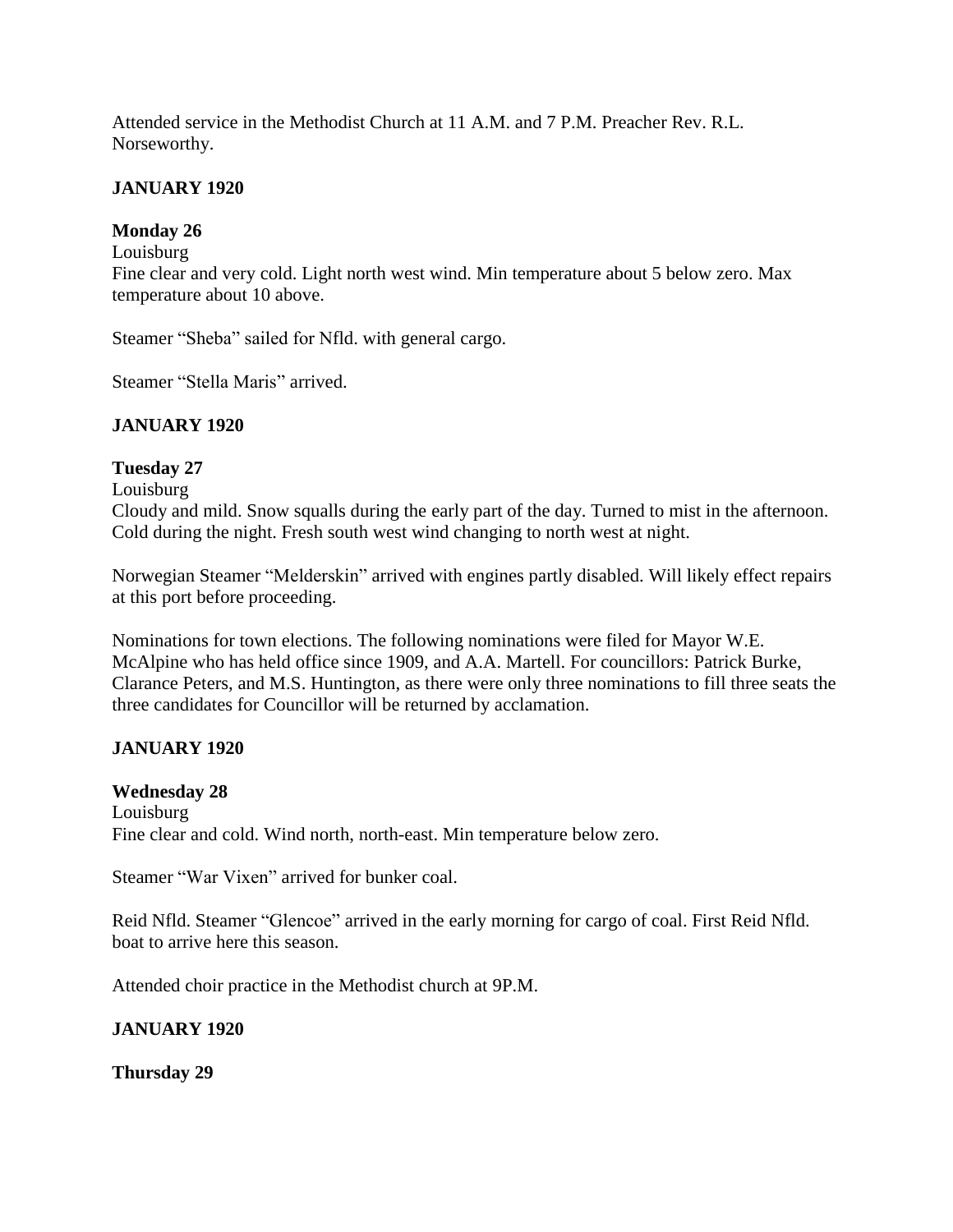Louisburg

Fine clear and very cold. Min temperature, below zero. Max temperature about 10 above.

Tug "Cruzer" with Barge in tow arrived for cargo of coal.

Steamer War "Vixon" sailed.

Reid Nfld. Steamer "Glencoe" sailed.

Norwegian Steamer "Lev" arrived for cargo of coal.

British Steamer "General Cochrane" arrived for bunker coal.

### **JANUARY 1920**

#### **Friday 30**

Louisburg

Snowed during the early part of the day. Stopped snowing at about noon. Strong south west wind which banked the snow considerably. Wind changed to north west in the afternoon. Cold during the night temperature reaching zero mark at about 11 P.M.

G.W.V.A. Held dance in Masonic hall in the evening.

#### **JANUARY 1920**

#### **Saturday 31**

Louisburg

Fine clear and very cold. Coldest day for many years. Min temperature 14 below zero. Max temperature 2 below zero. Moderate north west wind.

Steamer "Lingan" arrived for cargo of coal.

#### **FEBRUARY 1920**

#### **Sunday 1**

Louisburg

Fine clear and cold. Min temperature about 10 below zero max temperature about 10 above. Light northerly wind a typical winter day.

Tug "Cruzer" with Barge in tow sailed for Halifax.

"Round House" totally destroyed by fire at about 8:30 P.M. Locomotives no. 56 and 58 badly damaged. The pier was seriously threatened but by the efforts of the firemen, the fire was prevented from spreading.

Spent part of the afternoon and had tea at Fletcher Townsends.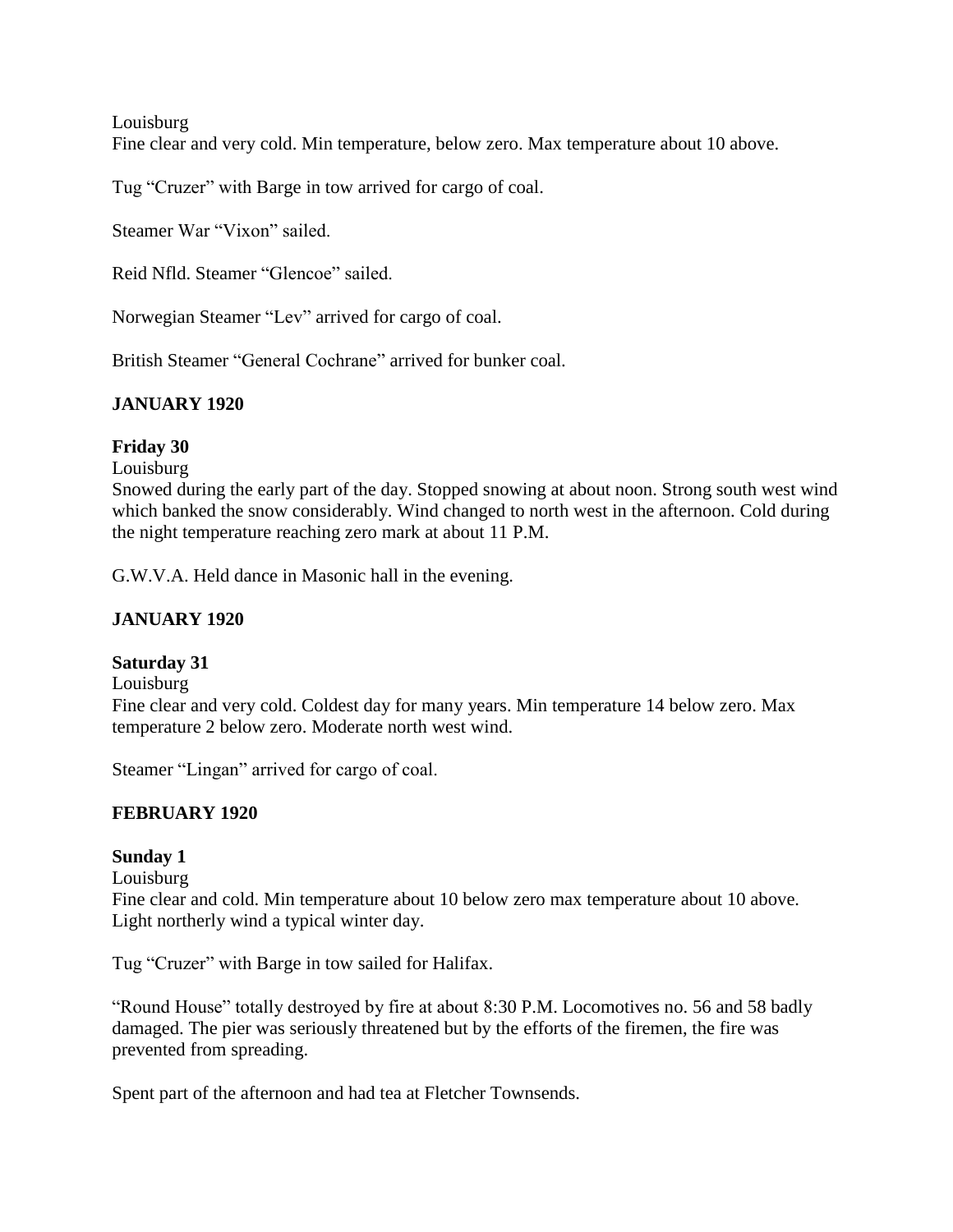Attended service in the Methodist Church at 11 A.M. and 7 P.M. Preacher Rev R.L. Norseworthy.

### **FEBRUARY 1920**

# **Monday 2**

### Louisburg

Fine clear and cold in the morning. Moderated during the day. Light snow squalls in the afternoon. Turned to rain during the night. Min temperature A.M., about zero, max temperature, about 30 above zero. Wind north west changing to south-west.

Train which usually left here at 7 A.M., and returned at 7 P.M., canceled today until further notice on account of damage to engines in last nights fire.

#### **FEBRUARY 1920**

#### **Tuesday 3**

Louisburg Fine clear and moderately cold in the morning. Mild during the day. Cold at night.

English church congregation held tea and fancy sale in the evening. Was present and had tea.

Town election result as follows: For mayor A.A. Martell 295 W.E. McAlpine 71 Mr. McAlpine the defeated candidate has held the office of mayor since 1909. Councillors by acclamation: Patrick Burke, Clarance Peters, and M.S. Huntington.

Attended band practice at 9 P.M.

### **FEBRUARY 1920**

### **Wednesday 4** Louisburg Fine clear and moderately cold.

Steamer "Coban" arrived for cargo of coal.

Attended funeral of the late Mrs. Margaret McDonald. Pepperell St. at 10:30 A.M.

Attended choir practice in the Methodist Church at 9 P.M.

### **FEBRUARY 1920**

**Thursday 5** Louisburg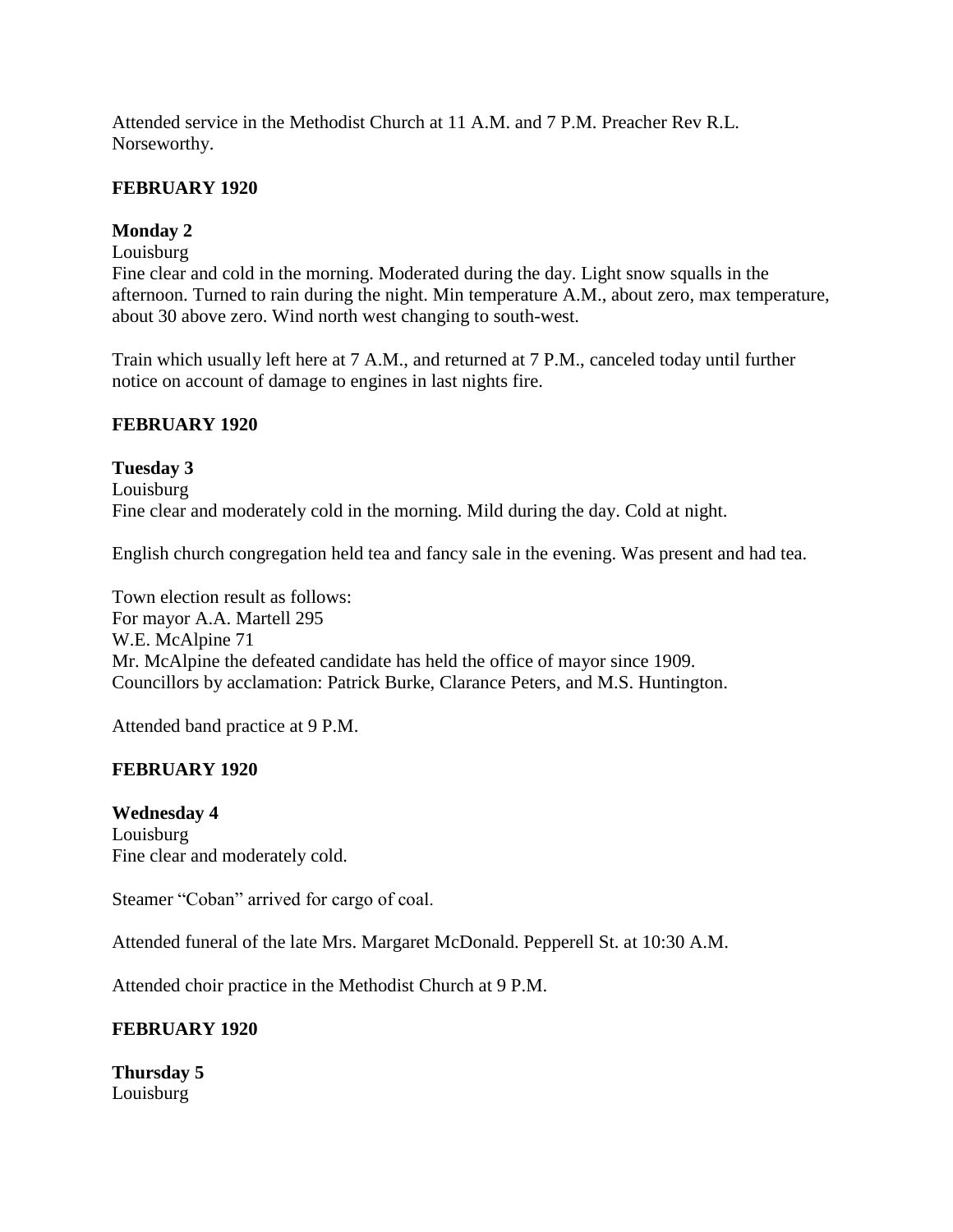Fine and moderately cold. Clear in the morning, cloudy and threatening in the afternoon. Mild in the evening. Light north-east wind.

Death of Mrs. Alfred Tanner.

#### **FEBRUARY 1920**

#### **Friday 6**

Louisburg

Snow storm in the morning turned to rain at about 930 A.M., and continued raining throughout the day and night. Snow fall about 4 inches. Wind south-east. Harbour and coast blocked with drift ice.

#### **FEBRUARY 1920**

#### **Saturday 7**

Louisburg

Rained in the early part of the day. Mild misty and foggy. Streets very wet and slushy. Wind south west.

Death of George Norton.

Attended funeral of the Late Mrs. Alfred Tanner at 2 P.M. Service conducted by Rev. Mr. Norseworthy. Internment in Methodist cemetery.

### **FEBRUARY 1920**

**Sunday 8** Louisburg Fine and mild. Partly cloudy. Light westerly wind.

Steamer "Nevada" arrived for cargo of coal.

Dutch Steamer "Swartze Zee" arrived.

Attended service in the Methodist church at 11 A.M., and 7 P.M.

### **FEBRUARY 1920**

**Monday 9** Louisburg Fine cloudy and mild. Light variable wind.

Steamer "Cape Breton" arrived for cargo of coal.

Attended funeral of the late George Morton at 330 P.M.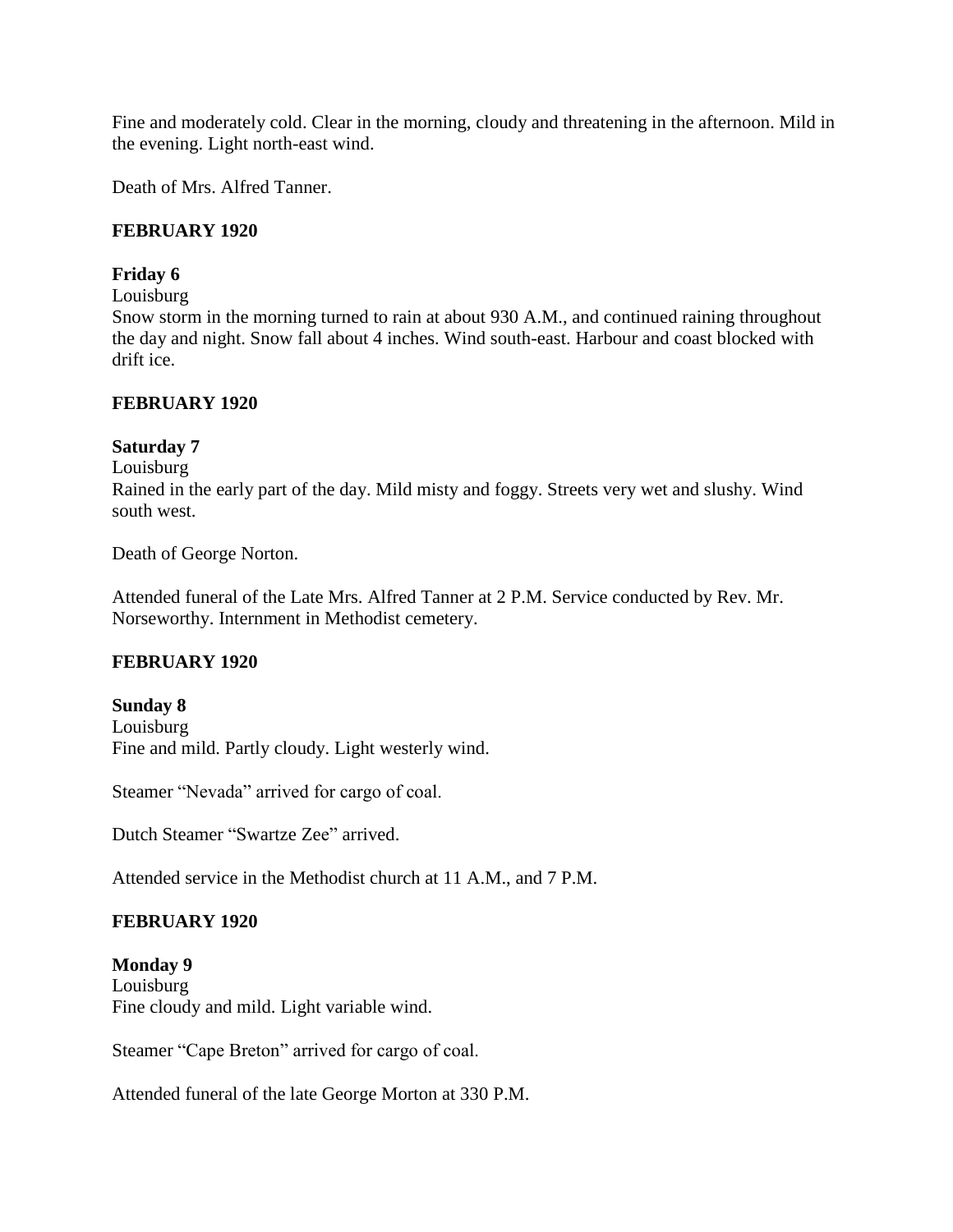#### **FEBRUARY 1920**

### **Tuesday 10** Louisburg Fine. Cloudy and mild. Harbour and coast blocked with slab ice.

Dutch Steamer "Raja" and British Steamer "Lingan" arrived for cargo of coal.

Was sworn in as councillor for the Town of Louisburg with Clarance Peters and Patrick Burke at the first session of the new council. Was appointed on the following committees, School, Police.

#### **FEBRUARY 1920**

#### **Wednesday 11**

Louisburg

Snowed moderately in the forenoon. Stopped snowing at about noon. Cloudy and mild in the afternoon. Light southerly wind. Snow fall about 3 inches.

Reid Nfld. Steamer "Kyle" arrived at about 1 A.M., with passengers and freight. First Reid Nfld. passenger boat this season.

Tug "Cruzer" with barge in tow arrived.

Attended choir practice in the Methodist Church at 9 P.M.

### **FEBRUARY 1920**

#### **Thursday 12** Louisburg Fine clear and mild. Very light wind. Thawing during the day. Light frost at night. A perfect day.

Steamer "Nevada" "Cape Breton" "Lingan" and "Kyle" sailed.

#### **FEBRUARY 1920**

### **Friday 13**

Louisburg

Cloudy and mild. Began to snow at about 5 P.M., and continued throughout the early part of the night. Turned to hail at about 1030 P.M. Snow fall about 6 inches.

#### **FEBRUARY 1920**

**Saturday 14** Louisburg Fine mild partly clear. Wind north west.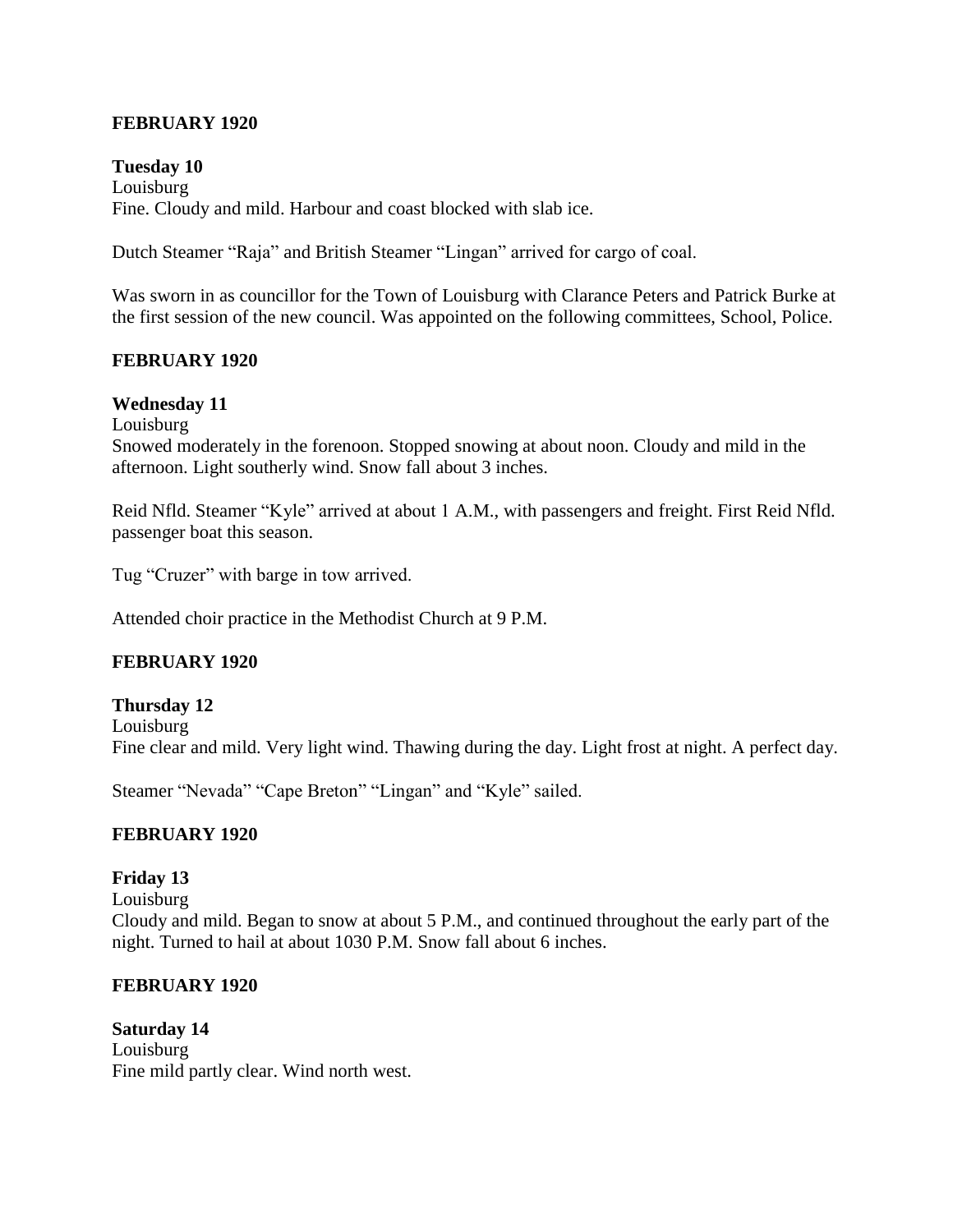Six cases of Spanish Influenza reported on board tug "Cruzer" lying at [blank] wharf.

Attended meeting of board of health at 7:30 in town hall where it was decided to quarantine "S.S. Cruzer" on account of having Spanish Influenza on board.

#### **FEBRUARY 1920**

### **Sunday 15**

#### Louisburg

Cloudy chilly and raw. Begun to snow at about 5 P.M., and continued for about a half an hour then turned to hail. Drizzily during the early part of the night. Wind easterly.

Reid Nfld. Steamer "Meigle" arrived in the morning.

Steamers in port as follows "Karnbangan" "Royal", "Swarte Zee", "Hochelaga" "Elderskin" "Neptune" "Devon City" and "Meigle".

Attended service in the Methodist Church at 11 A.M., and 7 P.M. Preacher Rev. R.L. Norseworthy.

### **FEBRUARY 1920**

#### **Monday 16**

Louisburg Fine and mild. Partly clear. Wind south west. Harbour and coast blocked with drifter.

### **FEBRUARY 1920**

#### **Tuesday 17**

Louisburg

Fine and moderately cold. Partly cloudy wind west south west.

Attended band practice at 930 P.M.

#### **FEBRUARY 1920**

#### **Wednesday 18**

Louisburg Fine cloudy and mild. Thawing, streets slushy. Rained for a short time in the afternoon wind south west.

Steamer "Cape Breton" arrived for cargo of coal.

Attended choir practice in the Methodist Church at 9 P.M.

#### **FEBRUARY 1920**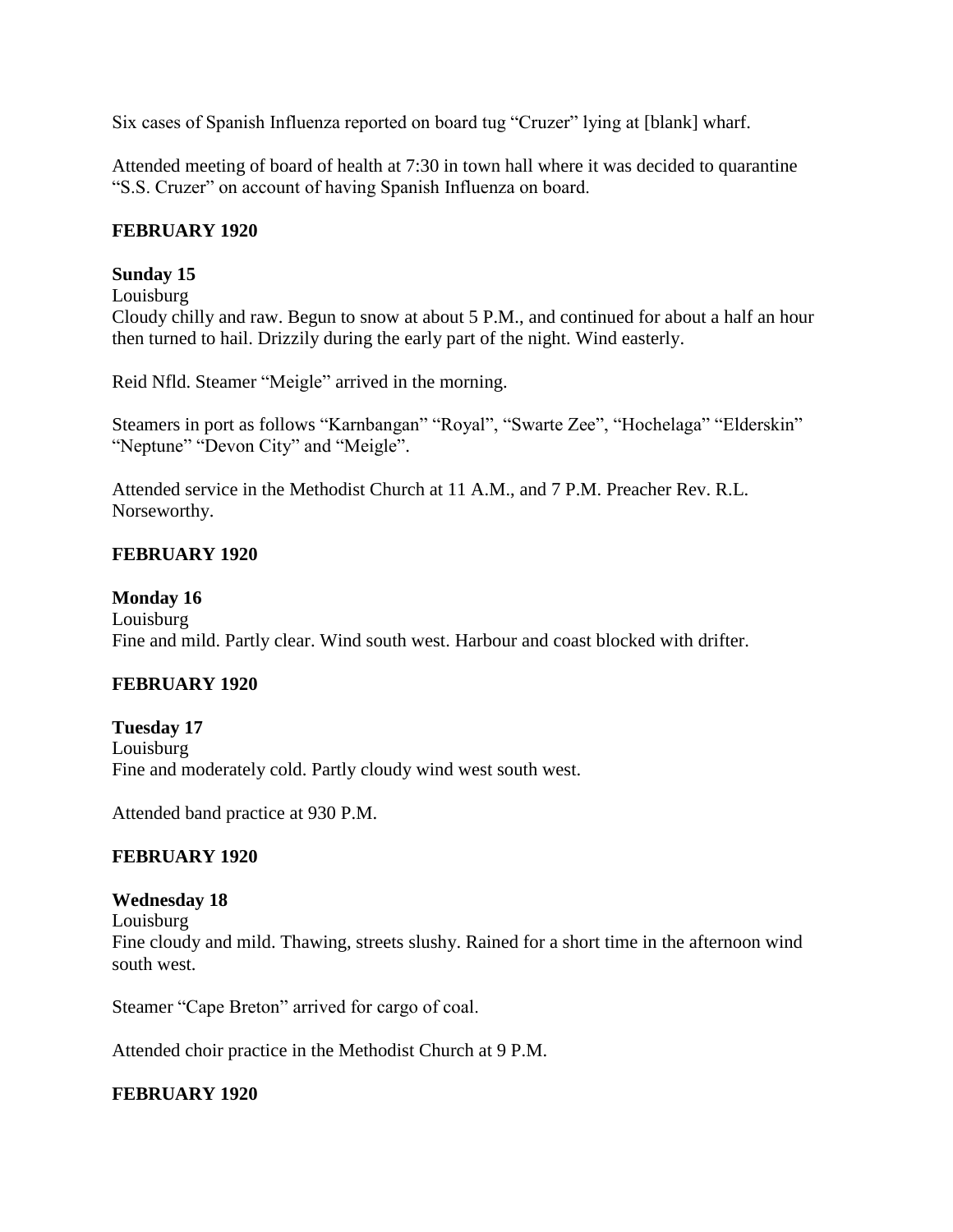### **Thursday 19**

#### Louisburg

Cloudy and mild. Rained heavily in the afternoon and evening. Wind south east increasing to a terrific gale late in the afternoon. Wind moderated at about 9 P.M., and changed to south west.

Death of Robert Wilson

Attended meeting of town council at 7:30 P.M.

### **FEBRUARY 1920**

### **Friday 20**

Louisburg

Fine clear and mild. Thawing in the streets. Lower harbour blocked with drift ice. Upper harbour and coast clear. Wind west south west.

Dutch Steamer "Noorddijk" arrived for cargo of coal and anchored in the upper harbour. This Steamer had a narrow escape from being driven ashore near Gabarus Cape during last nights storm.

### **FEBRUARY 1920**

**Saturday 21** Louisburg Fine clear and moderately cold. Wind north-west.

Steamer "Coban" arrived for cargo of coal.

Death of Mrs. Donald McVicar, aged about 90 years

Death of Elsie Bagnall, aged about 10 years.

Attended funeral of the late Robert Wilson at 2:30 P.M. Internment in Methodist cemetery.

### **FEBRUARY 1920**

#### **Sunday 22**

Louisburg

Fine cloudy and chilly. Begun to snow at about 5 P.M., and continued moderately throughout the early part of the night. Wind southerly. Snow fall about 3 inches.

8 Steamers in port.

Attended funeral of the late Elsie Bagnall at 2 P.M. Service conducted by Rev. R L Norseworthy Internment in Methodist cemetery.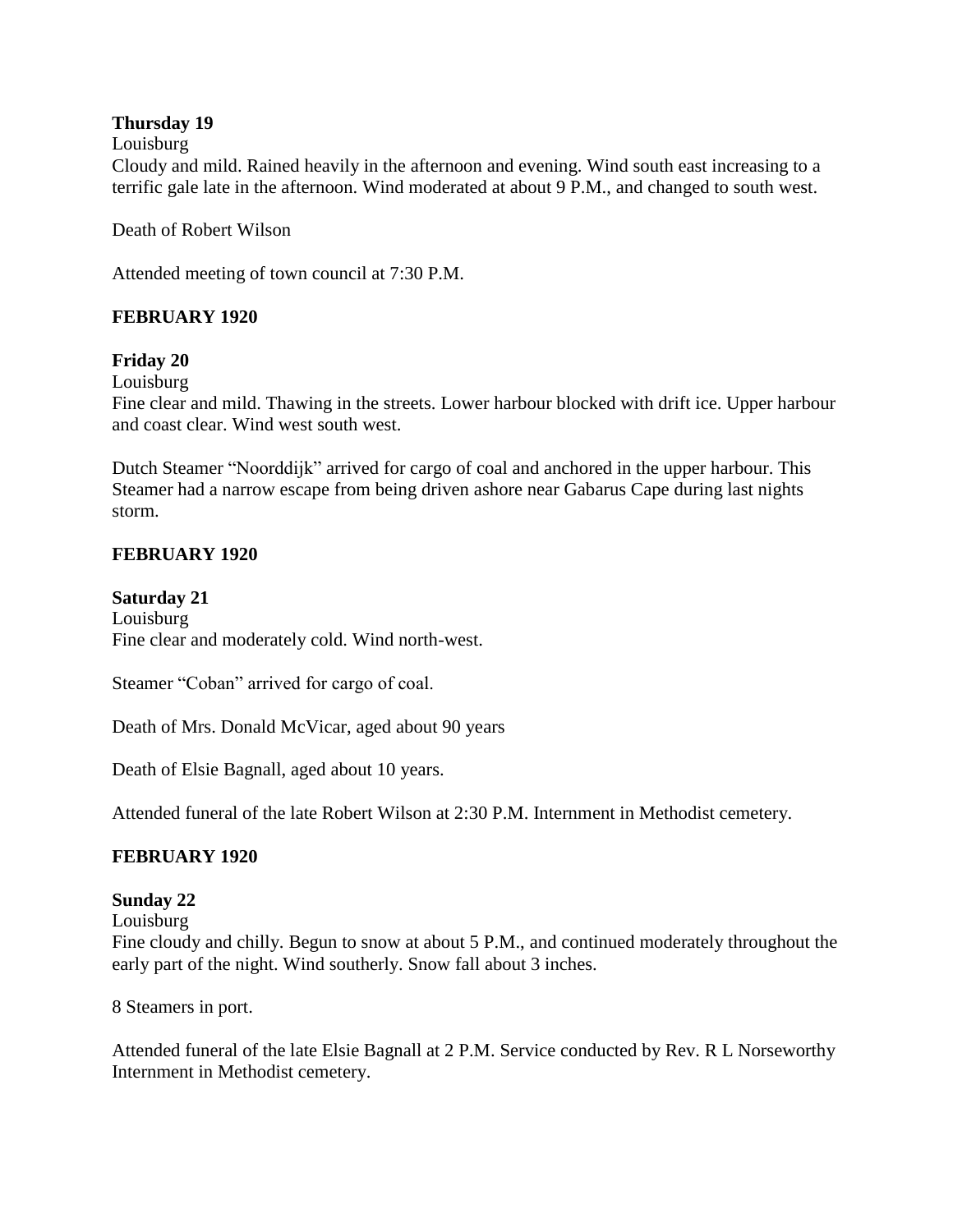Attended service in the Methodist Church at 11 A.M., and 7 P.M. Preacher Rev. R.L. Norseworthy.

# **FEBRUARY 1920**

# **Monday 23**

Louisburg Fine clear and mild. Light north-east wind.

Funeral of the late Mrs. McVicar. Internment at Catalone.

# **FEBRUARY 1920**

**Tuesday 24** Louisburg Fine cloudy and mild. Wind easterly.

Attended band practice at 9:30 P.M.

# **FEBRUARY 1920**

### **Wednesday 25**

Louisburg

Cloudy foggy and mild. Rained during the afternoon and evening. Wind south-east changing to south-west during the night and increasing to a gale.

# **FEBRUARY 1920**

### **Thursday 26**

Louisburg

Terrific gale in the early morning. Moderated somewhat before day light but still continued to blow a gale all day. Wind south-south west. Docks blocked with drift ice. Upper harbour and coast clear.

Steamers in port: "Coban", "Glen Skerne", "Karnbangan", "Lingan", "seal", "Portia", and "Sandjord".

Death of Mrs. Embree (Miss Hilary Townsend) at Sydney.

# **FEBRUARY 1920**

**Friday 27** Louisburg Fine clear and cold. Strong westerly wind. Streets very slippery.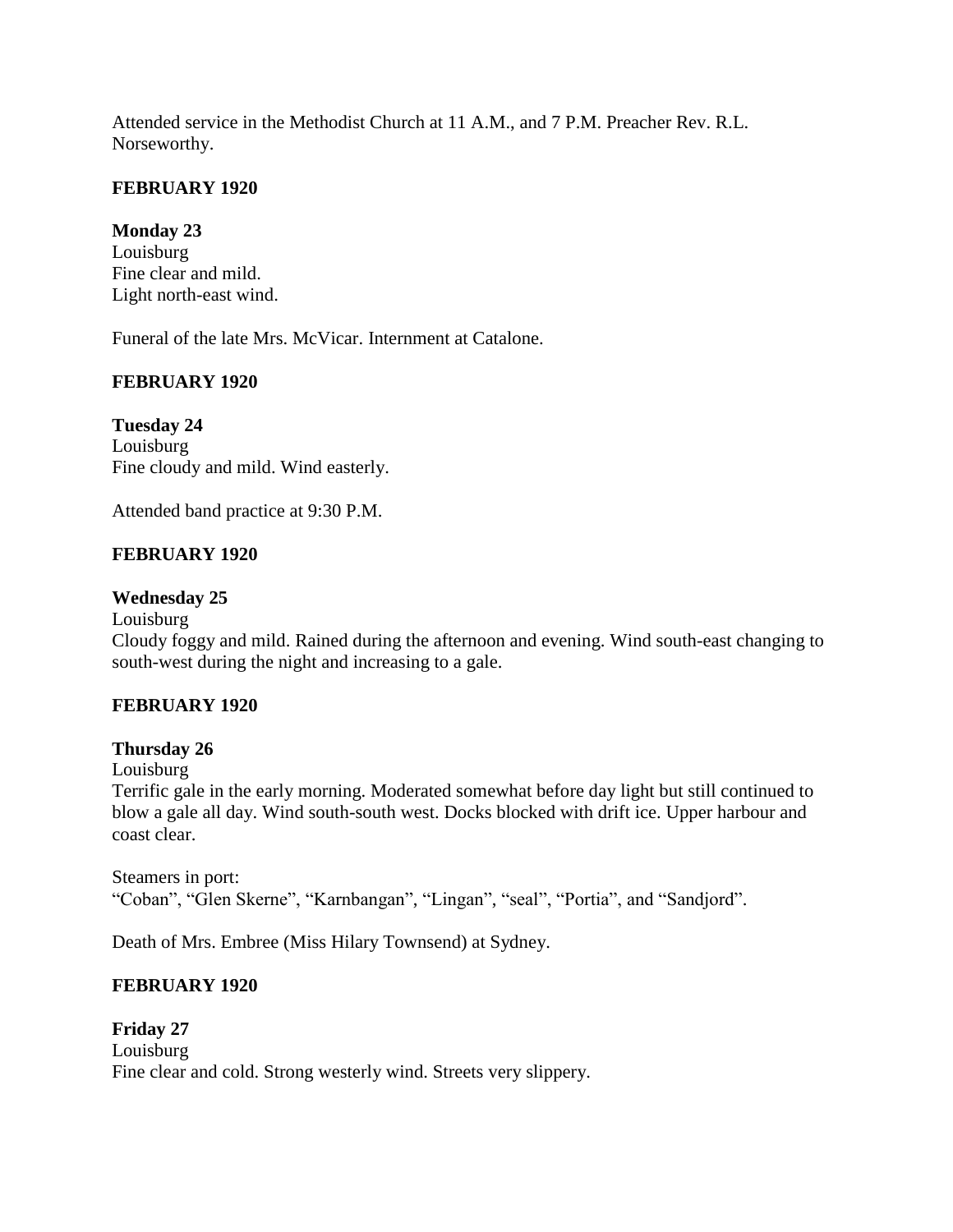Steamers "Lingan" and "Karnbangan" sailed with cargo of coal.

Body of the late Mrs. Embree arrived on the 9:45 A.M. train from Sydney. Went to the station to meet the remains.

### **FEBRUARY 1920**

#### **Saturday 28**

Louisburg Fine clear and cold. Min temperature about zero. Fresh north west wind.

Reid Nfld. Steamer "Meigle" arrived in the early morning for general cargo.

Attended funeral of the late Mrs. Herbert Embree at 3:30 P.M. service in English Church conducted by Rev. L.F. Draper. Internment in English Church cemetery.

#### **FEBRUARY 1920**

#### **Sunday 29**

Louisburg

Cloudy and moderately cold in the morning. Snowed moderately during the afternoon and evening. Wind southerly. Snow fall about 3 inches.

Steamer "Hochelaga" arrived for cargo of coal.

Steamers in port: "Coban", "Meigle", "Hochelaga", "Sandjord", "Noorddijk", and "Carrie Ray" (Trawler).

Attended the following churches services: Presbyterian at 11 A.M. Preacher Rev. D.A. McMillan. English Church at 7 P.M. Preacher Rev L.F. Draper. No service in the Methodist Church today owing to the illness of the pastor Mr. Norseworthy.

### **MARCH 1920**

#### **Monday 1**

Louisburg

Cloudy and mild in the morning. Began to rain early in the forenoon and continued nearly all day. Wind east and north-east. Streets very wet and slushy.

### **MARCH 1920**

**Tuesday 2** Louisburg Fine clear and cold min temperature about zero.

#### **MARCH 1920**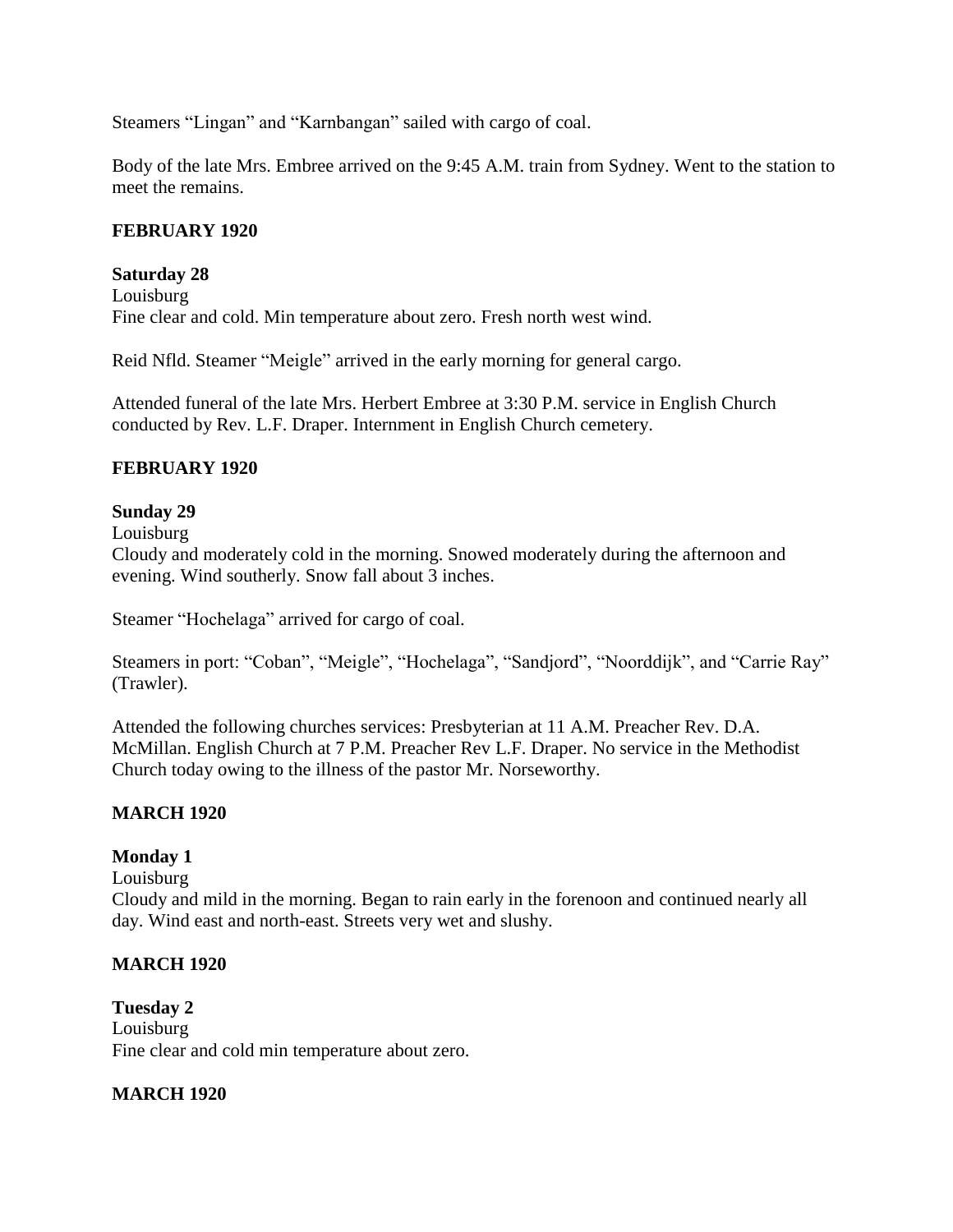**Wednesday 3** Louisburg Fine clear and cold. Min temperature about zero. Light wind.

### **MARCH 1920**

**Thursday 4** Louisburg Fine clear and mild.

Attended funeral of Helen Myrtle three months child of James Rudolph at 1:30 P.M. Funeral service conducted by Rev. D.A. McMillan. Internment in Methodist Church.

### **MARCH 1920**

**Friday 5** Louisburg Fine clear and mild. Harbour partly filled with drift ice.

### **MARCH 1920**

#### **Saturday 6**

Louisburg Cloudy misty and drizzily all day. Harbour and coast blocked with drift ice. Wind easterly.

### **MARCH 1920**

#### **Sunday 7**

Louisburg

Terrific gale beginning at about 1 A.M., and continuing all day. Cold and raw. Wind about west south west. Harbour and coast clocked with drift ice which partly cleared during the day.

Steamer "Cape Breton" in a disabled condition drifted ashore on Scatari Island and became a total wreck. Crew landed safely.

Visited R. McLean (Marine Hospital) in company with W. Phalen in the afternoon.

Attended service in the Methodist Church at 11 A.M., and 7 P.M. Preacher Rev. R.L. Norseworthy.

### **MARCH 1920**

**Monday 8** Louisburg Fine clear and moderately cold. Fresh north west wind.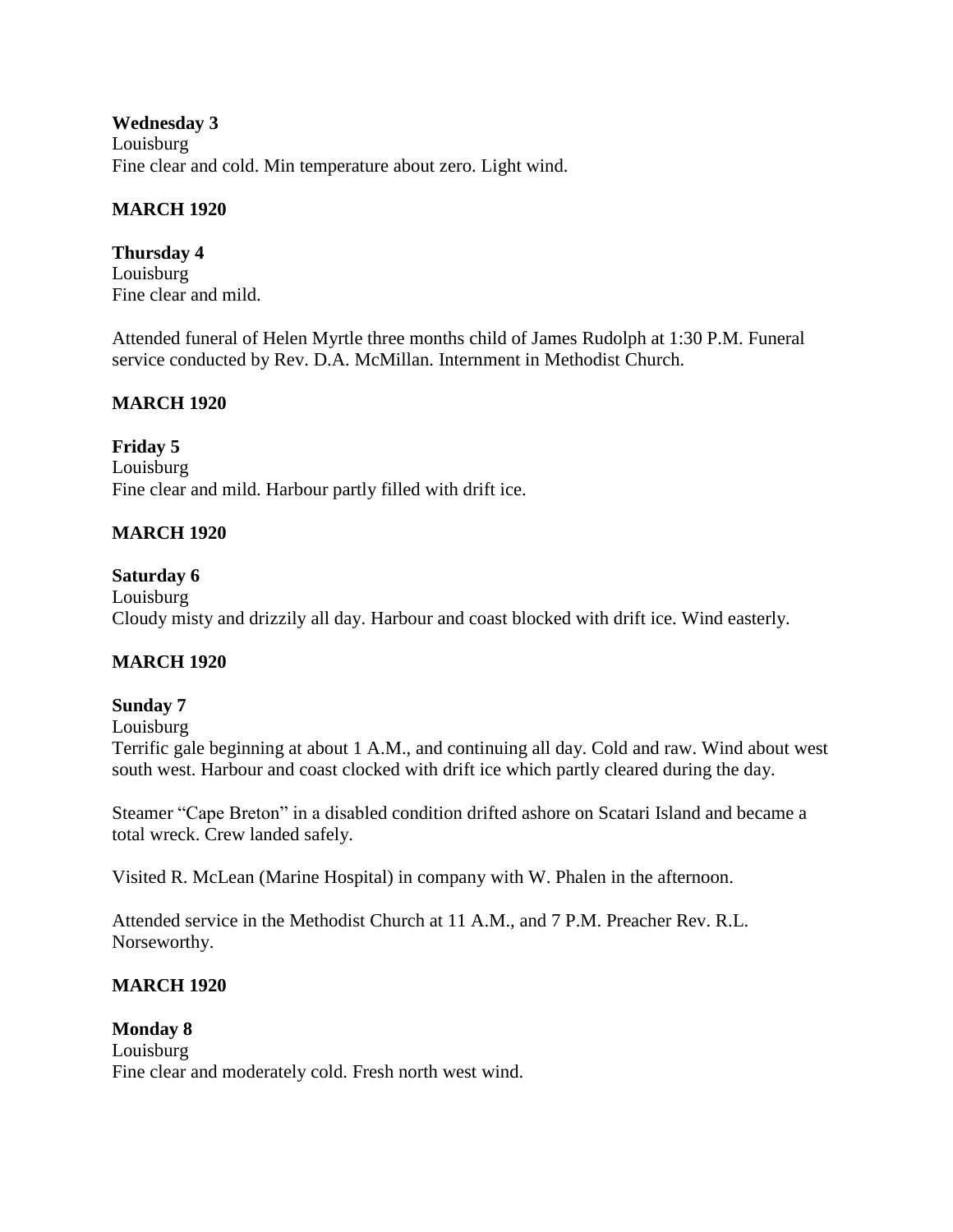Reid Nfld. Steamer "Kyle" arrived in the afternoon with crew of Steamer "Cape Breton" which wrecked on Scatari Island during yesterdays gale.

Steamer "Turret Cape" and "Lingan" arrived.

### **MARCH 1920**

### **Tuesday 9**

Louisburg Fine and clear. Light north west wind.

Steamer "Hochelaga" arrived for cargo of coal.

Several Steamers in for bunker coal.

Attended band practice at 9:30 P.M.

#### **MARCH 1920**

#### **Wednesday 10**

Louisburg

Fine and clear in the forenoon. Cloudy and hazy in the afternoon. Light snow squalls in the evening light westerly wind.

Steamer "Turret Court" arrived for cargo of steel products.

Steamer "Nevada" arrived for cargo of coal.

Attended choir practice in the Methodist Church at 9 P.M.

### **MARCH 1920**

#### **Thursday 11** Louisburg Fine clear and mild. Light wind.

Steamer "Coban" arrived for cargo of coal.

### **MARCH 1920**

**Friday 12** Louisburg Cloudy mild and misty. Rained in the afternoon and evening. Wind southerly.

### **MARCH 1920**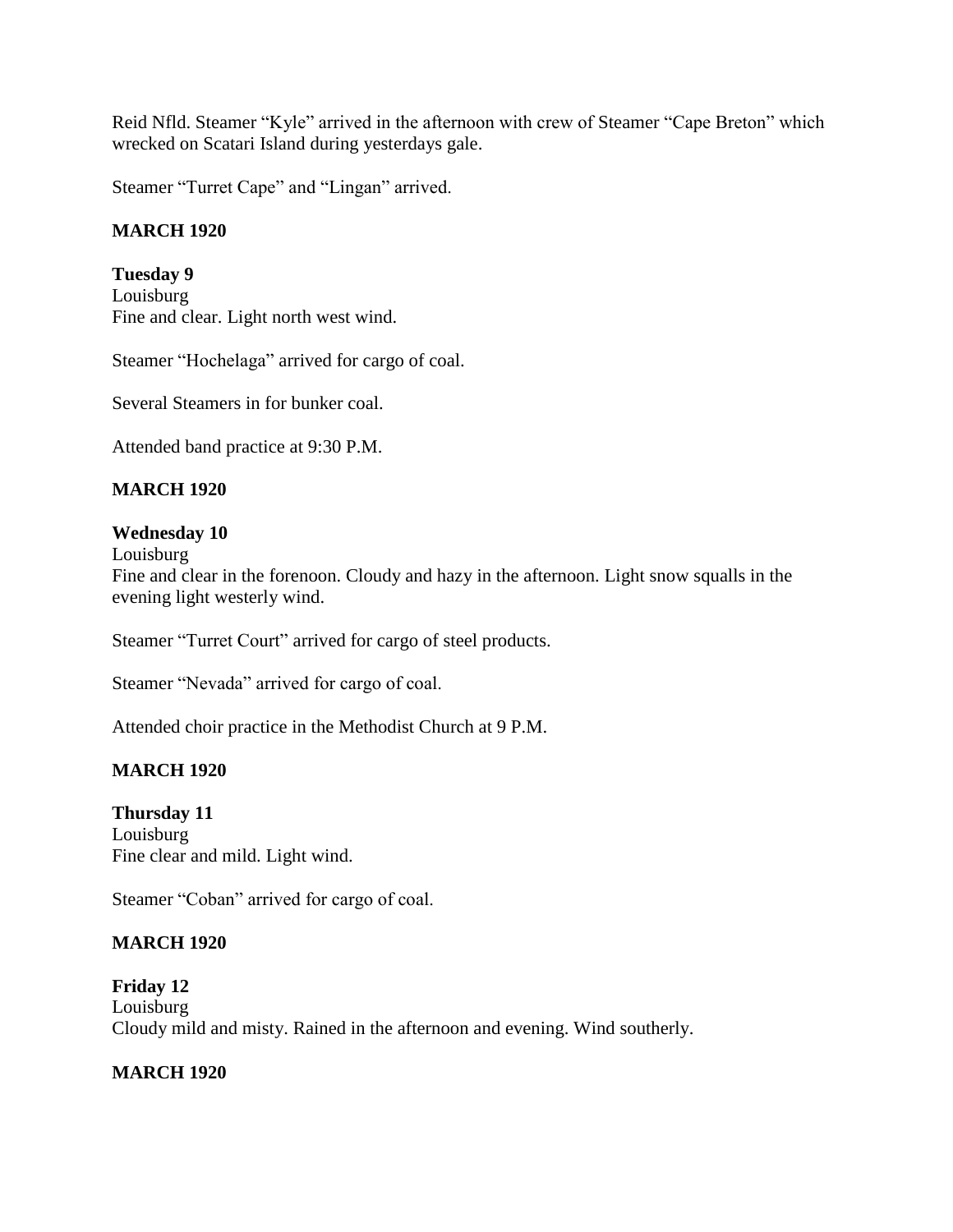#### **Saturday 13**

Louisburg Cloudy. Misty. Rained moderately during the greater part of the day. Wind southerly.

### **MARCH 1920**

# **Sunday 14**

Louisburg Partly clear. Terrific gale from south, south west. Gale commenced in the early morning and continued all day.

Visited R. McLean Marine Hospital in the afternoon.

Attended service in the Methodist Church at 11 A.M., and 7 P.M. Preacher Rev. R.L. Norseworthy.

### **MARCH 1920**

**Monday 15** Louisburg Fine partly cloudy. Wind westerly.

### **MARCH 1920**

### **Tuesday 16**

Louisburg

Fine and clear in the forenoon. Cloudy in the afternoon. Wind westerly, changing to southerly. Misty and showery during the night.

Attended band practice at 9:30 P.M.

### **MARCH 1920**

### **Wednesday 17**

Louisburg

Rained heavily in the morning. Stopped raining shortly before noon. Fine partly clear and mild in the afternoon. Wind south west.

Wreck of S.S. "Cape Breton" which was stranded on Scatari Island on the  $7<sup>th</sup>$  inst, sold at public auction at 2 P.M. J.W. Kyte of Sydney auctioneer hall. Bought \$2050.00. Purchaser Max Freed, Glace Bay.

Attended choir practice in the Methodist Church at 9 P.M.

### **MARCH 1920**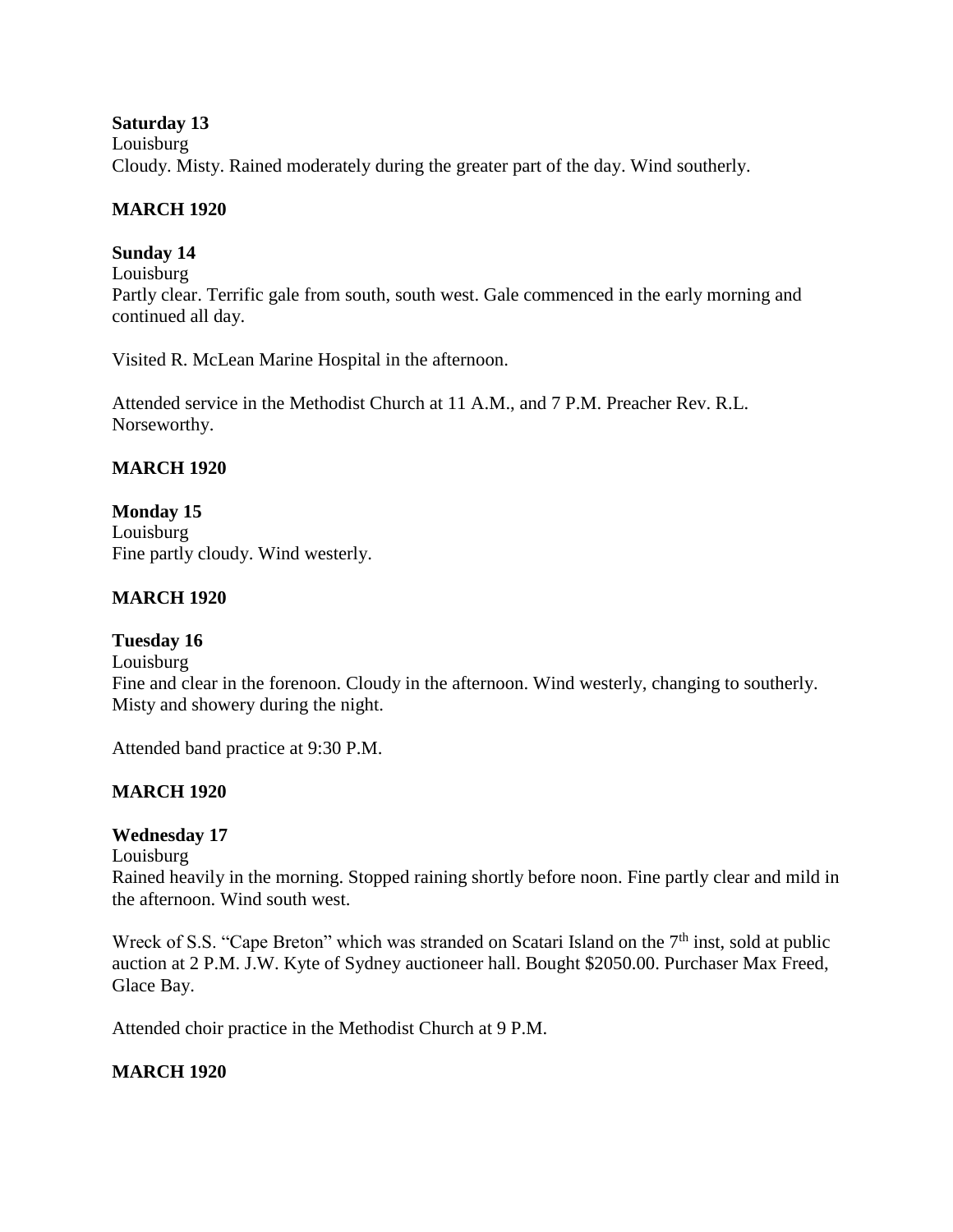**Thursday 18** Louisburg Fine

Attended meeting of town council at 7:30 P.M.

#### **MARCH 1920**

**Friday 19** Louisburg Fine partly clear and moderately cold. Wind northerly.

#### **MARCH 1920**

#### **Saturday 20**

Louisburg Fine and mild in the morning. Chilly and raw in the afternoon. Begun to snow at about 7 P.M. Turned to rain at about midnight. Wind south-east.

#### **MARCH 1920**

#### **Sunday 21**

Louisburg Fine. Streets slushy. Cloudy in the morning. Clear and moderately cold in the afternoon.

Attended service in the Methodist Church at 11 A.M., and 7 P.M. Preacher Rev. R.L. Norseworthy.

#### **MARCH 1920**

**Monday 22** Louisburg Fine clear and mild.

#### **MARCH 1920**

**Tuesday 23** Louisburg Fine and clear. Wind south west increasing to a gale. Moderated at night.

Attended band practice at 9:30 P.M.

#### **MARCH 1920**

**Wednesday 24** Louisburg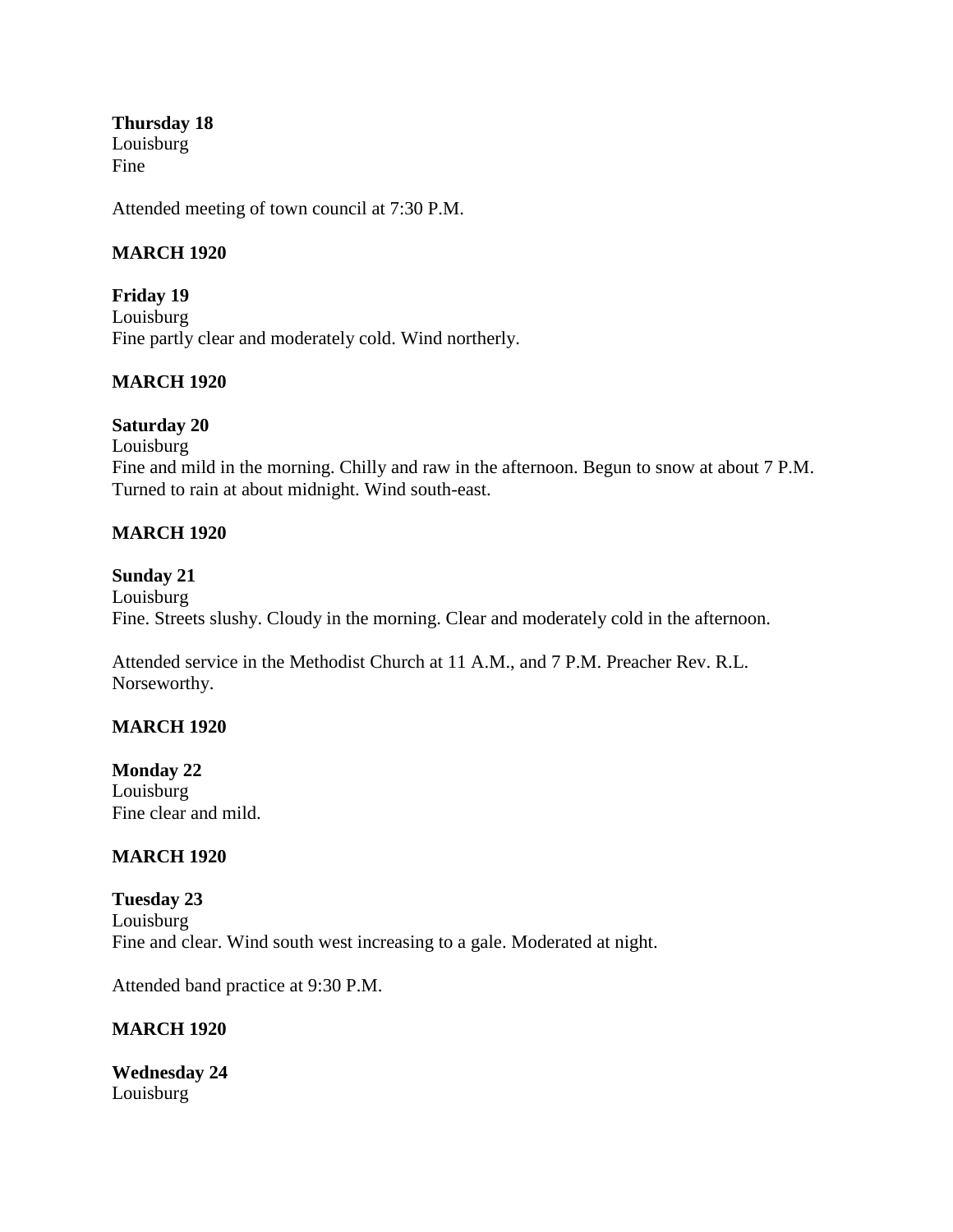Fine clear and mild. Very spring like.

Attended choir practice in Methodist Church 9 P.M.

### **MARCH 1920**

**Thursday 25** Louisburg Fine and mild. Partly clear. Light south west wind. Rain during the night.

Reid Nfld. Steamer "Meigle" arrived.

### **MARCH 1920**

**Friday 26** Louisburg Cloudy foggy and mild. Calm.

### **MARCH 1920**

**Saturday 27** Louisburg Cloudy foggy and mild. Rain during the evening and night. Wind south west.

### **MARCH 1920**

#### **Sunday 28**

Louisburg

Fine. Cloudy and mild during the greater part of the day. Wind changed to north north-east in the evening and increased to a heavy gale accompanied by snow squalls.

Steamer "Coban" arrived in the evening.

Sick nearly all day with headache did not get up until 4 P.M.

Attended service in the Methodist Church at 7 P.M. Preacher Rev. R.L. Norseworthy was not out to church in the morning.

#### **MARCH 1920**

**Monday 29** Louisburg Fine.

**MARCH 1920**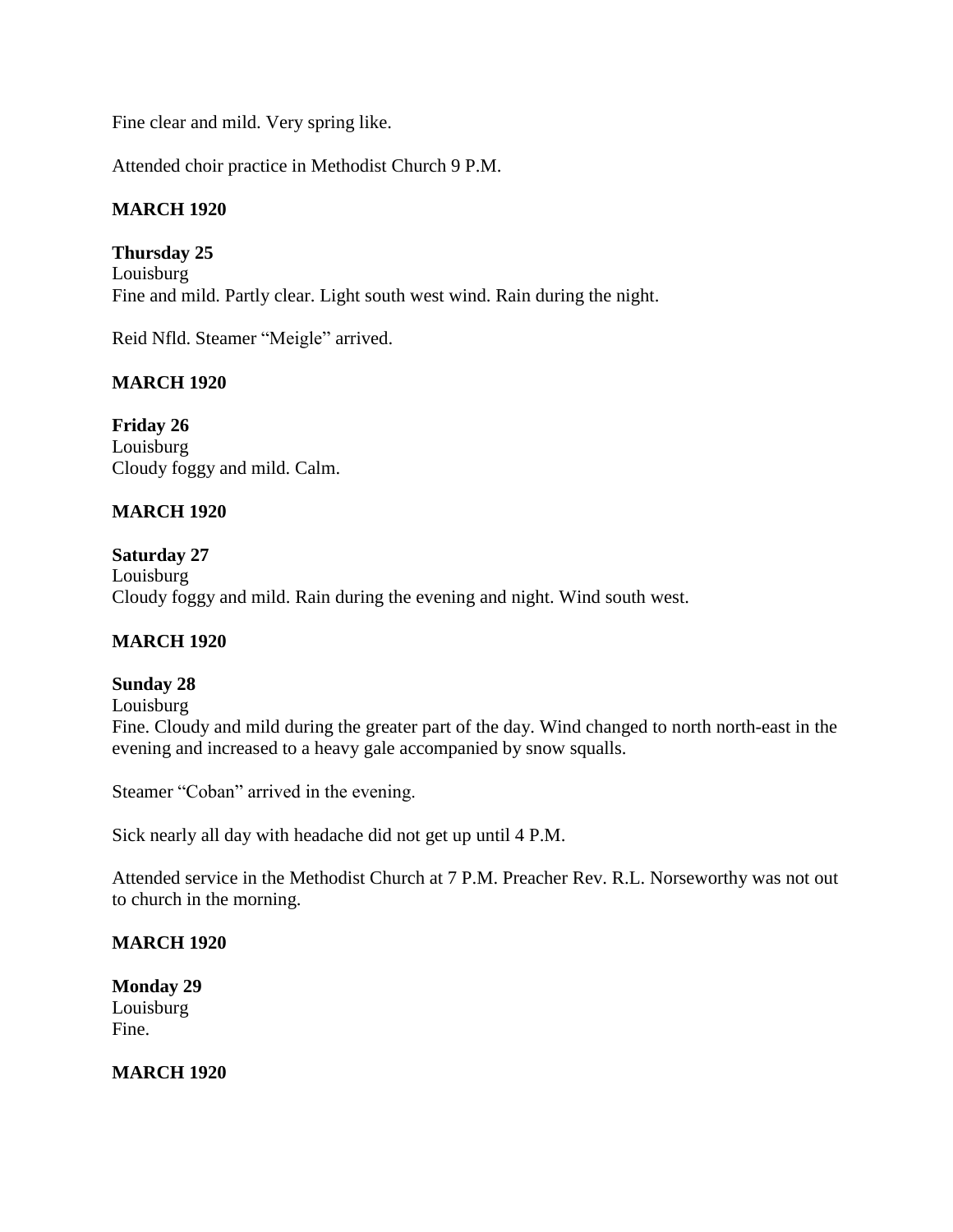#### **Tuesday 30**

Louisburg

Cloudy, misty, rainy and drizzily. Rained heavily the greater part of the day. Fine in the evening.

Attended band practice at 9:30 P.M.

### **MARCH 1920**

**Wednesday 31** Louisburg Fine. Partly clear. Moderately cold. Wind north west.

Steamer "Canadian Miller" arrived for cargo of steel products.

Attended choir practice in the Methodist Church at 9 P.M.

### **APRIL 1920**

**Thursday 1** Louisburg Fine clear and moderately cold. Wind northerly.

Tug "Douglas H. Thomas" sailed for Sydney.

Steamer "Coban" arrived for cargo of coal.

# **APRIL 1920**

**Friday 2** Louisburg Fine and remarkably clear. Chilly and raw. Wind north changing to north-east at night.

General holiday all places of business closed.

Remained home all day. Working at my books making out accounts, ect.

Attended service in the English Church at 7:30 P.M. Preacher Rev J.F. Draper.

### **APRIL 1920**

#### **Saturday 3**

Louisburg

Fine and clear in the morning. Clouded in the forenoon. Storm threatening snow squalls in the evening. Light variable wind.

### **APRIL 1920**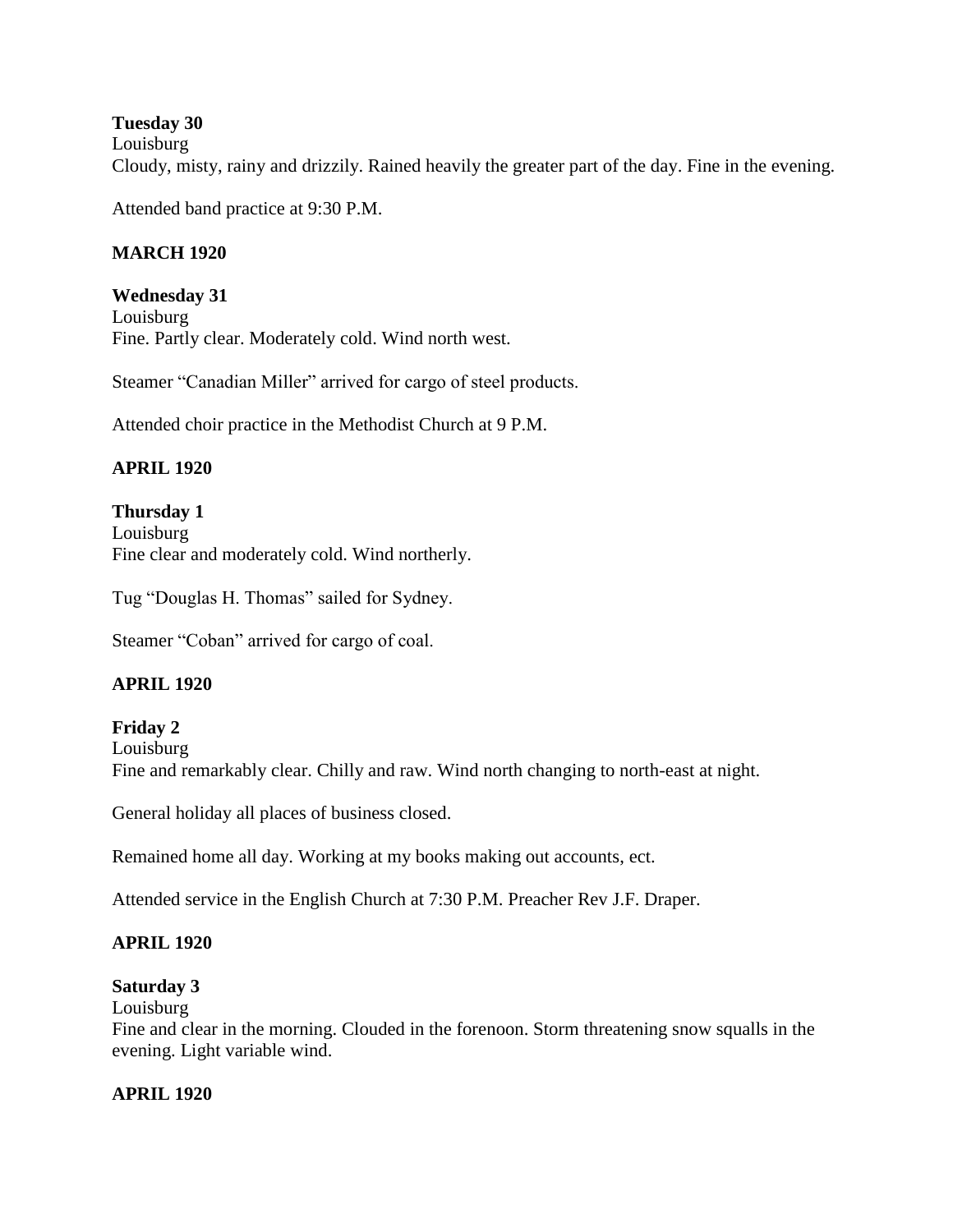#### **Sunday 4** Louisburg Fine clear and cool. Fresh northerly wind.

Steamer "Coban" arrived for cargo of coal.

Attended service in the Methodist Church at 11 A.M., and 7 P.M. Preacher Rev. R.L. Norseworthy.

### **APRIL 1920**

# **Monday 5**

Louisburg Fine clear and cool. Wind south west.

Attended tea, fancy sale and picture show in Masonic hall given by C.M.B.A.

### **APRIL 1920**

#### **Tuesday 6**

Louisburg Rained heavily the greater part of the day. Wind southerly.

Attended meeting of town council and meeting of school board in the evening.

### **APRIL 1920**

**Wednesday 7** Louisburg Fine clear and cool.

Attended choir practice in Methodist Church at 9 P.M.

### **APRIL 1920**

### **Thursday 8**

Louisburg

Snow storm in the early morning. Stopped snowing in the forenoon. Fine in afternoon. Snow fall about 6 inches wind north east north.

### **APRIL 1920**

**Friday 9** Louisburg Fine clear and cool.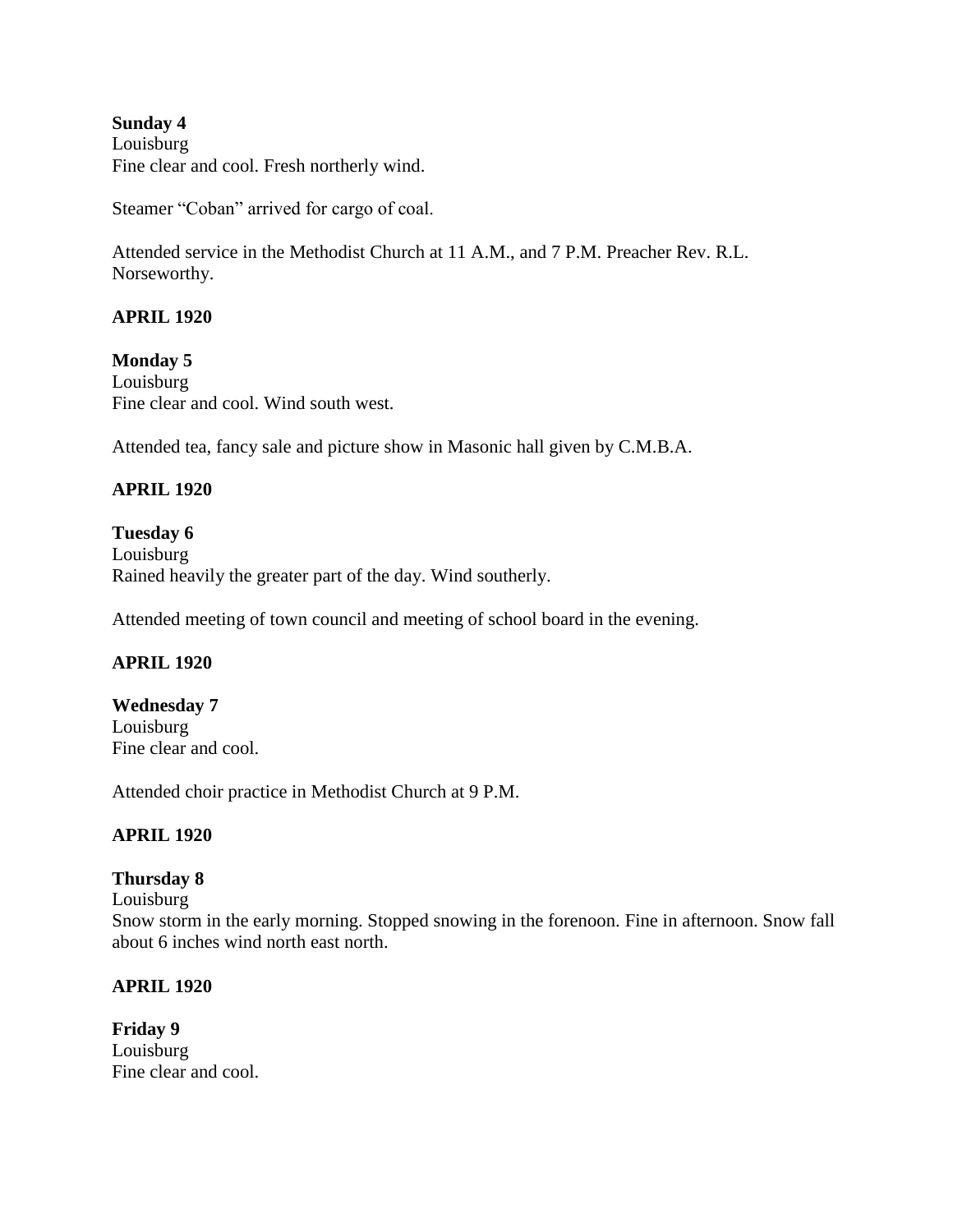Attended band practice 9:30 P.M.

### **APRIL 1920**

**Saturday 10** Louisburg Fine clear and cool. Wind north west.

### **APRIL 1920**

**Sunday 11** Louisburg Fine clear and mild.

Visited R. McLean Marine hospital in the afternoon.

Attended service in the Methodist Church at 11 A.M., and 7 P.M. Preacher Rev. R.L. Norseworthy.

### **APRIL 1920**

**Monday 12** Louisburg Fine.

### **APRIL 1920**

**Tuesday 13** Louisburg Fine, partly clear.

### **APRIL 1920**

### **Wednesday 14**

Louisburg Heavy rain during the day and continuing during the night. Wind southerly blowing a gale.

Attended practice in Presbyterian Church at 9 P.M., for annual sacred concert.

### **APRIL 1920**

**Thursday 15** Louisburg

[Blank page]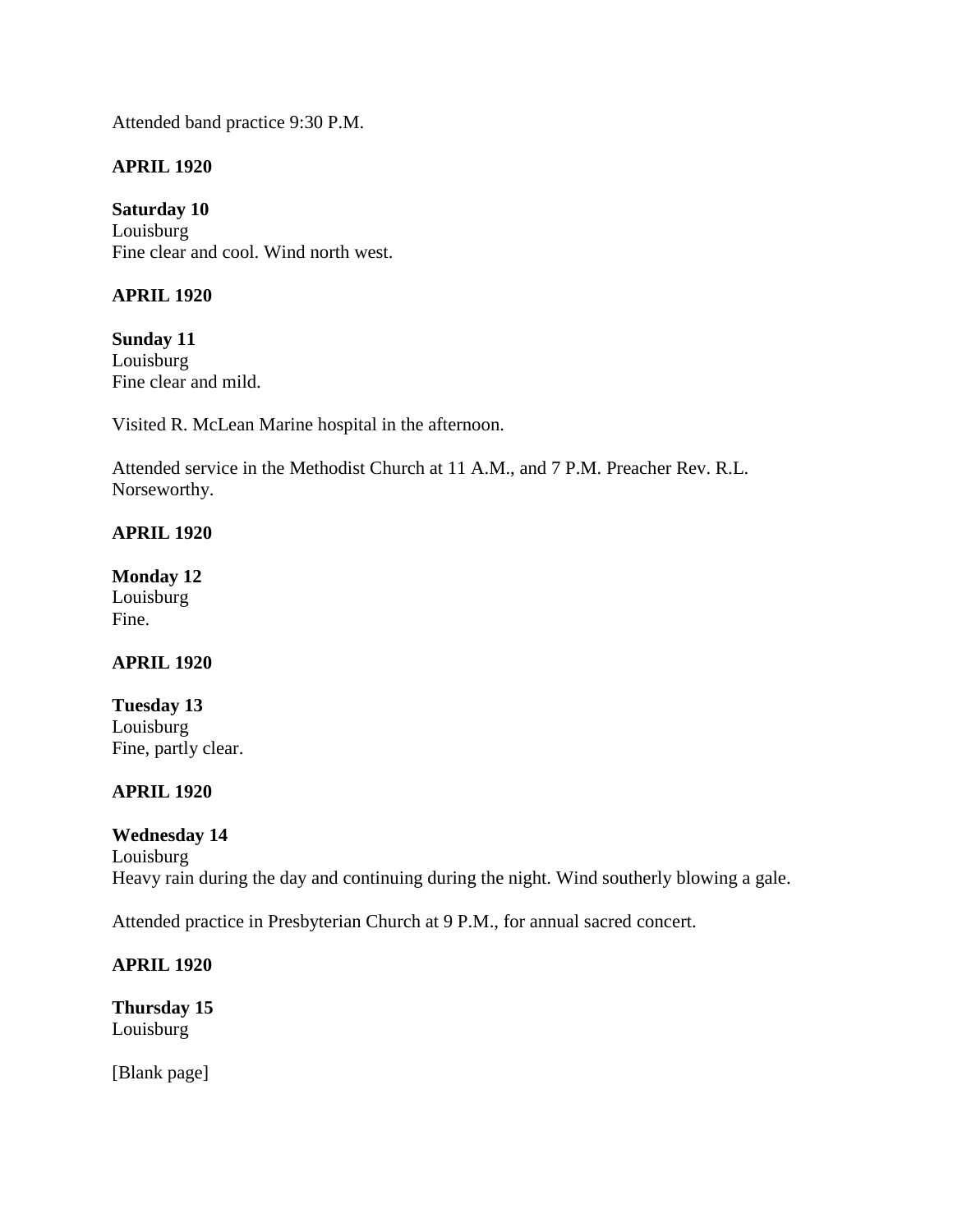#### **APRIL 1920**

**Friday 16** Louisburg Cloudy. Rained in the afternoon and evening.

#### **APRIL 1920**

**Saturday 17** Louisburg Fine. Partly clear and cool.

#### **APRIL 1920**

#### **Sunday 18**

Louisburg

Began to snow at about 9 A.M., and continued until about 9 P.M., when it turned to rain. Wind about east north east increasing to a heavy gale in the afternoon and evening. Worse than any snow storm during the past winter. Snow fall about 12 inches.

Spent the afternoon and had tea at R. McLean (Marine Hospital).

Attended service in the Methodist Church at 11 A.M., and 7 P.M.

#### **APRIL 1920**

#### **Monday 19**

Louisburg

Storm which begun yesterday morning continued throughout the day. Rained heavily nearly all day. Sleet and silver thaw. Strong east north-east wind. Streets almost impassable on account of snow and slush. Incoming express train about 2 hours late on account of wash-out at Mira. Telegraph and telephone lines damaged.

#### **APRIL 1920**

**Tuesday 20** Louisburg Fine, cloudy, chilly and raw. Wind about east-north-east.

Incoming express train 3 hours late in arriving here owing to washout on S & L near Victoria junction.

Attended band practice at 9:30 P.M.

#### **APRIL 1920**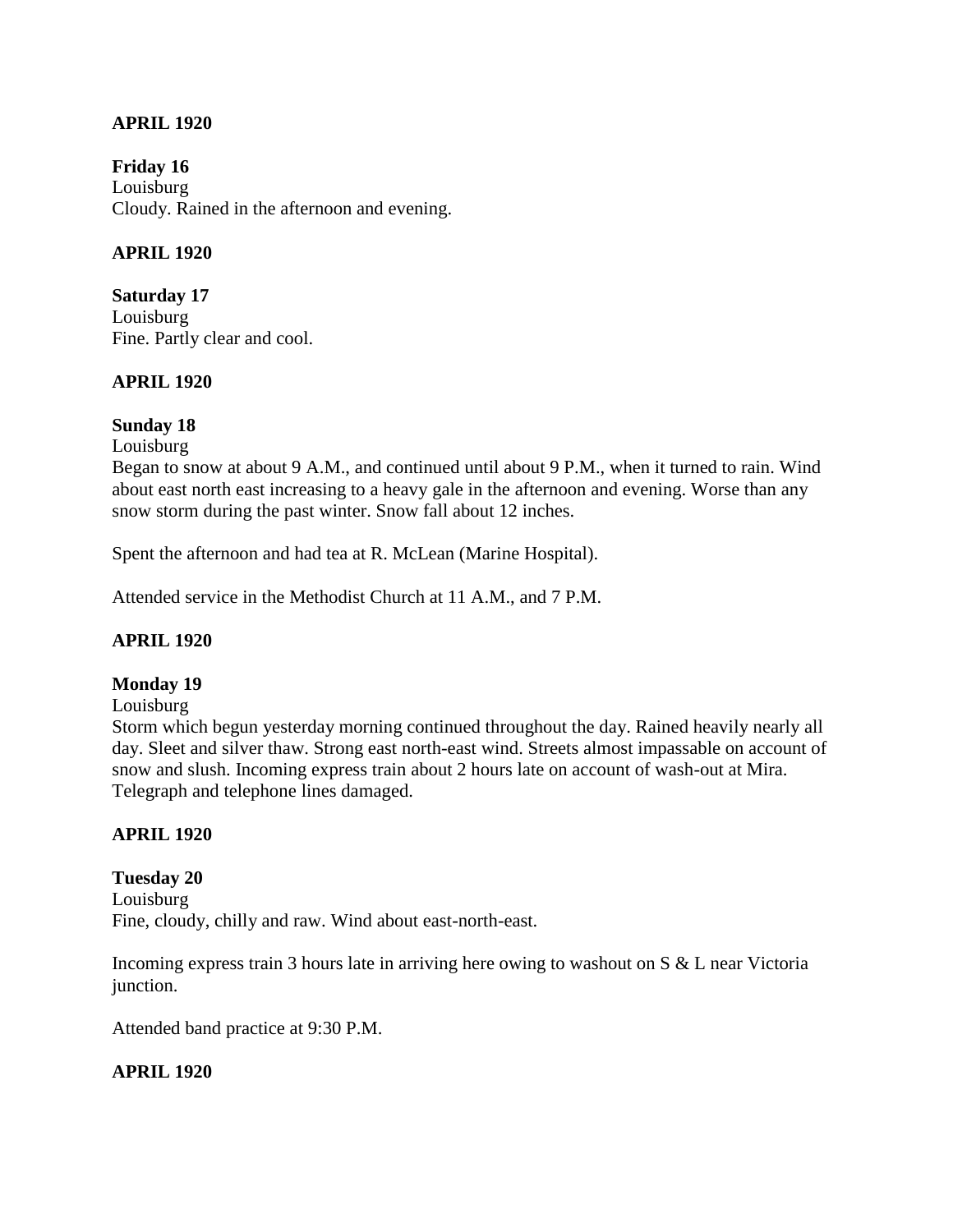### **Wednesday 21**

Louisburg

Fine clear and moderately warm an ideal day. Light north-east wind. Streets very wet and slushy. Snow rapidly disappearing.

Attend practice in Presbyterian Church at 9 P.M., for annual concert which takes place on the  $23^{\text{rd}}$  inst.

# **APRIL 1920**

### **Thursday22**

Louisburg Fine clear and cool. Wind easterly. Drift ice in sight off the harbour.

### **APRIL 1920**

**Friday 23** Louisburg Fine clear and cool. Wind easterly.

Attended and took part in concert given by Calvin choir, in Presbyterian Church at 8:30 P.M. Sang solo entitled "Shall I be forgotten".

# **APRIL 1920**

**Saturday 24** Louisburg Cloudy rainy and drizzily chilly wind easterly.

# **APRIL 1920**

**Sunday 25** Louisburg Cloudy and cool. Wind easterly.

Attended service in Methodist Church at 11 A.M., and 7 P.M. Preacher Rev. R.L. Norseworthy.

# **APRIL 1920**

**Monday 26** Louisburg

[Blank Page]

**APRIL 1920**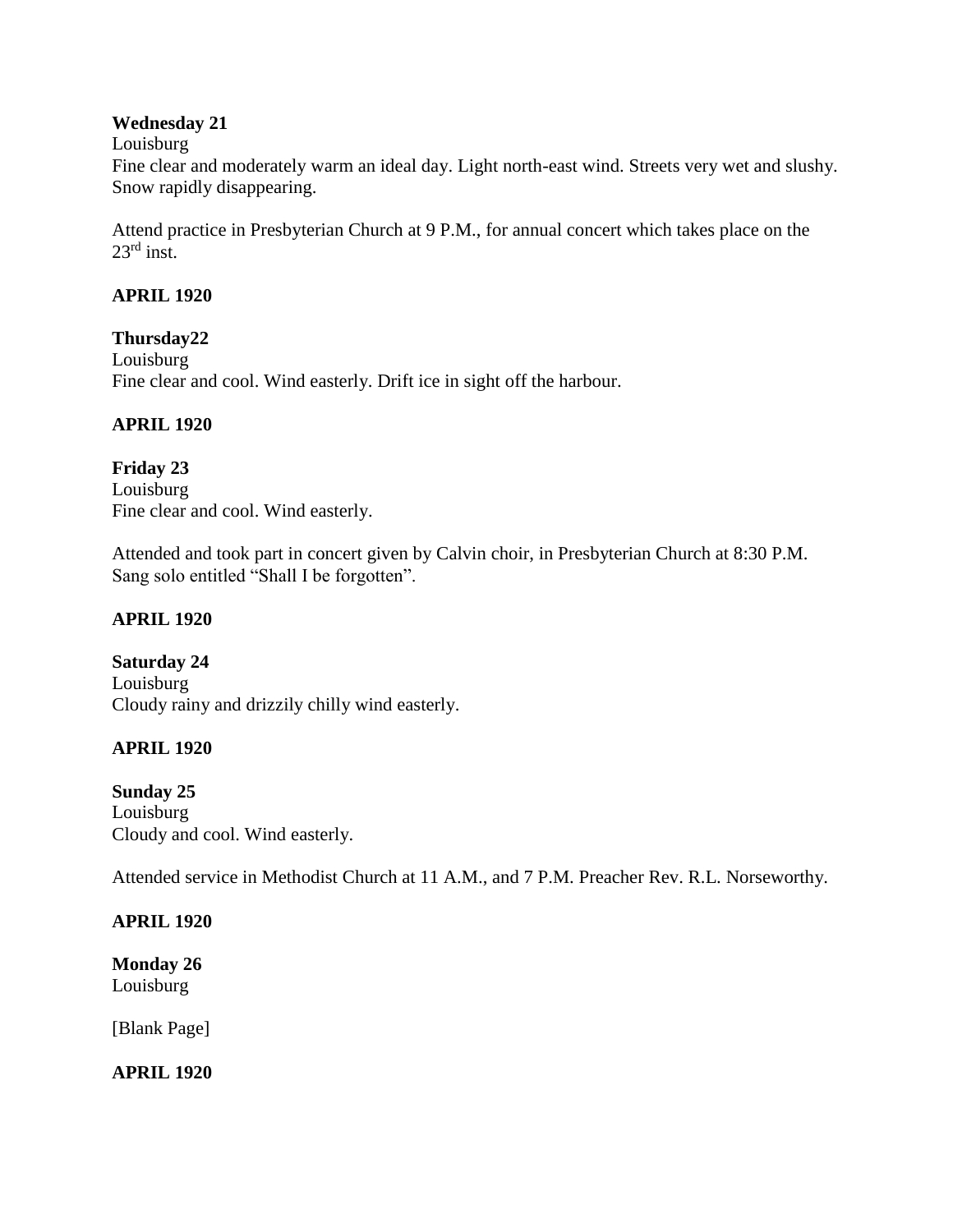**Tuesday 27** Louisburg Fine.

### **APRIL 1920**

**Wednesday 28** Louisburg Fine, clear and cool. Light south west wind.

Attended special meeting of town council at 7:30 P.M.

#### **APRIL 1920**

**Thursday 29** Louisburg Cloudy and dull. Rained part of the day.

### **APRIL 1920**

**Friday 30** Louisburg Cloudy and cool. Light showers.

Steamer "Hochelaga" arrived for cargo of coal.

#### **MAY 1920**

**Saturday 1** Louisburg Cloudy and cool. Light wind.

Steamer "Maskinonge" sailed for Holland with cargo of coal.

Members of U.M.W. Local in common with locals of mining towns on one day strike as an expression of sympathy for strike leaders of Winnipeg who were recently convicted and sentenced to terms in the Penitentiary for Sedition. Dominion Coal Company plant completely tied up for the day.

#### **MAY 1920**

**Sunday 2** Louisburg Fine cloudy and cool. Wind north-east.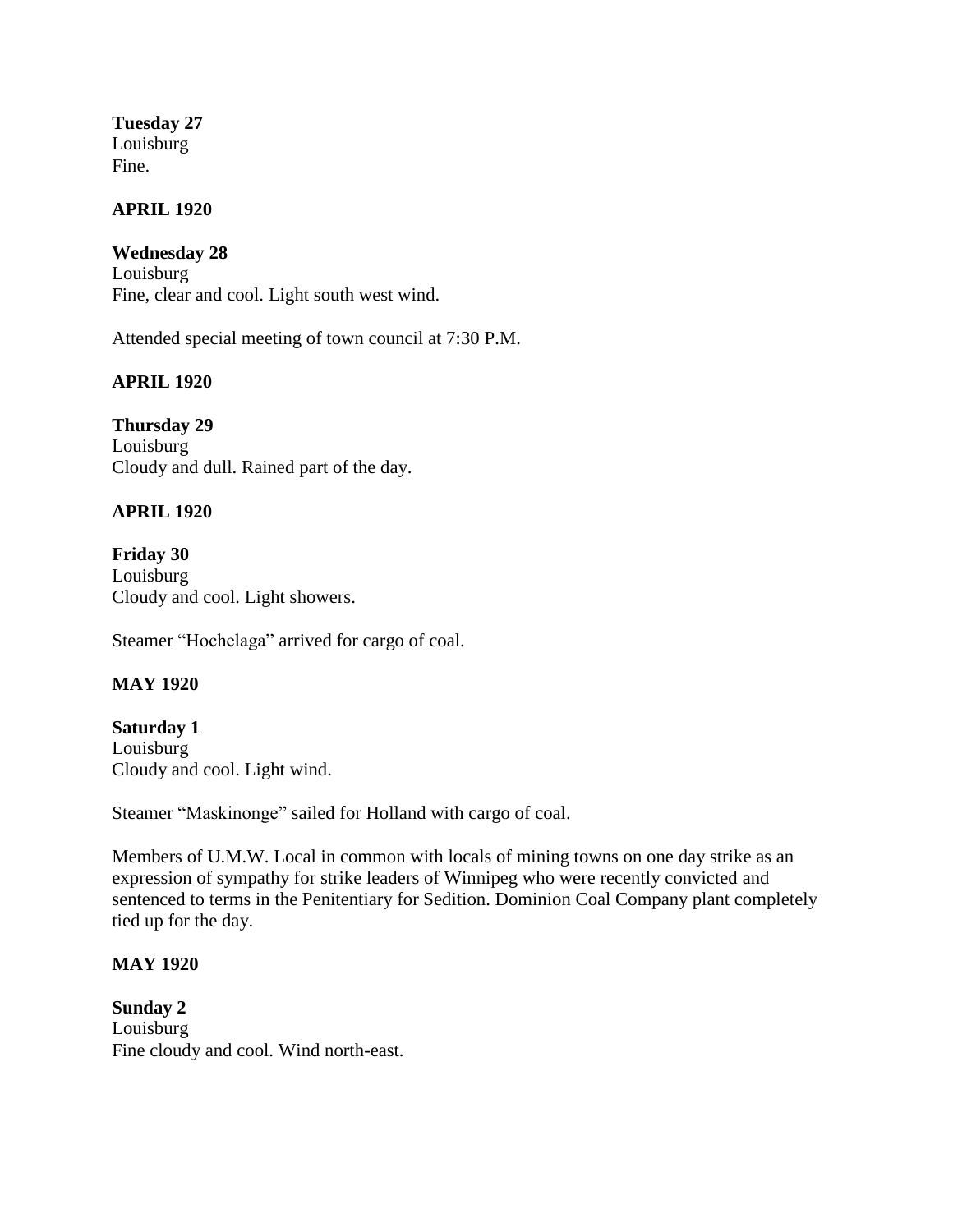Attended service in the Methodist Church at 11 A.M., and 7 P.M. Preacher rev. R.L. Norseworthy.

### **MAY 1920**

# **Monday 3**

Louisburg Fine cloudy and cool.

Attended practice for minstrel show in Masonic Hall at 10:30 P.M.

# **MAY 1920**

# **Tuesday 4**

Louisburg

Attended meeting of school board in Town Hall at 7:30 P.M. C.E. Howard engaged as Principal of Louisburg School for another year at a salary of \$1300.00.

### **MAY 1920**

### **Wednesday 5**

Louisburg Fine and cool.

Attended choir practice in Methodist Church at 9 P.M.

### **MAY 1920**

# **Thursday 6**

Louisburg Fine clear and cool.

Attended meeting of town council at 7:30 P.M.

Attended surprise party and social at Methodist Parsonage at 9:30 P.M.

### **MAY 1920**

**Friday 7** Louisburg Fine clear and cool. Wind south west.

Attended band practice at 9:30 P.M.

### **MAY 1920**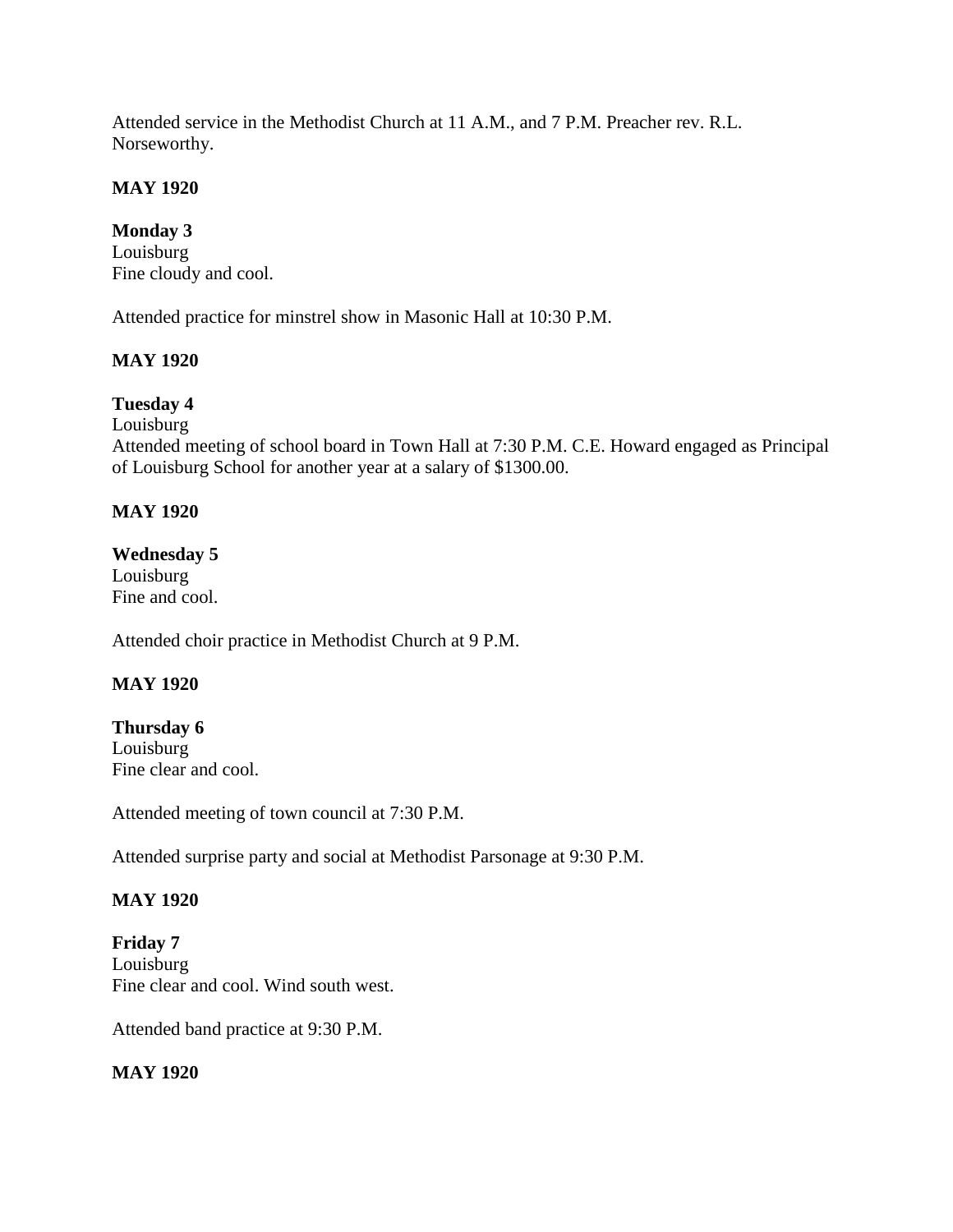**Saturday 8** Louisburg Fine clear and cool. Wind south west.

### **MAY 1920**

### **Sunday 9**

Louisburg Cloudy, cool and showery. Heavy rain during the night accompanied by heavy gale. Wind southerly.

Attended service in the Methodist Church at 11 A.M., and 7 P.M. Preacher Rev. R.L. Norseworthy.

#### **MAY 1920**

#### **Monday 10**

Louisburg Fine and cool. Partly clear. Wind west and south west.

#### **MAY 1920**

#### **Tuesday 11**

Louisburg Fine clear and cool. Wind north west changing to south west.

Steamer Hochelaga [blank].

Attended band practice at 9:30 P.M.

### **MAY 1920**

**Wednesday 12** Louisburg Partly clear. Cool and showery. Light variable wind.

#### **MAY 1920**

**Thursday 13** Louisburg Fine cloudy and cool. Light variable wind.

#### **MAY 1920**

**Friday 14** Louisburg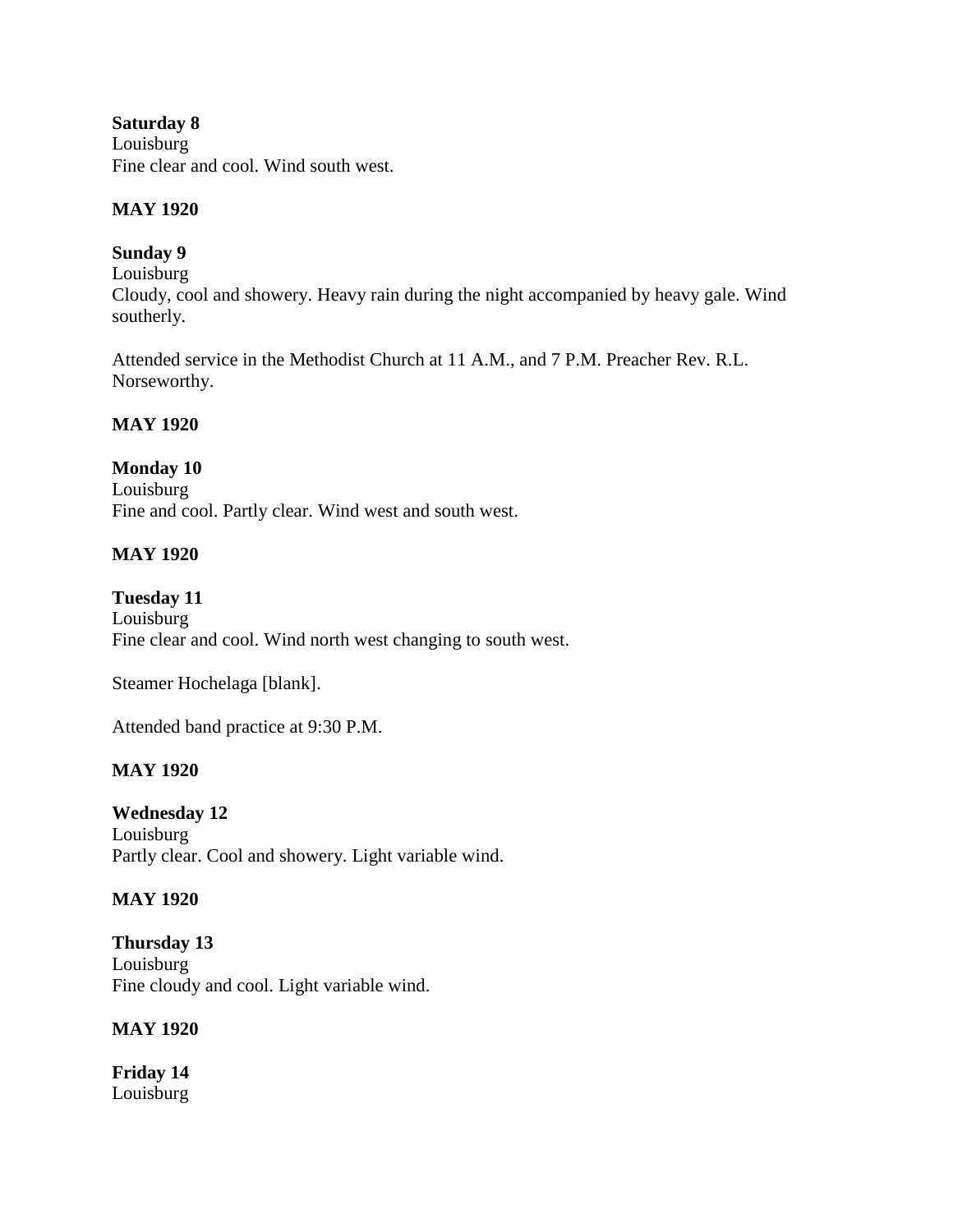Fine clear and cool.

Attended band practice at 9:30 P.M.

### **MAY 1920**

**Saturday 15** Louisburg Fine clear and cool.

#### **MAY 1920**

**Sunday 16** Louisburg Fine clear and cool. Light south west wind.

Attended service in the Methodist Church at 11 A.M., and 7 P.M. Preacher Rev. R.L. Norseworthy.

### **MAY 1920**

**Monday 17** Louisburg Fine clear and cool. Wind south west.

### **MAY 1920**

**Tuesday 18** Louisburg Fine clear and moderately warm. Light north-east and east wind.

### **MAY 1920**

**Wednesday 19** Louisburg Cloudy and cool, misty.

Attended choir practice in Methodist Church at 9 P.M.

### **MAY 1920**

**Thursday 20** Louisburg Cloudy and cool.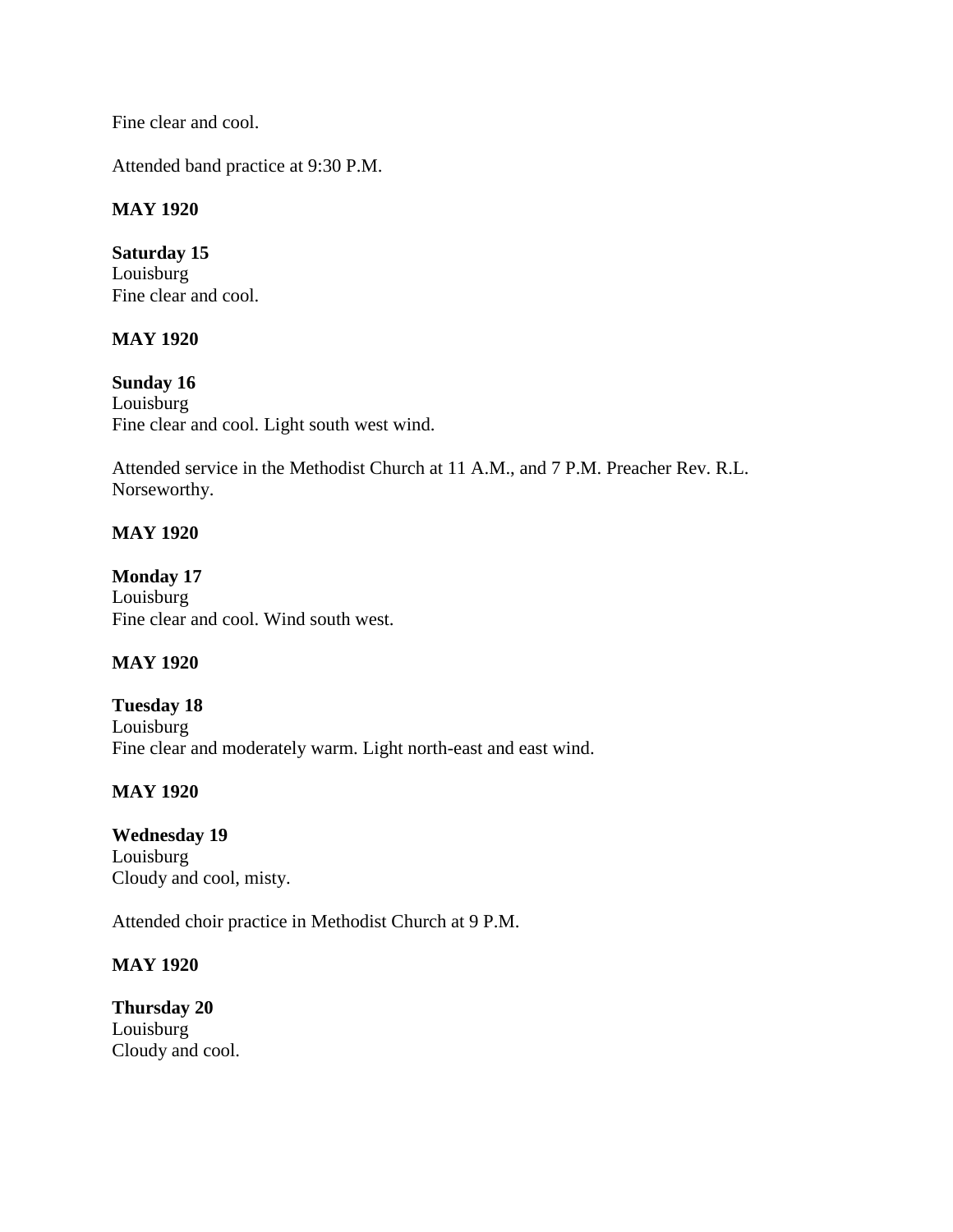Attended meeting of town council at 7:30 P.M. and meeting of school board at close of town meeting.

### **MAY 1920**

**Friday 21** Louisburg Fine clear and cool.

Attended band practice at 9:15 P.M.

Attended meeting of Rate Payers in Peters Hall at 7:30 P.M. Meeting called for the purpose of voting on the question of borrowing on the credit of the town the sum of \$6,000.00 for school purposed. Vote stood 31 for and 1 against.

### **MAY 1920**

**Saturday 22** Louisburg Fine clear and cool.

### **MAY 1920**

**Sunday 23** Louisburg Fine clear and cool.

Attended service in the Methodist Church at 11 A.M., and 7 P.M. Preacher R.L. Norseworthy.

### **MAY 1920**

#### **Monday 24**

Louisburg Glace Bay Fine. Cloudy and threatening in the morning. Cleared at about 8 P.M. Clear and cool during the day wind about south-west.

Went to Glace Bay with Louisburg Brass Band on 7 A.M. train. Played on Grand Stand at Trotting Park Glace Bay, during the races. Returned to Louisburg on evening train.

Attended Minstrel show in Masonic Hall in the evening given by G.W.V.A. Took part in the chorus and sang solo "Father O Flynn".

#### **MAY 1920**

**Tuesday 25**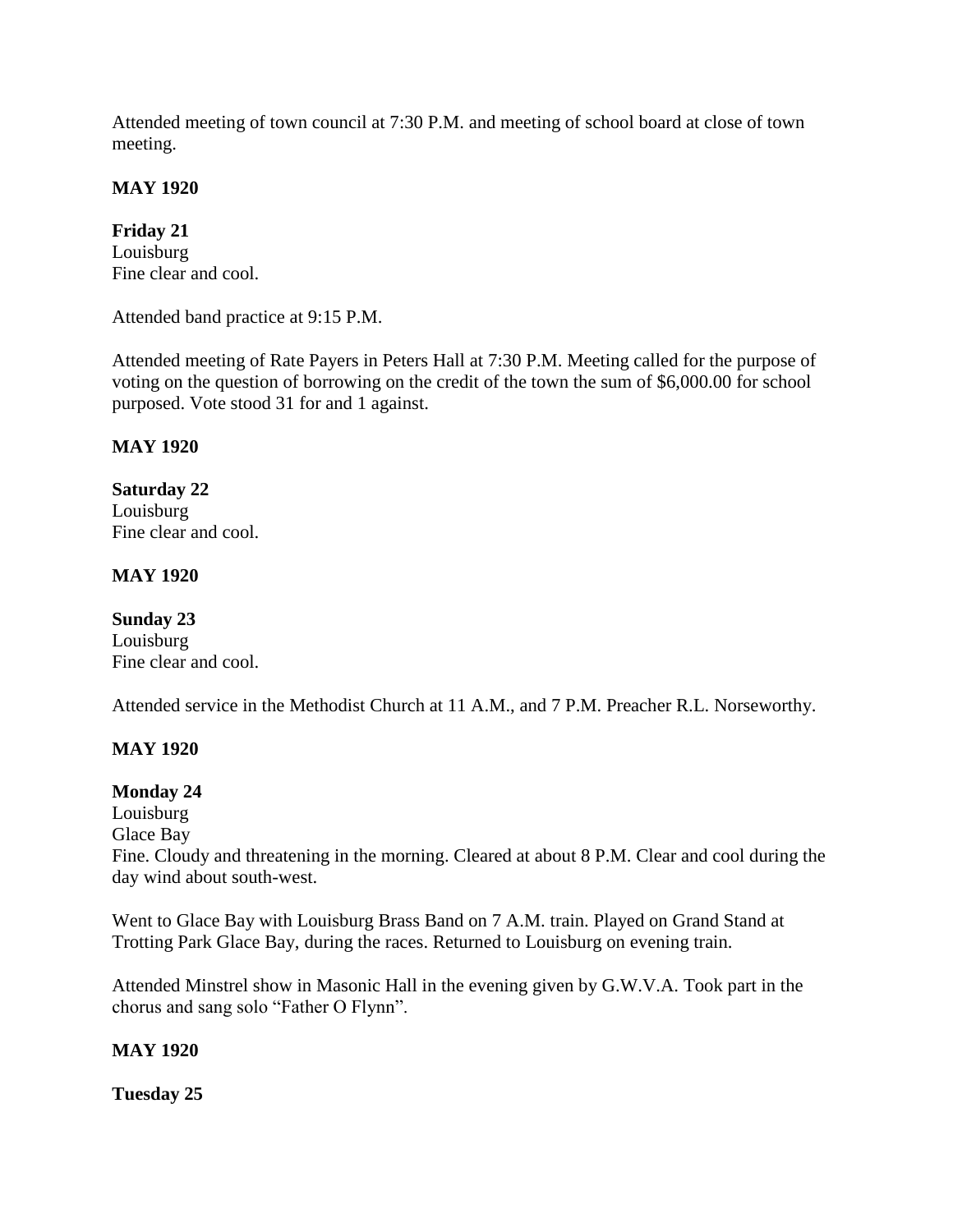Louisburg Fine and cool.

### **MAY 1920**

**Wednesday 26** Louisburg Fine clear and cool.

### **MAY 1920**

**Thursday 27** Louisburg Fine and moderately warm. Foggy. Partly clear at noon. Light southerly wind.

### **MAY 1920**

**Friday 28** Louisburg Cloudy foggy and cool.

Sick during the greater part of the day. Closed the shop at about 10:30 A.M. and went to bed. Did not open again for business during the day.

### **MAY 1920**

#### **Saturday 29**

Louisburg

Fine cloudy and cool. Partly clear in the afternoon wind north-east during the greater part of the day. Very chilly during the evening.

Three Steamers in port for bunker coal.

Wrecking Steamer "La Canadienne" arrived in the forenoon.

#### **MAY 1920**

**Sunday 30** Louisburg Fine clear and cool.

Attended service in the Methodist Church at 11 A.M., and 7 P.M. Preacher Rev. R.L. Norseworthy.

#### **MAY 1920**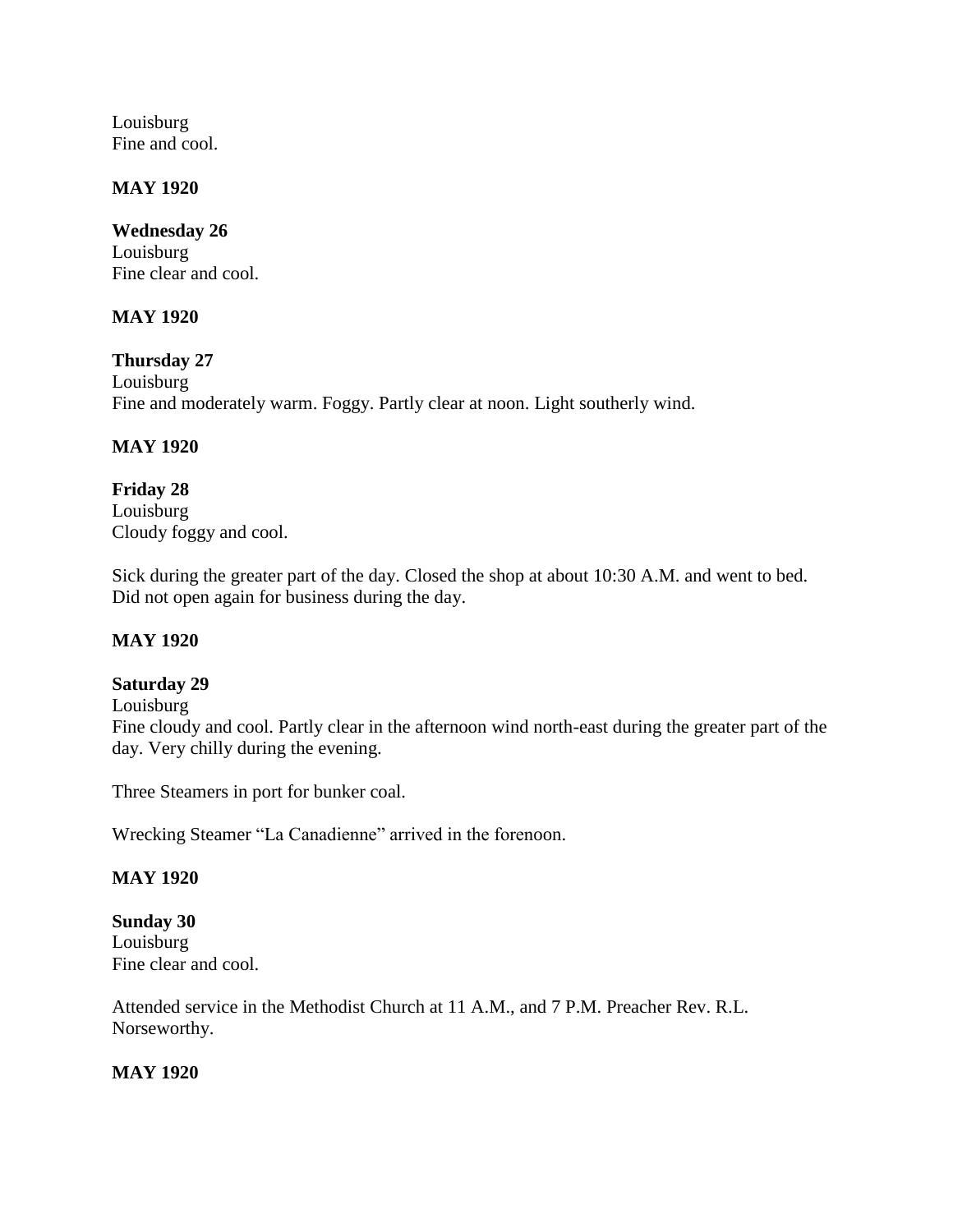**Monday 31** Louisburg Fine.

### **JUNE 1920**

**Tuesday 1** Louisburg Fine and cool.

Attended meeting of school board at 7:30 P.M.

Attended band practice at 9:40 P.M.

#### **JUNE 1920**

**Wednesday 2** Louisburg Fine and moderately warm.

Attended choir practice in the Methodist Church at 9 P.M.

#### **JUNE 1920**

**Thursday 3** Louisburg Heavy rain in the early morning. Cloudy throughout the day. Cool.

Attended meeting of Town Council and School board during the evening.

### **JUNE 1920**

### **Friday 4**

Louisburg Fine clear and moderately warm. Light wind mostly north west.

Steamer "Coban" arrived for cargo of coal.

#### **JUNE 1920**

### **Saturday 5**

Louisburg Fine clear and moderately warm. An ideal day. Wind variable. Cloudy in the evening.

#### **JUNE 1920**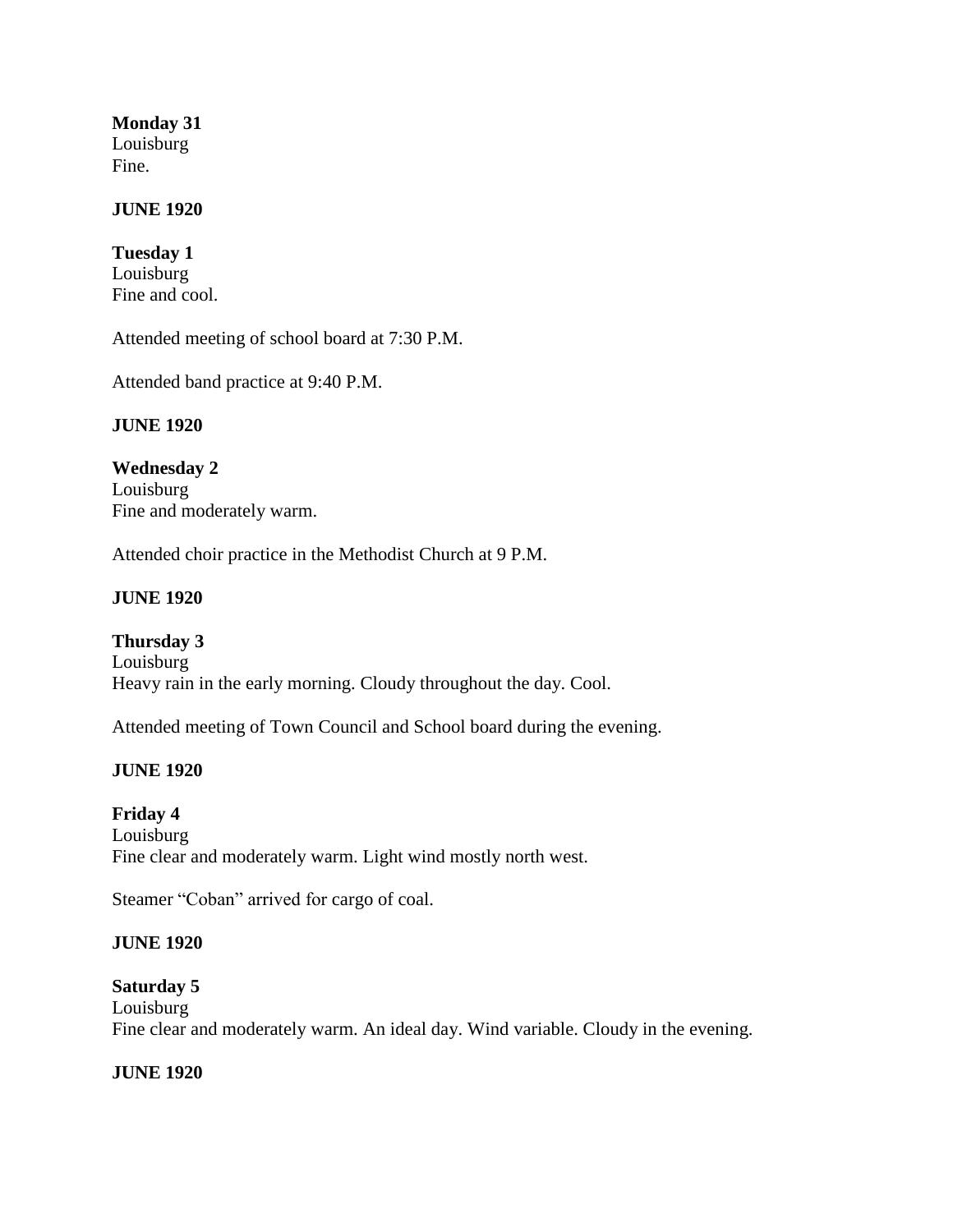### **Sunday 6**

#### Louisburg

Cloudy and drizzily in the morning. Rained heavily during the afternoon and evening. Light easterly wind.

Over twenty American schooners engaged in the mackerel fishing arrived in the afternoon for shelter.

In company with W. Phalen visited Fletcher Townsend in afternoon.

Attended service in the Methodist Church at 11 A.M., and 7 P.M. Preacher Rev. R.L. Norseworthy.

### **JUNE 1920**

**Monday 7** Louisburg Cloudy cool and drizzily.

Methodist district meeting convened in Methodist Church in the forenoon.

Attended service in the Methodist Church at 8 P.M. Meeting addressed by Rev. Mr. Hellens of Sydney Mines and Rev. Mr. Applily of North Sydney.

### **JUNE 1920**

**Tuesday 8** Louisburg Fine cloudy and cool. Foggy in the evening.

Attended sessions of Methodist district meeting in Methodist Church in forenoon and afternoon.

Steamers "Kamaraska" and "Turret Cape" arrived for cargoes of coal.

Attended band practice at 9:15 P.M.

### **JUNE 1920**

### **Wednesday 9**

Louisburg Fine clear and moderately warm.

William Phalen purchased Cann property on Victoria street.

Purchased lot of land from William Phalen in rear of my property on Main Street for the sum of three hundred dollars.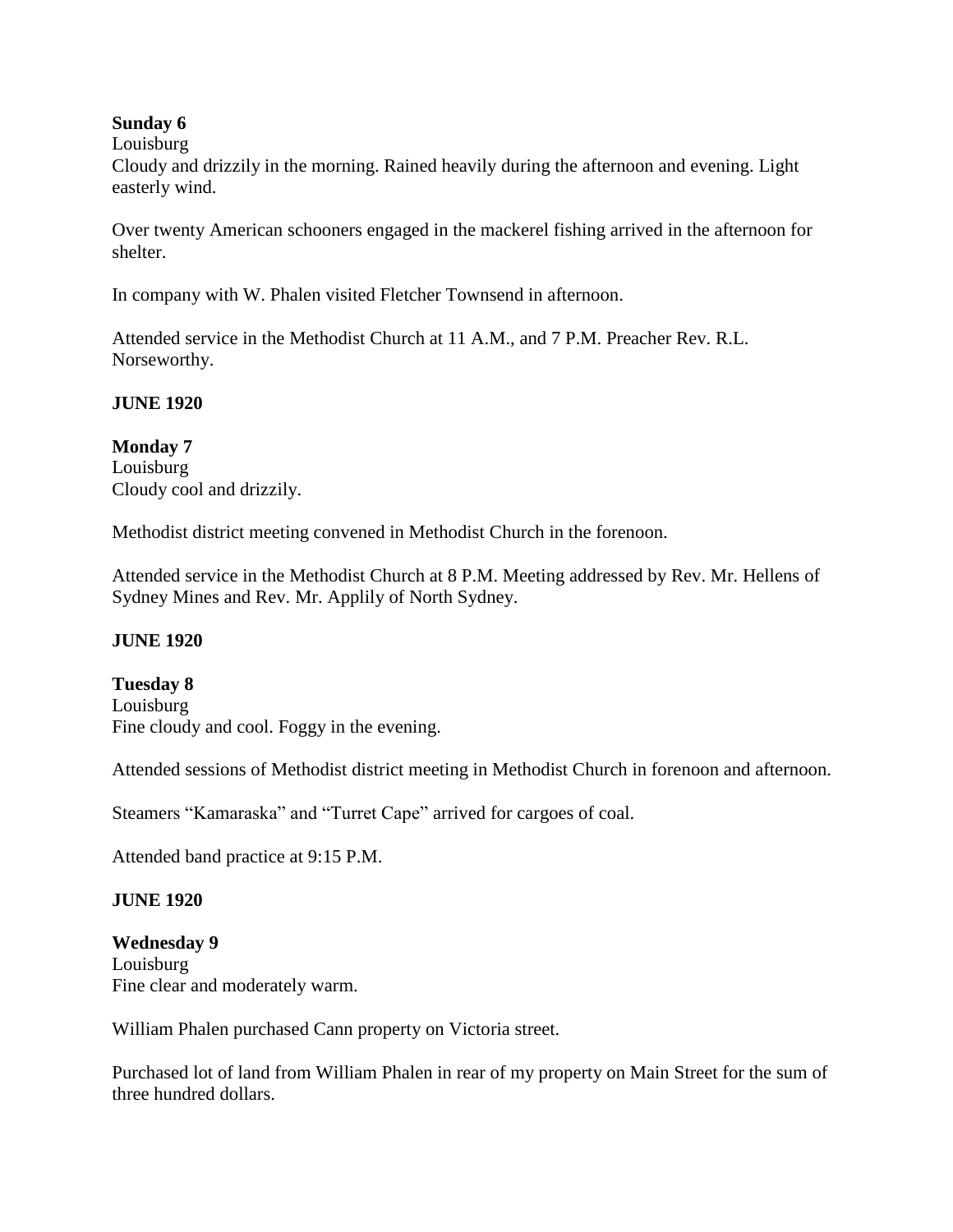Attended choir practice in Methodist Church at 9 P.M.

### **JUNE 1920**

### **Thursday 10**

Louisburg Cloudy foggy and chilly. Wind south-east.

Government Steamer "Lady Laurier" arrived in the evening.

#### **JUNE 1920**

**Friday 11** Louisburg Attended band practice at 9:30 P.M.

#### **JUNE 1920**

**Saturday 12** Louisburg

[Blank page]

### **JUNE 1920**

# **Sunday 13**

Louisburg

Fine clear and cool, wind south-west. Thunder and heavy rain squalls in the afternoon and evening.

Attended service in the Methodist Church at 11 A.M., and 7 P.M. Preacher Rev. R.L. Norseworthy.

#### **JUNE 1920**

# **Monday 14**

Louisburg Fine clear and cool.

#### **JUNE 1920**

**Tuesday 15** Louisburg Fine and cool.

Attended band practice at 9:15 P.M.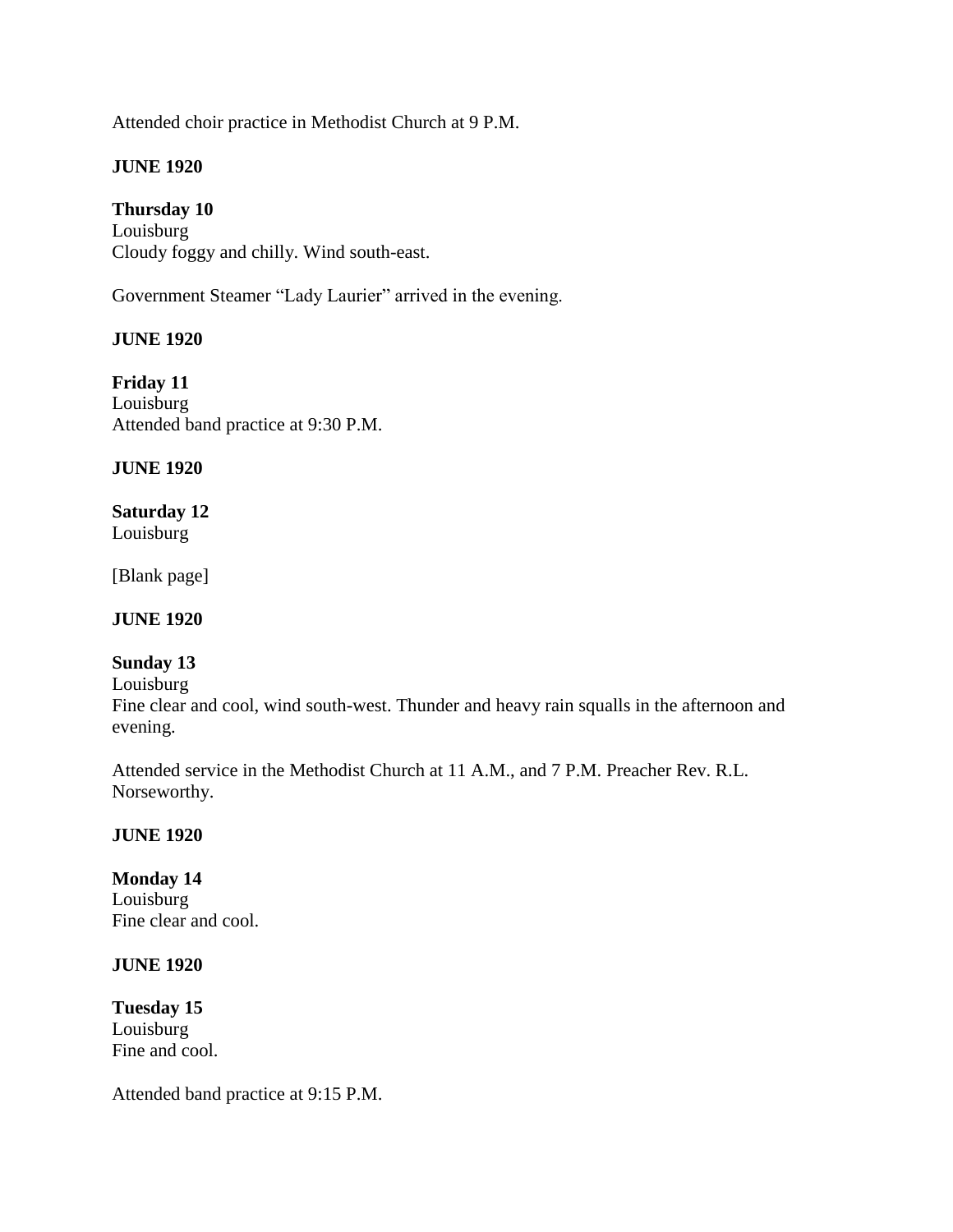#### **JUNE 1920**

**Wednesday 16** Louisburg Fine clear and cool.

Attended choir practice in Methodist Church at 9 P.M.

#### **JUNE 1920**

**Thursday 17** Louisburg Fine clear and cool.

Attended meetings of school board and town council at 7:30 P.M.

Contract awarded to Angus McAskill of Glace Bay for the execution on an addition on the school house amount of tender \$5500.

#### **JUNE 1920**

**Friday 18** Louisburg Fine clear and cool.

Attended band practice at 9:30 P.M.

#### **JUNE 1920**

#### **Saturday 19**

Louisburg Cloudy rainy and very chilly. Begun to rain at about 11 A.M., and continued moderately throughout the day. Wind easterly changing to north-east and increasing to a moderate gale.

Steamer "Devon City" arrived for bunker coal.

Steamer "Turret Court" arrived for cargo of coal.

#### **JUNE 1920**

**Sunday 20** Louisburg Fine clear and cool. Wind south west.

Attended service in the Methodist Church at 11 A.M., and 7 P.M. Preacher Rev. R.L. Norseworthy.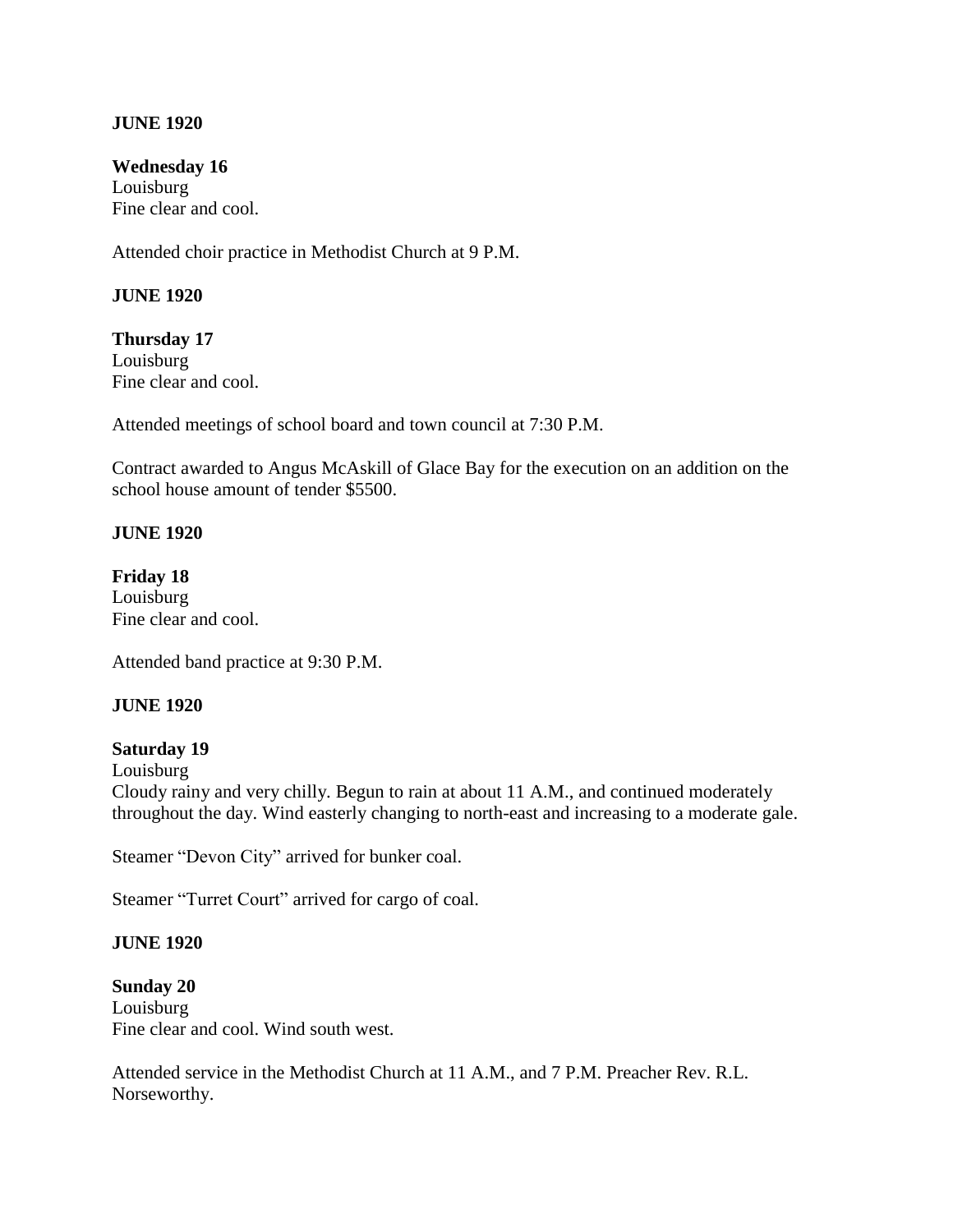#### **JUNE 1920**

**Monday 21**

Louisburg

[Blank page]

**JUNE 1920**

**Tuesday 22** Louisburg

Attended band practice at 9:30 P.M.

#### **JUNE 1920**

### **Wednesday 23**

Louisburg Cloudy and foggy in the morning cleared in the forenoon. Wind south west.

Attended choir practice in Methodist Church at 9 P.M.

#### **JUNE 1920**

**Thursday 24** Louisburg Fine clear and cool.

### **JUNE 1920**

**Friday 25** Louisburg Fine clear and warm. Max temperature about 76. Light north west wind. An ideal day.

Attended dance in Peters Hall given by Brass Band.

#### **JUNE 1920**

**Saturday 26** Louisburg Fine clear and warm. Max temperature about 74. Light north-east wind.

### **JUNE 1920**

**Sunday 27** Louisburg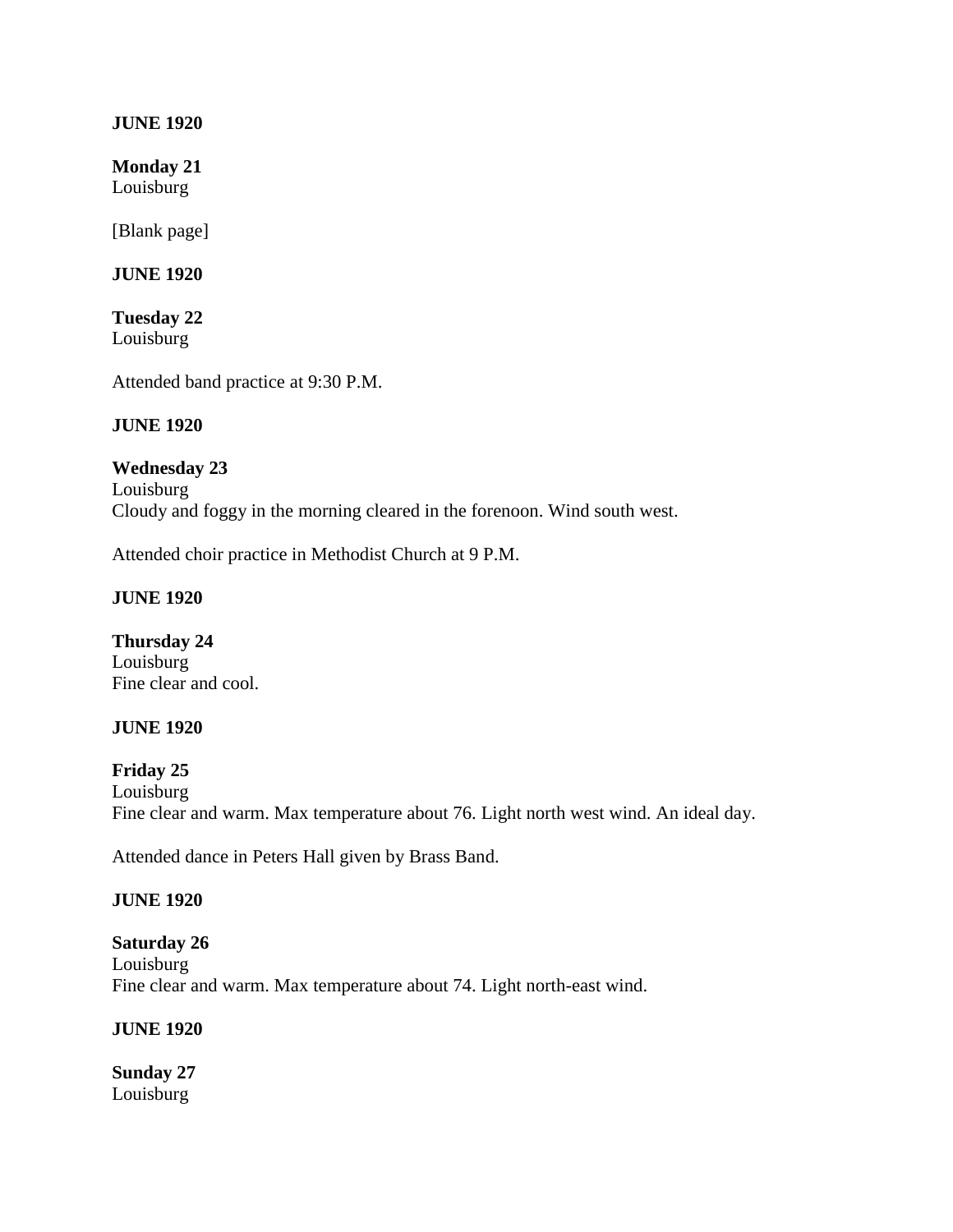Cloudy and partly foggy. Cleared at about noon. Fine clear and moderately warm in the afternoon.

Special train from Sydney and the mining towns arrived here at about 2 P.M. with various lodges of Brotherhood of Railway Trainmen to attend their annual memorial service. Louisburg Brass Band met them at the station and played the procession to the English Church where a memorial service was conducted by the Rev. L.F. Draper. After the service the procession formed up and marched to the station headed by the band where they departed by train at about 5 P.M.

### **JUNE 1920**

#### **Monday 28**

Louisburg Fine clear and moderately warm. Strong south west wind.

Rev. R.L. Norseworthy and wife left here on the 4 P.M. train for Canso NS. After a month vacation Mr. Norseworthy will be stationed as pastor of the Methodist Church at Springhill N.S. Mr. Norseworthy has been pastor of the Methodist Church at this place for the past year.

Attended band practice at 9:30 P.M.

#### **JUNE 1920**

**Tuesday 29** Louisburg Fine clear and moderately warm. Strong south west wind.

### **JUNE 1920**

### **Wednesday 30**

Louisburg Cloudy in the morning. Cleared at about 10 A.M. moderately warm. Strong south west wind.

### **JULY 1920**

### **Thursday 1**

Louisburg Cloudy, foggy and moderately warm. Occasional light showers.

General holiday nearly all places of business closed.

### **JULY 1920**

**Friday 2** Louisburg Cloudy. Foggy. Moderately warm.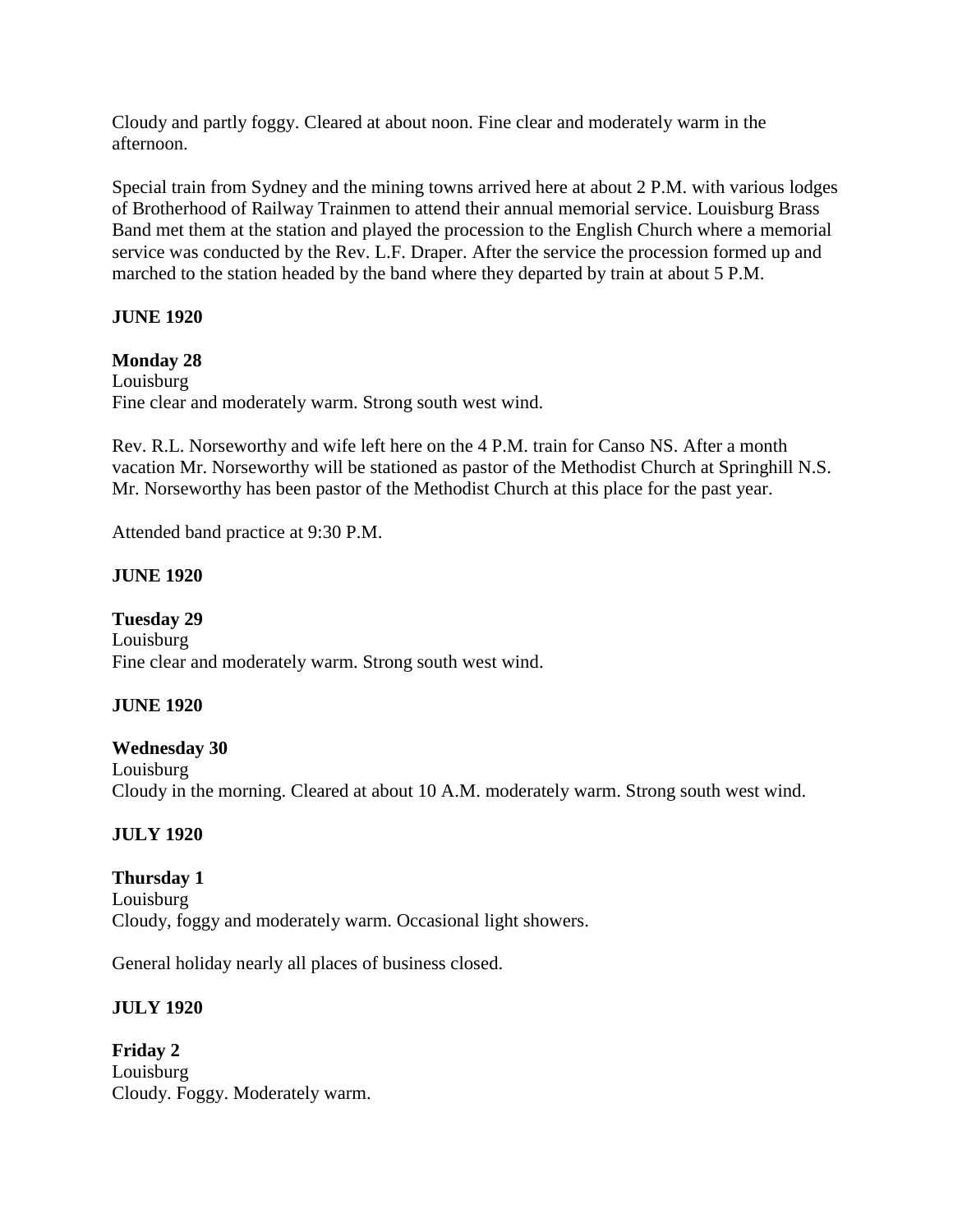Attended committee meeting in town hall at 8 P.M., for the purpose of making arrangements for the reception of the Govener (sic) General, who is expected to visit Louisburg on the  $19<sup>th</sup>$  inst.

Attended band practice at 9:30 P.M.

### **JULY 1920**

### **Saturday 3**

Louisburg Cloudy and foggy. Misty in the afternoon. Heavy rain during the night beginning at about 9 P.M.

### **JULY 1920**

# **Sunday 4**

Louisburg Cloudy, misty and foggy in the morning. Partly clear in afternoon.

In company with W. Phalen visited Fletcher Townsend in the afternoon.

Attended service in the Presbyterian Church in the forenoon Preacher Rev. D.A. McMillan. Attended service in English Church at 7 P.M. Preacher Rev. L.F. Draper.

### **JULY 1920**

**Monday 5** Louisburg Cloudy. Clear in the afternoon.

Sick in the forenoon, did not open shop until about 1 P.M.

# **JULY 1920**

**Tuesday 6** Louisburg Fine clear and moderately warm.

Attended band practice at 9:30 P.M.

### **JULY 1920**

**Wednesday 7** Louisburg Sydney Fine clear and moderately warm.

Went to Sydney on 4 P.M. train. Put up at Grand Hotel.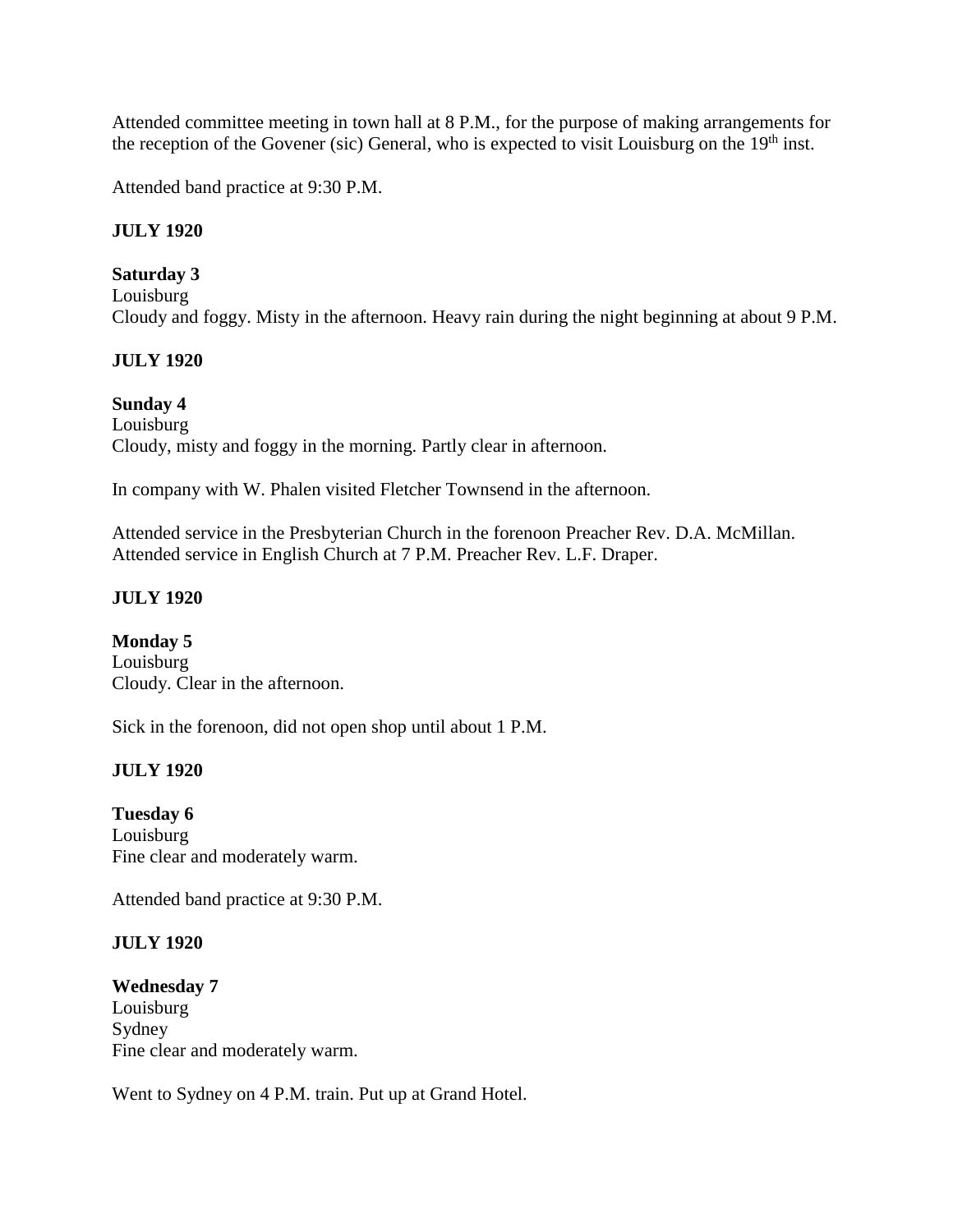Attended opera at Strand Theatre entitled "The Mikado" at 8:15 P.M.

# **JULY 1920**

# **Thursday 8**

Sydney North Sydney Englishtown St. Anns Cloudy, moderately warm. Foggy at St. Anns and vicinity wind south west.

Left Sydney at about 7 P.M., on S.S. "Aspy" calling at North Sydney and Englishtown arriving at St Anns at 11:45 A.M. Attended Centenary celebration of the founding of the first Presbyterian Church in Cape Breton at 2 P.M. in Presbyterian Church at St Anns. Left St. Anns at 4:30 P.M., arriving at Sydney at 8:30 P.M. Upwards of 300 passengers on the boat each way.

### **JULY 1920**

### **Friday 9**

Sydney

Louisburg

Fine clear and warm. Wind south west changing to north-west in the afternoon. Max temperature about 80 in the afternoon.

Attended band practice at 9:30 P.M.

### **JULY 1920**

### **Saturday 10**

Louisburg Fine clear and moderately warm. Wind south west.

### **JULY 1920**

# **Sunday 11**

Louisburg Fine clear and warm. Max temperature about 80.

Attended service in the Methodist Church at 11 A.M., and 7 P.M. Preacher Rev. Wallace.

Rev. A.R. Wallace entered on his pastorate of the Methodist congregation today.

### **JULY 1920**

### **Monday 12**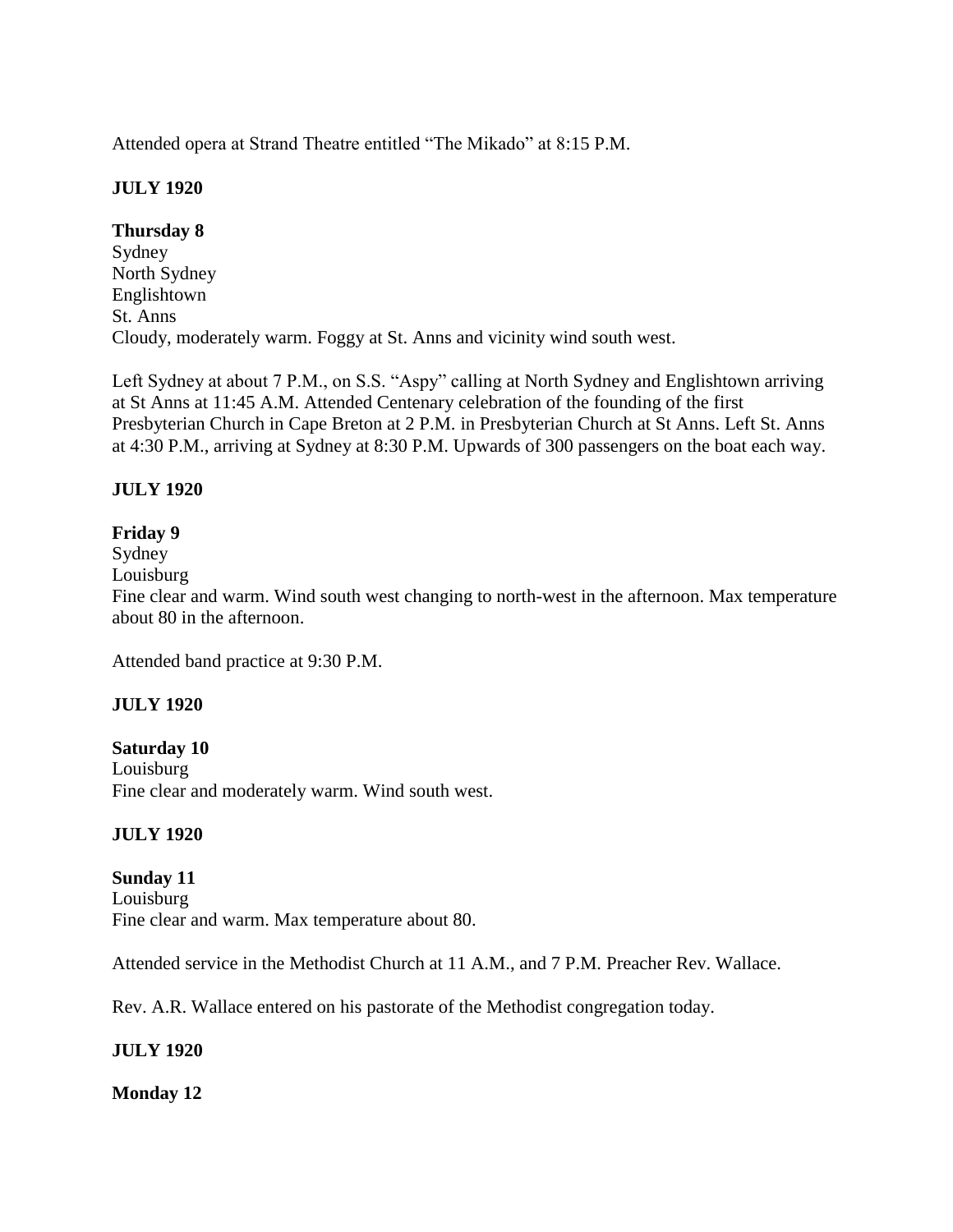Louisburg

Gabarus

Cloudy in the morning. Cleared at about 10 A.M. Cloudy in the evening. Light showers and misty and foggy after 4:30 P.M.

Left Louisburg at about 7:30 A.M., for Gabarus on schooner M. O. Loole with Brass Band, which was engaged in play at Orange Picnic at Gabarus. Orangemen and True Blues from Louisburg went to Gabarus on the "M. O. Toole" and a power boat, and took part in procession and picnic. Band and Orangemen returned to Louisburg in the evening, arriving at about 8:15 P.M.

### **JULY 1920**

# **Tuesday 13**

Louisburg

Cloudy and foggy in the morning. Partly clear at noon. Cloudy in the evening with thunder and light showers. Warm.

### **JULY 1920**

### **Wednesday 14**

Louisburg Fine clear and warm. Max temperature about 80. Light south west wind.

Ten Steamers in port awaiting cargoes and bunkers.

Attended funeral of the late Mrs. B.D. Hanly at 8:30 A.M.

Attended choir practice in Methodist Church at 9 P.M.

# **JULY 1920**

### **Thursday 15**

Louisburg Cloudy, foggy and warm. Misty at night. Wind south west.

Attended council meeting at 7 P.M. and meeting of Governor General entertainment committee meeting at 8 P.M.

# **JULY 1920**

**Friday 16** Louisburg Fine and cloudy moderately warm.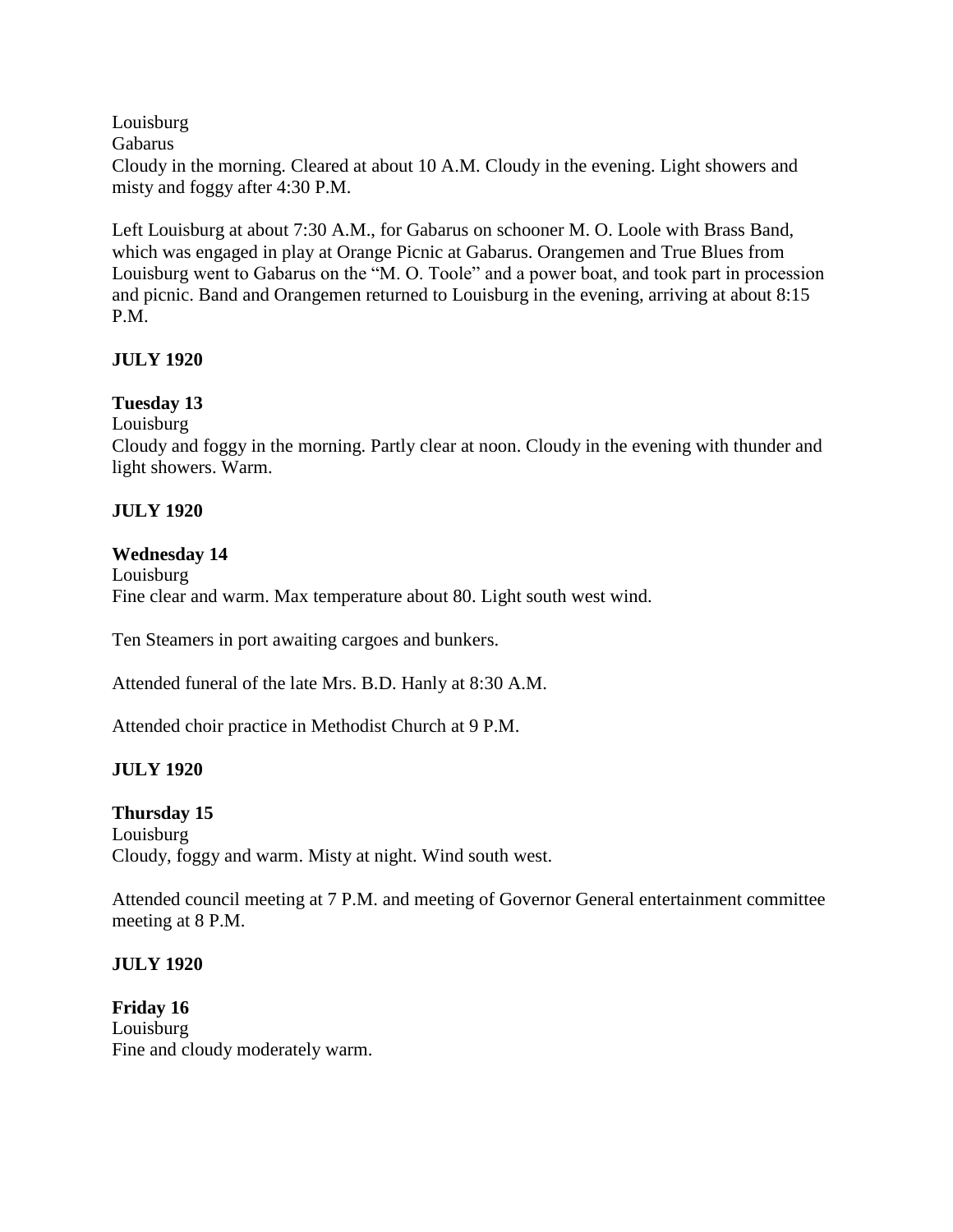Lodge of Independent order of Odd Fellows organized in the evening in Masonic Hall. About 150 visiting Odd Fellows arrived in town during the day to be present at the organization.

### **JULY 1920**

#### **Saturday 17**

Louisburg Fine clear and warm. Light wind, a perfect day.

### **JULY 1920**

**Sunday 18** Louisburg Fine clear and moderately warm. Wind south west.

10 Steamers in port.

Went to havenside in the afternoon.

Attended service in the Methodist Church at 11 A.M., and 7 P.M. Preacher Rev. Wallace.

#### **JULY 1920**

### **Monday 19** Louisburg Fine clear and moderately warm. Cloudy in the evening. Rained during the night.

Went to Mira on 7 A.M. train with Louisburg Brass Band to play for members of Masonic Lodge of Port Morien, who held their annual outing at Sangaree Island. Returned to Louisburg on 7 P.M. Train after a very pleasant day.

### **JULY 1920**

### **Tuesday 20**

Louisburg Showery, misty, and foggy. Moderately warm. Wind southerly.

### **JULY 1920**

#### **Wednesday 21**

Louisburg

Foggy in the morning cleared at about 9 A.M. Fine and warm during the day. Light south-west wind.

Nine Steamers in port for bunker coal.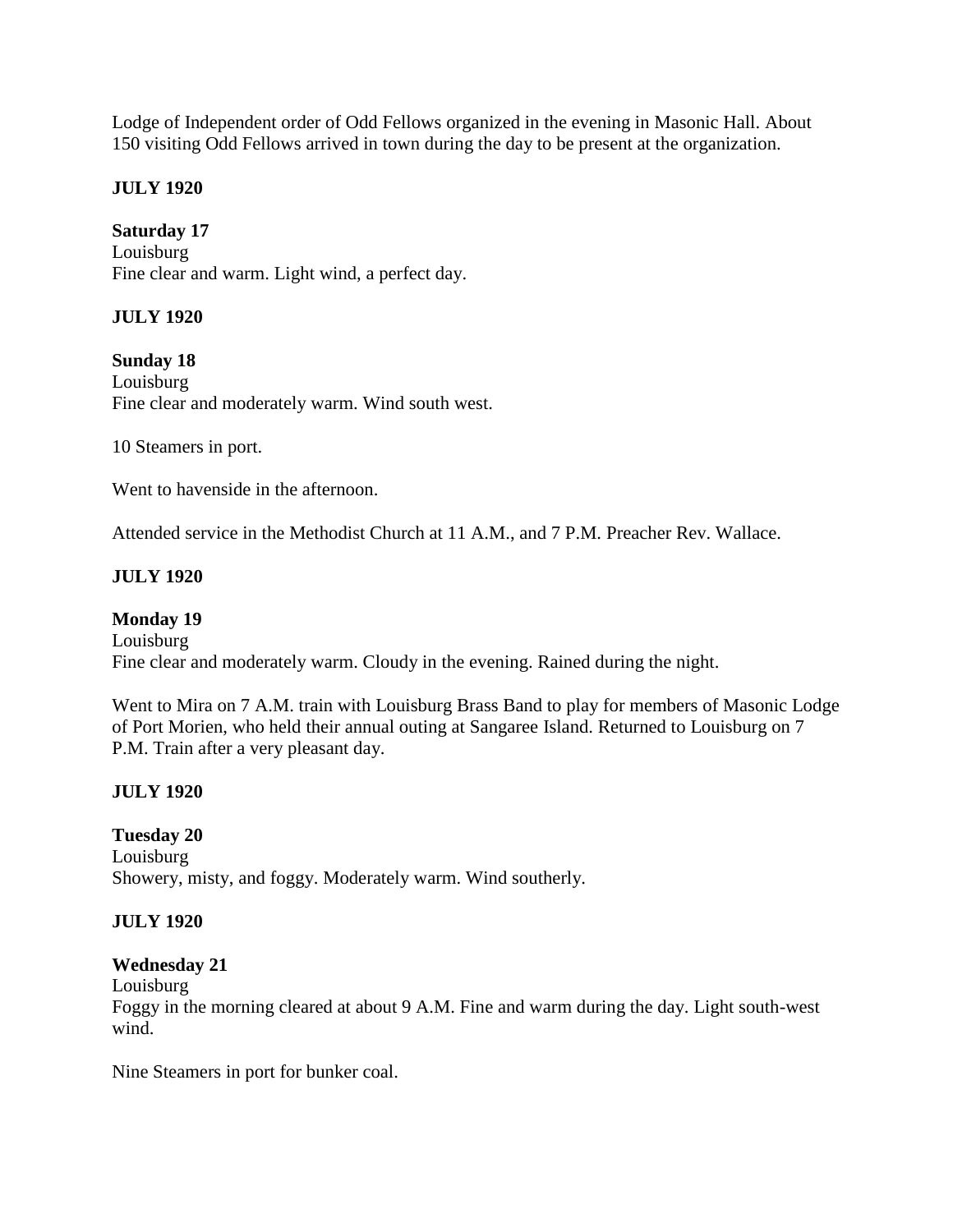Attended choir practice in the Methodist Church at 9 P.M.

### **JULY 1920**

### **Thursday 22**

Louisburg Fine clear and warm an ideal day and perfect night.

### **JULY 1920**

**Friday 23** Louisburg Cloudy and warm. Light showers in the evening.

Liberal political meeting in Masonic hall addressed by D.A. Cameron and A.B. McGillivray, two of the candidates for the house of assembly and H.C.V. Levatte Brass and pipe bands in attendance was present.

### **JULY 1920**

### **Saturday 24**

Louisburg

Cloudy foggy rainy and misty. Thunder and lightning and very heavy rain in the afternoon wind south-west.

#### **JULY 1920**

#### **Sunday 25** Louisburg Foggy in the morning. Clear and moderately warm in the afternoon. Wind south-west.

Walked to Old Town in the afternoon. Returning at 5:30 P.M.

Attended service in the Methodist Church at 11 A.M., and 7 P.M. Preacher Rev. Wallace.

### **JULY 1920**

**Monday 26** Louisburg Fine clear and warm wind south west.

### **JULY 1920**

**Tuesday 27** Louisburg Salmon River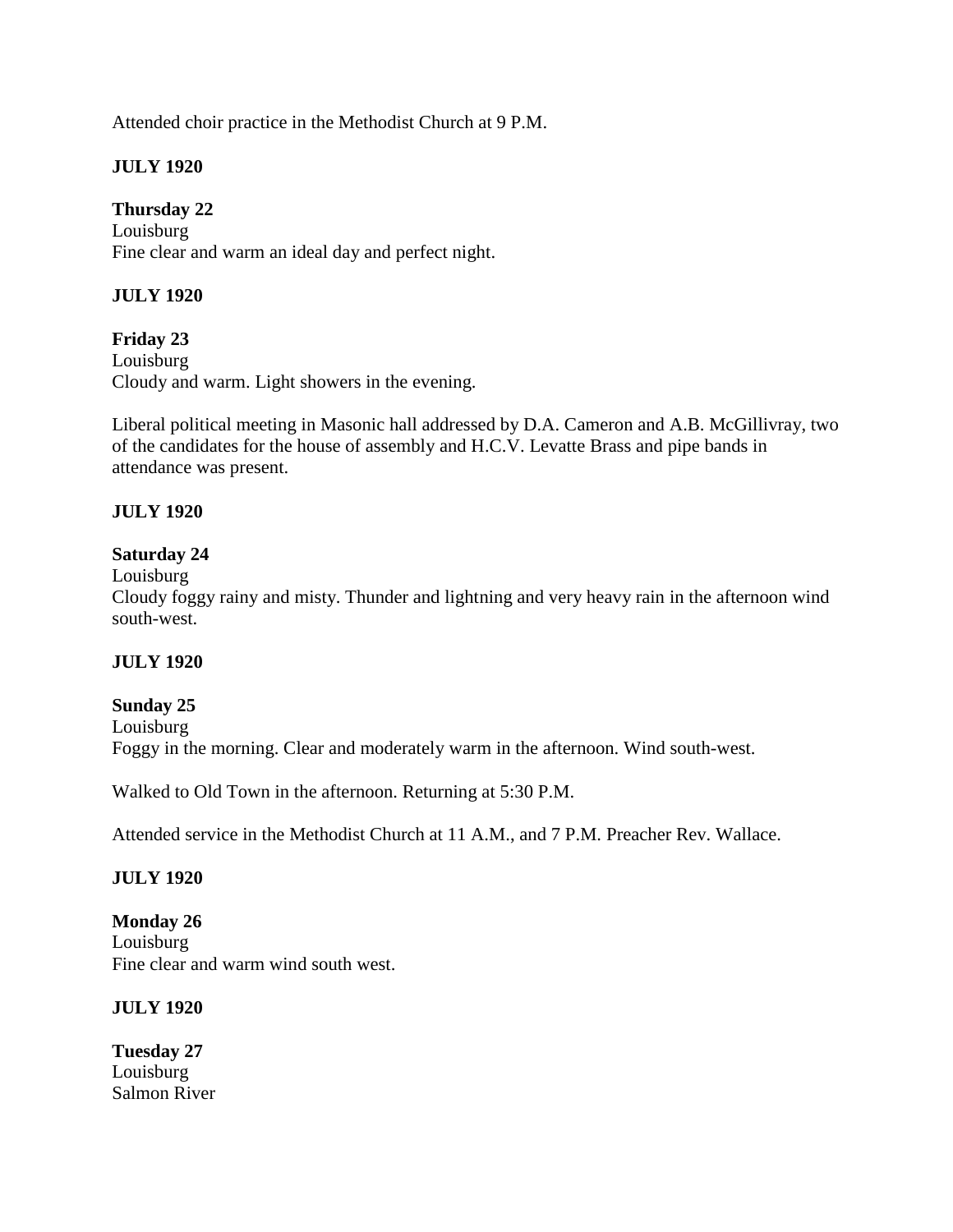Fine clear and warm. Wind north-west.

Left Louisburg at about 9:30 A.M., and motored to Mira Ferry. Went from there by Steamer "Avonlea" to Salmon River arriving to Cliffords at about 12:30 P.M. Walked home in the afternoon arriving at about 2:30 P.M.

Nova Scotia elections for Provincial Legislature. Result as follows Liberals 29, Farmers 5, Labor 4, Conservatives 2, Independent 1.

Result in Cape Breton Co. As follows:

D.W. Morrison. Labor, 9830. Joseph Steele L. 9800.

Fareman Way. Labor, 9407. A.R. Richardson F. 9177.

W.F. Carrol, Liberal 6471. D.A. CA.M.eron, Lib. 5729

A.B. MacGillivray, Lib. 5334 MacDonald Lib. 5270

N.R. MacArthur Con. 2809 A.G. MacCormack Con. 2749

E. McK. Forbes Con. 2343 G.B. Smith Con. 2338

#### **JULY 1920**

**Wednesday 28** Salmon River Fine clear and warm. A perfect day.

Spent the early part of the day around home. Visited Arthur Cables and Cliffords in the afternoon returned home at about 9 P.M.

#### **JULY 1920**

**Thursday 29** Salmon River Marion Bridge Louisburg Fine clear and warm. Wind variable, an ideal day.

Drove to Marion Bridge arriving at about noon. Left Marion Bridge on Steamer "Avonlea" for Mira Gut. Arriving at about 4 P.M. Mira Gut to Louisburg on coal train W. Phalen conductor arriving at 6:30 P.M.

**JULY 1920**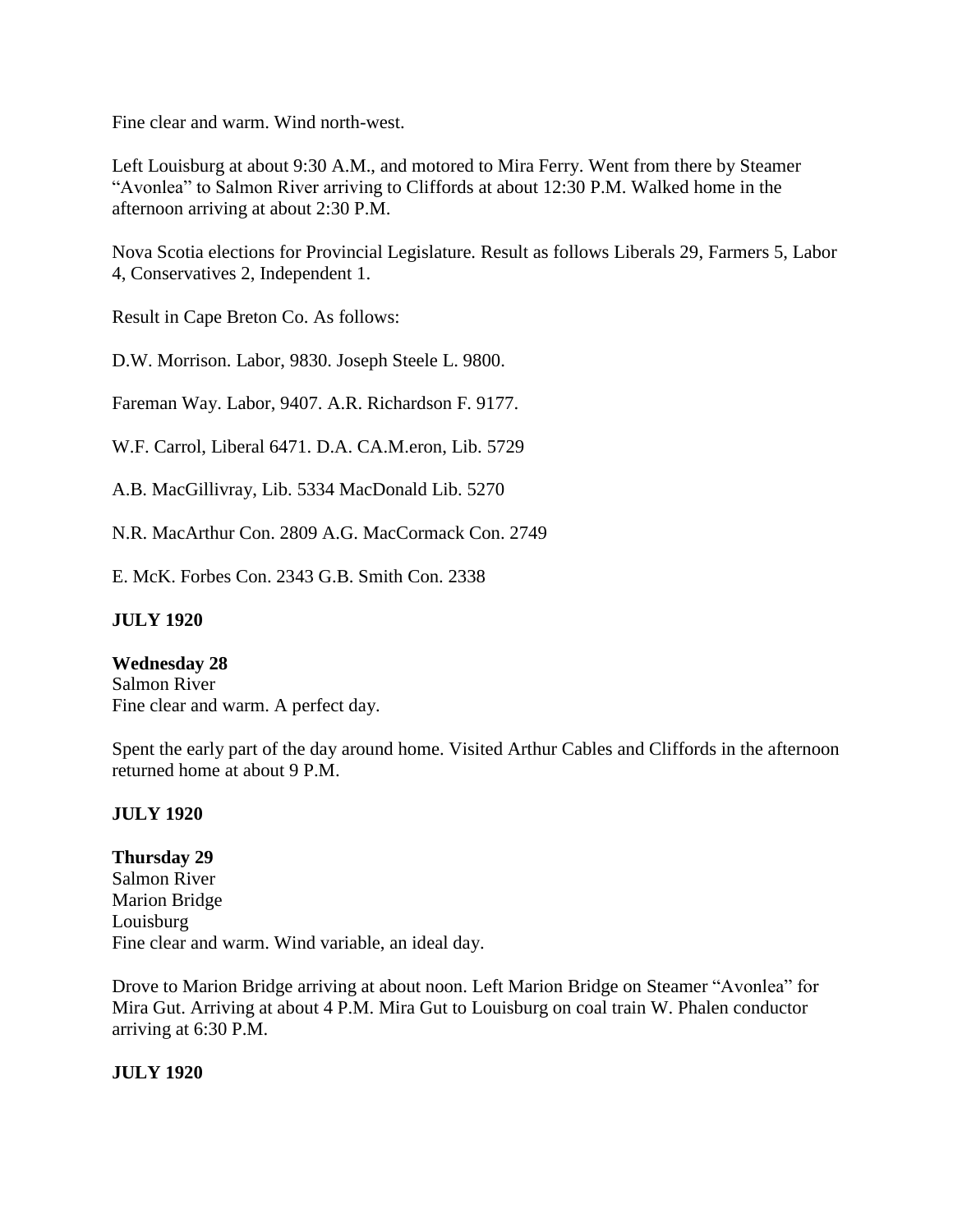**Friday 30** Louisburg Fine clear and warm.

Attended band practice at 9:30 P.M.

### **JULY 1920**

**Saturday 31** Louisburg Fine, cloudy and moderately warm. Misty in the evening.

The Duke of Devonshire, Governor General of Canada visited Louisburg today arriving by special train at 10 A.M. was met by the Town officials and motored to old Town where he visited the wireless station and ruins of the ancient city.

#### **AUGUST 1920**

**Sunday 1** Louisburg Fine cloudy and moderately warm. Wind south west. Rain threatening.

Attended service in the Methodist Church at 11 A.M., and 7 P.M. Preacher Rev Mr. Wallis.

### **AUGUST 1920**

**Monday 2** Louisburg Rained heavily nearly all day.

### **AUGUST 1920**

**Tuesday 3** Louisburg Sydney Cloudy and warm. Showery nearly all day. Wind south west.

Went to Glace Bay on 7 A.M. train Glace Bay to Sydney by trainway at 9 A.M. Spent the day in Sydney. Stopped at Grand Hotel.

### **AUGUST 1920**

**Wednesday 4** Sydney Louisburg Fine clear and warm. Wind south west.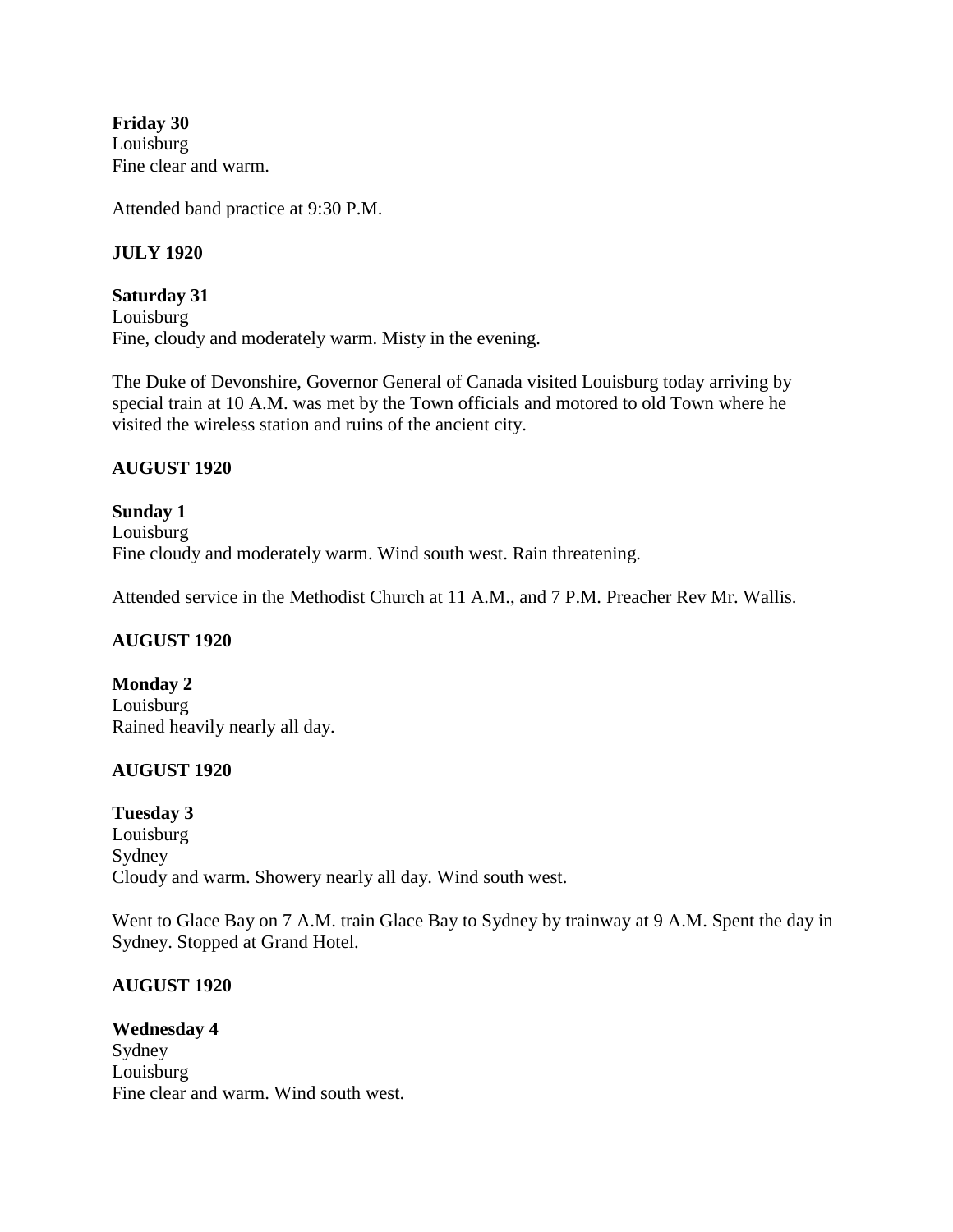Left Sydney on 8 A.M. train for Louisburg arrived at 10 A.M.

Attended choir practice in the Methodist Church at 9 P.M.

### **AUGUST 1920**

**Thursday 5** Louisburg Fine clear and warm.

Attended meeting of Town Council at 7:30 P.M., and meeting of school board at 9:30 P.M.

### **AUGUST 1920**

**Friday 6** Louisburg Fine clear and warm. Max temperature about 80.

Attended band practice at 9:30 P.M.

### **AUGUST 1920**

**Saturday 7** Louisburg Fine clear and warm. Max temperature about 80. Light south west wind.

### **AUGUST 1920**

#### **Sunday 8**

Louisburg Fine clear and very warm. Max temperature about 83. Light north west wind.

Sick all day. Was not out to church at either morning or evening service.

### **AUGUST 1920**

#### **Monday 9**

Louisburg Fine clear and very warm. Max temperature about 80. Light south west wind.

### **AUGUST 1920**

**Tuesday 10** Louisburg Cloudy foggy and warm. Wind south west.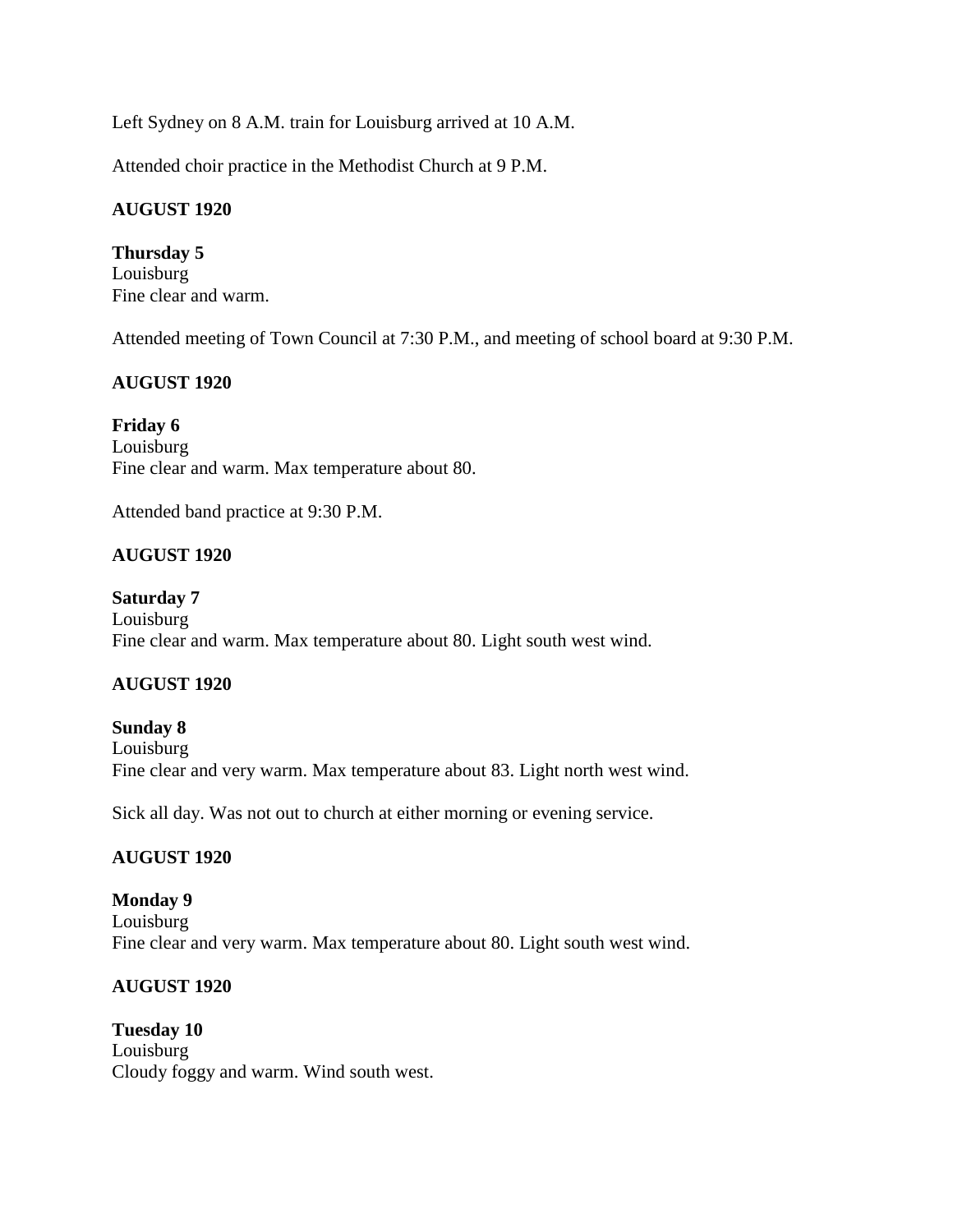### **AUGUST 1920**

**Wednesday 11** Louisburg Fine, cloudy and warm.

Attended choir practice in the Methodist Church at 9 P.M.

### **AUGUST 1920**

**Thursday 12** Louisburg Cloudy foggy and warm.

#### **AUGUST 1920**

**Friday 13** Louisburg Cloudy foggy and warm. Showery.

American Steamer "Montaree" ran ashore at Gooseberry Cove near Little Lorraine at about 6 A.M. Total loss. Crew saved and came to Louisburg in the evening.

#### **AUGUST 1920**

**Saturday 14** Louisburg Cloudy, foggy and warm. Wind south west.

### **AUGUST 1920**

**Sunday 15**

[Blank page]

### **AUGUST 1920**

#### **Monday 16**

**[**Blank page]

### **AUGUST 1920**

**Tuesday 17**

[Blank page]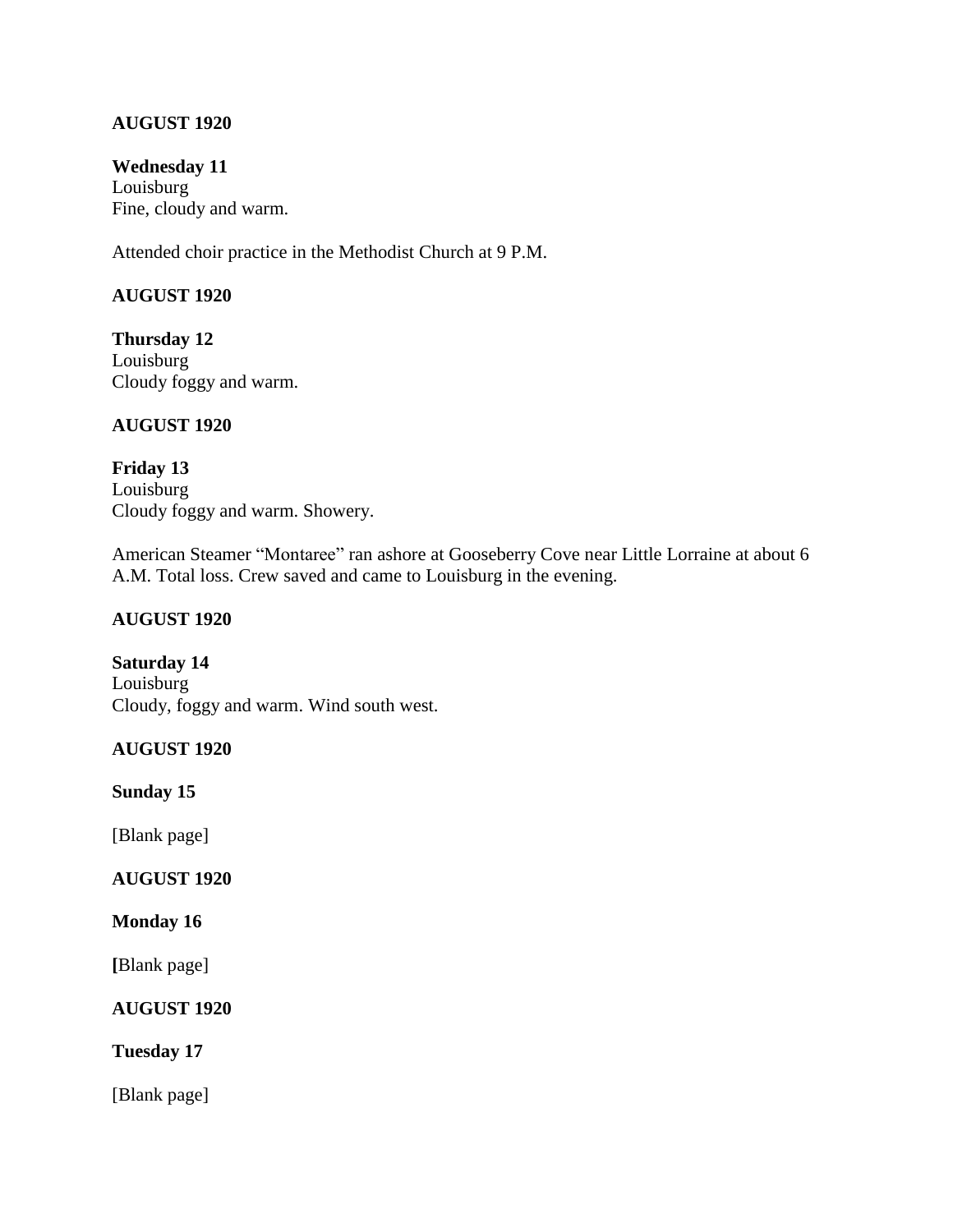#### **AUGUST 1920**

#### **Wednesday 18**

[Blank page]

#### **AUGUST 1920**

**Thursday 19** Halifax Fine clear and moderately warm an ideal day.

Went to Dartmouth shortly after noon and visited home Rev. Joseph Hale. Had dinner with Mrs. Hale, Mr. Hale being absent from town.

### **AUGUST 1920**

**Friday 20** Halifax and Sydney Fine clear. Cool in the morning, warm during the day. Perfect weather.

Left Halifax on 6:40 A.M. train for Sydney. Arrived at Sydney shortly before 9 P.M. Train about 1 1/2 hours late owing to a derailed freight train near Iona.

Stopped at Grand Hotel.

### **AUGUST 1920**

#### **Saturday 21**

Sydney Louisburg Fine clear and moderately warm. Max temperature about 72. Fresh south west wind.

Left Sydney on 8 A.M. train arrived at Louisburg at about 10 A.M.

#### **AUGUST 1920**

**Sunday 22** Louisburg Fine and warm. Partly cloudy.

Marriage of George Jahalee to Sadie Ballah. Attended wedding dinner at the residence of the Brides parents in the afternoon.

Attended service in the Methodist Church at 11 A.M., and 7 P.M. Preacher Rev. Mr. Wallis.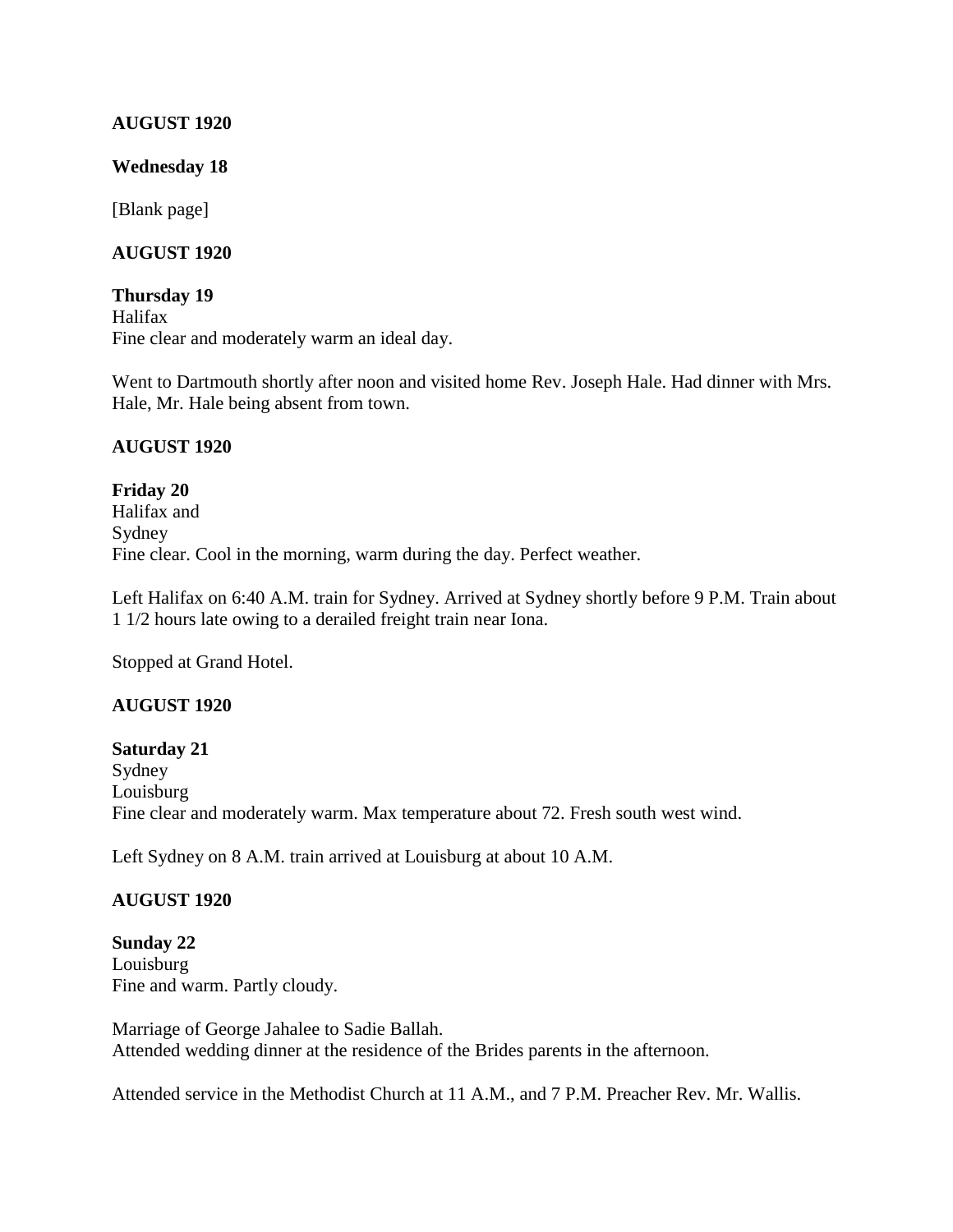### **AUGUST 1920**

### **Monday 23**

Louisburg

Cloudy foggy and very sultry. Rain during the night accompanied by thunder and lightening. Max temperature about 72.

### **AUGUST 1920**

**Tuesday 24** Louisburg Fine. Partly clear. Wind northerly.

Attended band practice at 9:30 P.M.

### **AUGUST 1920**

### **Wednesday 25**

Louisburg

Fine clear and moderately warm in the morning. Cool in afternoon and evening. Fresh north east wind.

Attended choir practice in the Methodist Church at 9 P.M.

### **AUGUST 1920**

**Thursday 26** Louisburg Fine clear and cool fresh north-east wind.

### **AUGUST 1920**

**Friday 27** Louisburg Fine clear and warm. Max temperature 83. Wind north west.

Mr. and Mrs. William Phalen who have occupied my house on Main Street since Dec. 1<sup>St</sup> 1918 moved to their house on Victoria Street.

Received notice from Mrs. Alice Carlsen to vacate the Kennedy premises corner Main and Aberdeen St. which I have occupied as a general store since November  $10<sup>th</sup> 1906$ .

### **AUGUST 1920**

**Saturday 28** Louisburg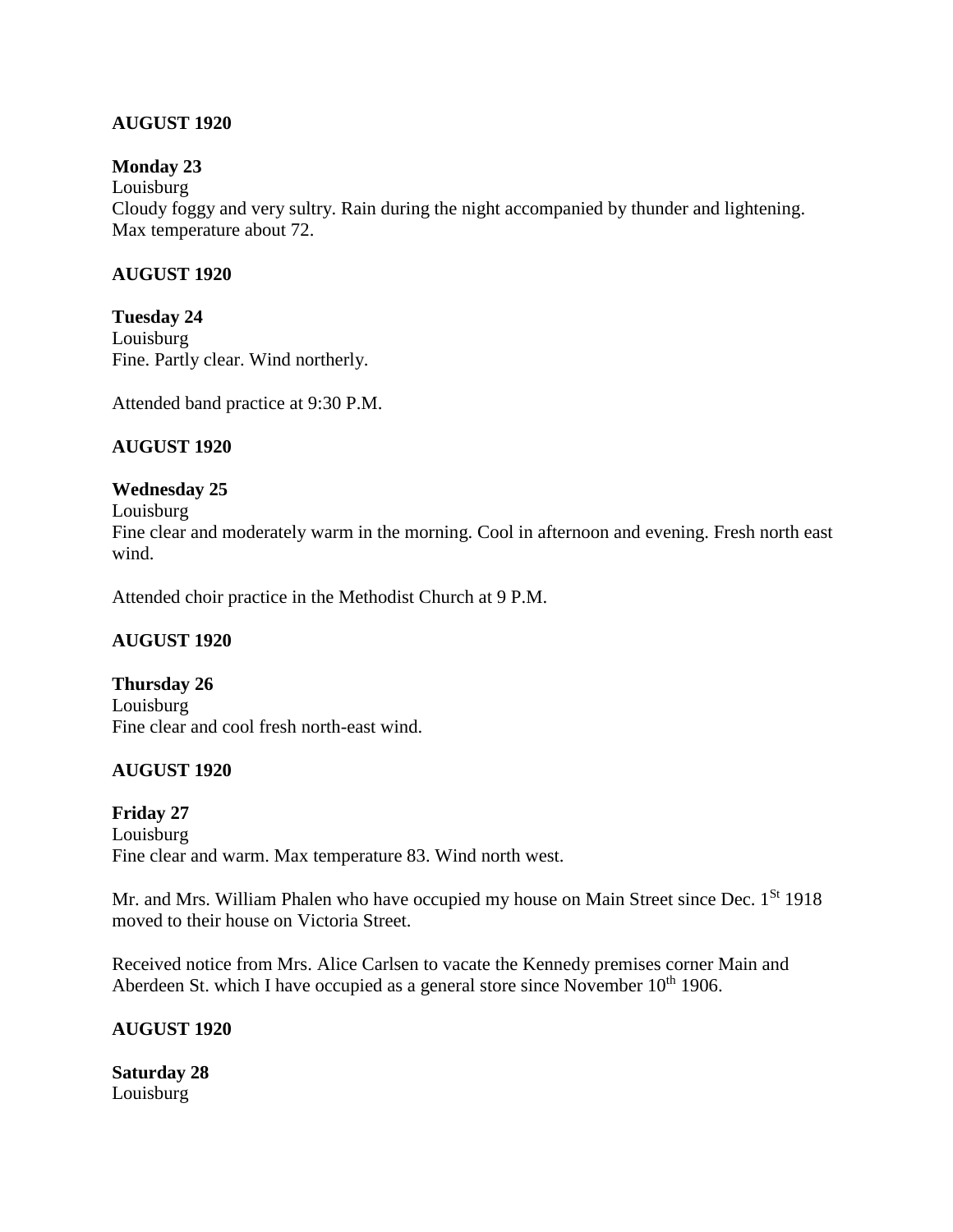Fine clear and warm. Max temperature about 83.

### **AUGUST 1920**

### **Sunday 29**

Louisburg Fine and warm. Partly clear. Wind southerly. Foggy at night.

Attended service in the Methodist Church at 11 A.M., and 7 P.M. Preacher Rev. Mr. Wallis.

### **AUGUST 1920**

#### **Monday 30**

Sydney Glace Bay Louisburg Cloudy in the forenoon. Partly clear in the afternoon. Moderately warm.

Went to Glace Bay on 7 A.M., train Glace Bay to Sydney on 11:30 A.M. car. Had dinner at Grand Hotel. Sydney to Glace Bay on 2:50 P.M. car. Glace Bay to Louisburg on 5:30 P.M. train.

Interviewed Mr. C.M. O Dell Resident Engineer of Dominion Coal Company respecting the purchase of a piece of land from the Dominion Coal Company situated at Louisburg.

Public school of Louisburg opened today.

### **AUGUST 1920**

**Tuesday 31** Louisburg Cloudy and showery. Thunder and lightening and heavy rain in the afternoon.

Word received that Capt. Henry Peach had died at Halifax.

#### **SEPTEMBER 1920**

**Wednesday 1** Louisburg Fine. Partly clear.

Attended choir practice in the Methodist Church at 9 P.M.

#### **SEPTEMBER 1920**

**Thursday 2** Louisburg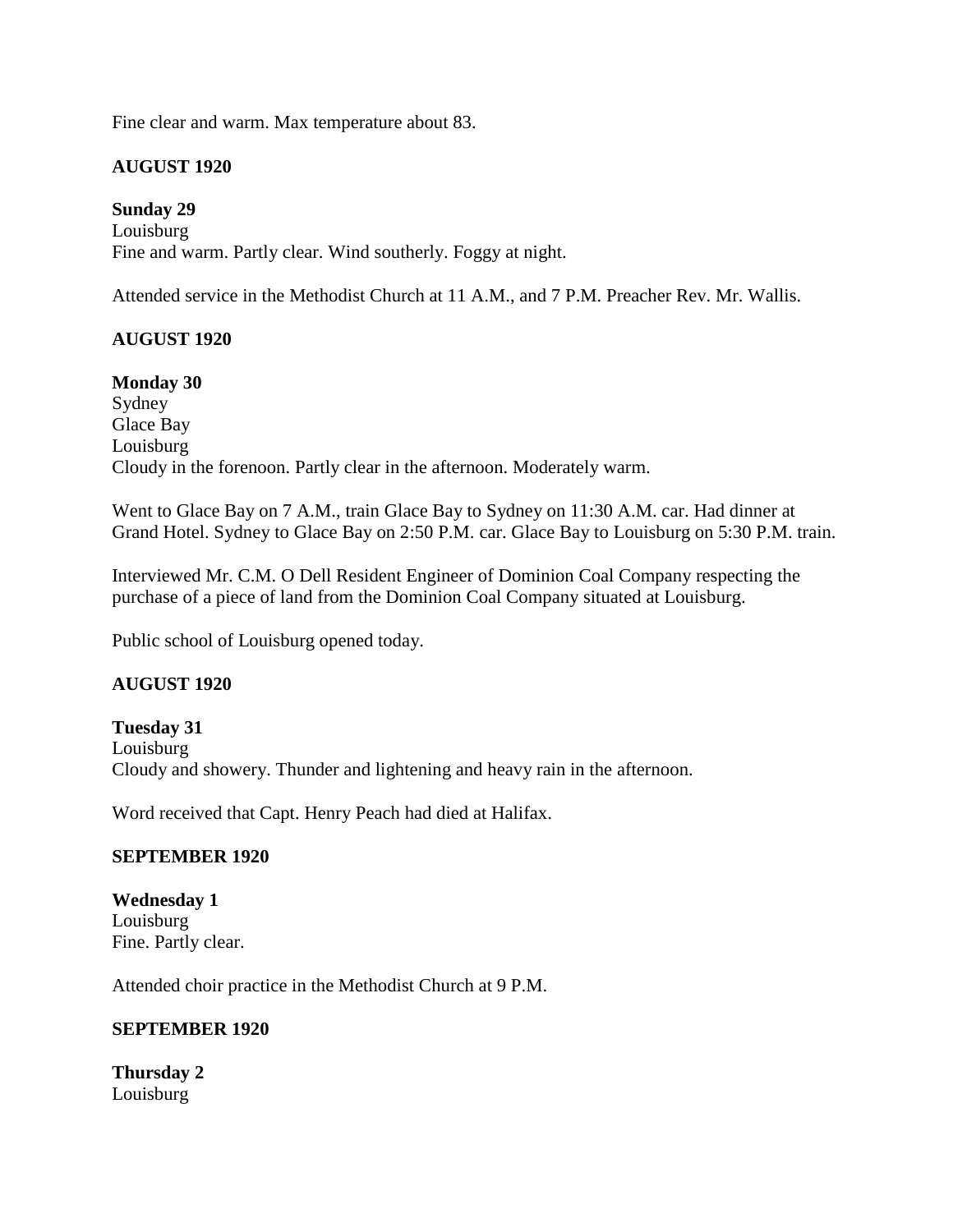Fine. Partly and cool.

### **SEPTEMBER 1920**

#### **Friday 3**

Louisburg Mira Fine clear and very cool. Squally.

Went to Mira on 7 A.M. train, returned at 10 A.M.

Attended band practice at 9:30 P.M.

#### **SEPTEMBER 1920**

**Saturday 4** Louisburg Fine clear and moderately warm. Wind westerly.

#### **SEPTEMBER 1920**

**Sunday 5** Louisburg Fine clear and moderately warm. An ideal day.

Attended service in the Methodist Church at 11 A.M. and 7 P.M. Preacher Rev. Mr. Wallis.

#### **SEPTEMBER 1920**

**Monday 6 (Labor Day)** Louisburg Fine clear and moderately warm, an ideal day.

General Holiday, majority of business places closed. Did not have shop open for business today.

Brass Band turned out in the evening and held a concert at Fletcher Townsends. Was present and spent a pleasant evening.

#### **SEPTEMBER 1920**

**Tuesday 7** Louisburg Cloudy and moderately warm. Rained during the evening and night.

#### **SEPTEMBER 1920**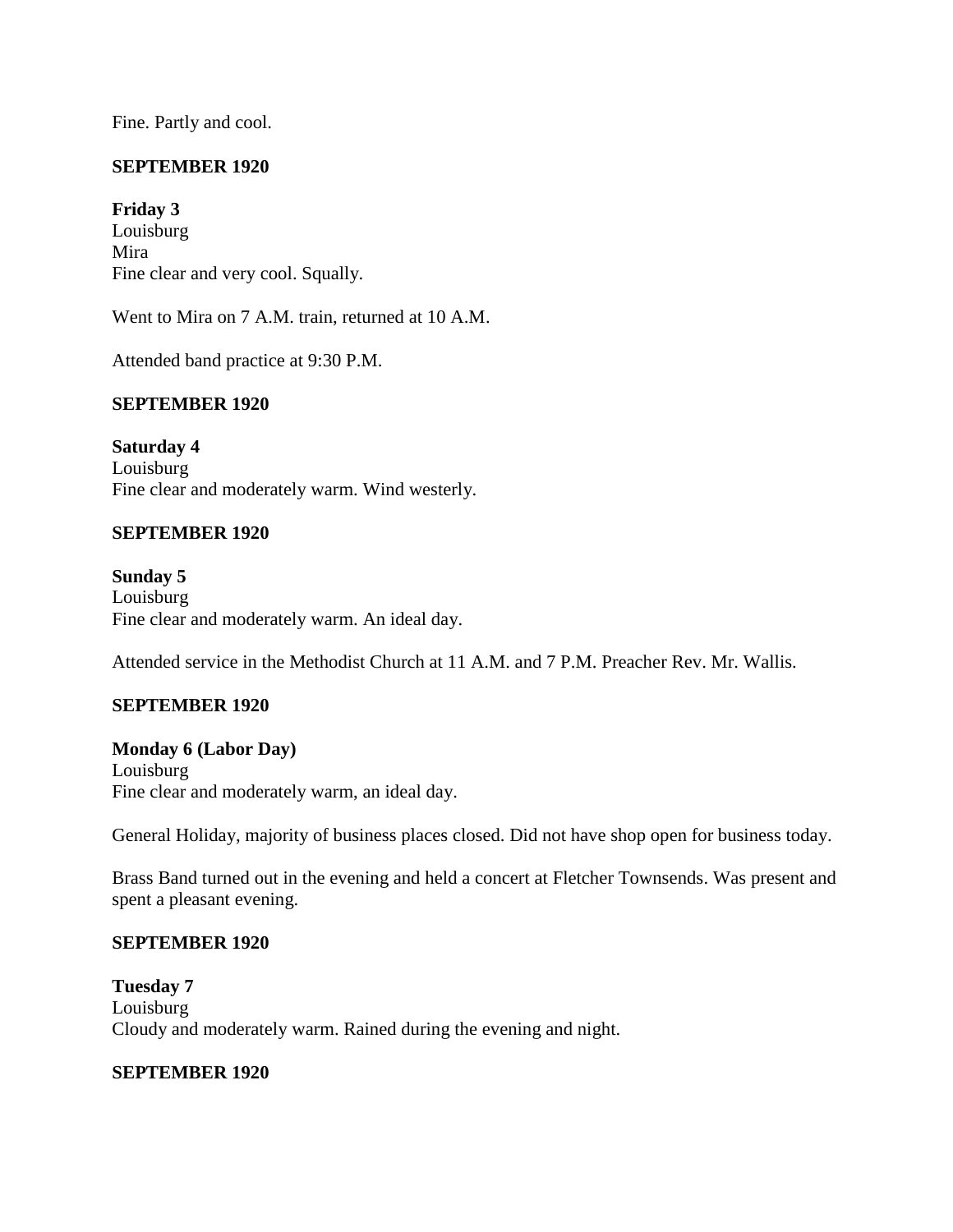**Wednesday 8** Louisburg Fine moderately warm. Cloudy.

### **SEPTEMBER 1920**

**Thursday 9** Louisburg Fine, cloudy moderately warm. Wind east north-east.

#### **SEPTEMBER 1920**

**Friday 10** Louisburg Fine and cloudy. Moderately cool. Wind north-east.

#### **SEPTEMBER 1920**

**Saturday 11** Louisburg Fine.

Dominion Coal Co. shipping pier closed for repairs until further notice.

#### **SEPTEMBER 1920**

**Sunday 12** Louisburg Cloudy.

Attended service in the English Church at 7 P.M. Preacher Rev. L.F. Draper.

Was not out to church in the forenoon.

No service in the Methodist Church today, Pastor absent on vacation.

#### **SEPTEMBER 1920**

**Monday 13** Louisburg Cloudy, wind easterly increasing to a moderate gale. Heavy rain during the night.

#### **SEPTEMBER 1920**

**Tuesday 14** Louisburg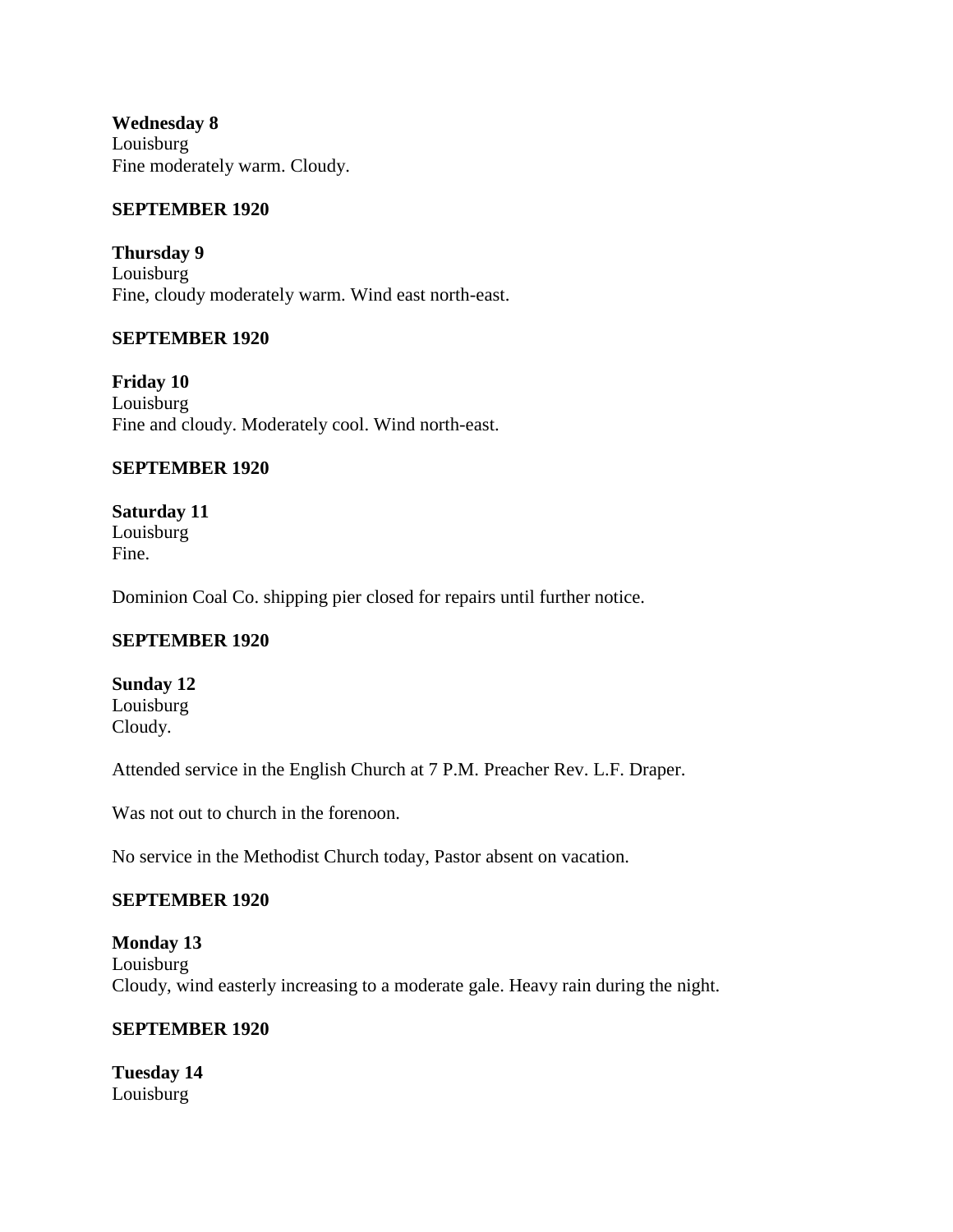Rained nearly all day. Wind easterly moderate gale.

Funeral of infant child of William McGillvray.

### **SEPTEMBER 1920**

**Wednesday 15** Louisburg Cloudy. Misty. Wind easterly.

Death of infant child of Mr. & Mrs. John Murphy.

Attended service in the Methodist Church at 8 P.M. Preacher Rev. Dr. Norton.

#### **SEPTEMBER 1920**

#### **Thursday 16**

Louisburg

Cloudy and warm. Heavy rain in the morning. Thunder showers in the forenoon. Wind easterly changing to south west in the afternoon.

Attended meeting of town council at 7:30 P.M.

#### **SEPTEMBER 1920**

**Friday 17** Louisburg Glace Bay Cloudy and moderately warm. Occasional light showers. Clear in the evening.

Went to Glace Bay on 7 P.M. train. Walked to New Aberdeen and back to Glace Bay. Returned to Louisburg at 7 P.M.

#### **SEPTEMBER 1920**

**Saturday 18** Louisburg Fine, cloudy and cool. Fresh west south west wind.

#### **SEPTEMBER 1920**

**Sunday 19** Louisburg Fine clear and cool. Cloudy in the morning. Clearing at noon.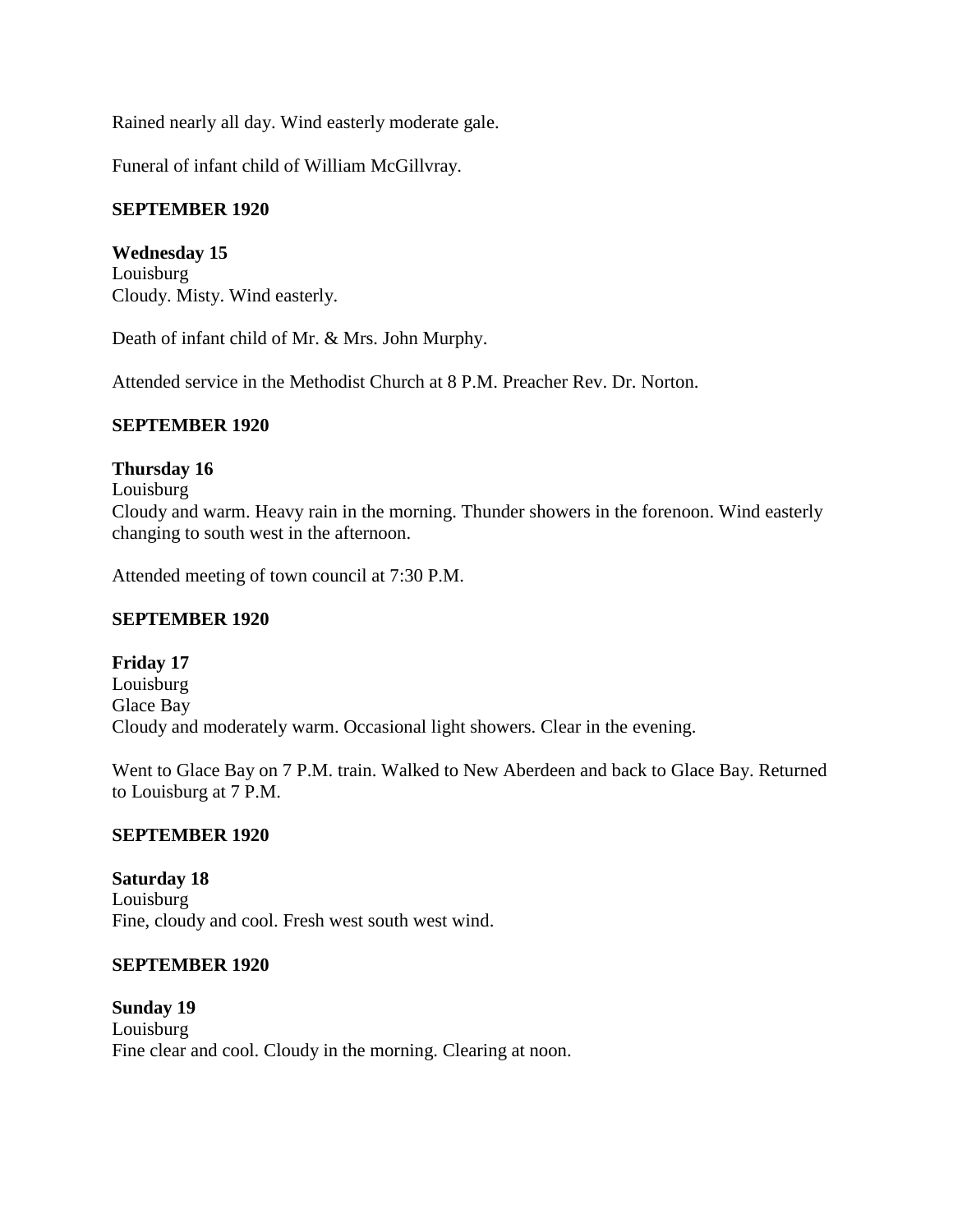Attended service in the Presbyterian Church at 11 A.M. and 7 P.M. Preacher at morning service John Nicholson, evening service Lauchlin Beaton.

#### **SEPTEMBER 1920**

**Monday 20** Louisburg Fine clear and cool.

### **SEPTEMBER**

**Tuesday 21** Louisburg Fine clear and cool.

Attended band practice at 9:30 P.M.

#### **SEPTEMBER 1920**

**Wednesday 22** Louisburg

[Blank page]

#### **SEPTEMBER 1920**

**Thursday 23** Louisburg Fine and clear moderately warm.

#### **SEPTEMBER 1920**

#### **Friday 24**

Louisburg Fine, clear and warm a perfect day. Max temperature 78. Light westerly wind changing to north east in the evening.

Attended band practice at 9:30 P.M.

#### **SEPTEMBER 1920**

**Saturday 25** Louisburg Fine moderately warm. Partly clear. Light easterly and southerly wind.

#### **SEPTEMBER 1920**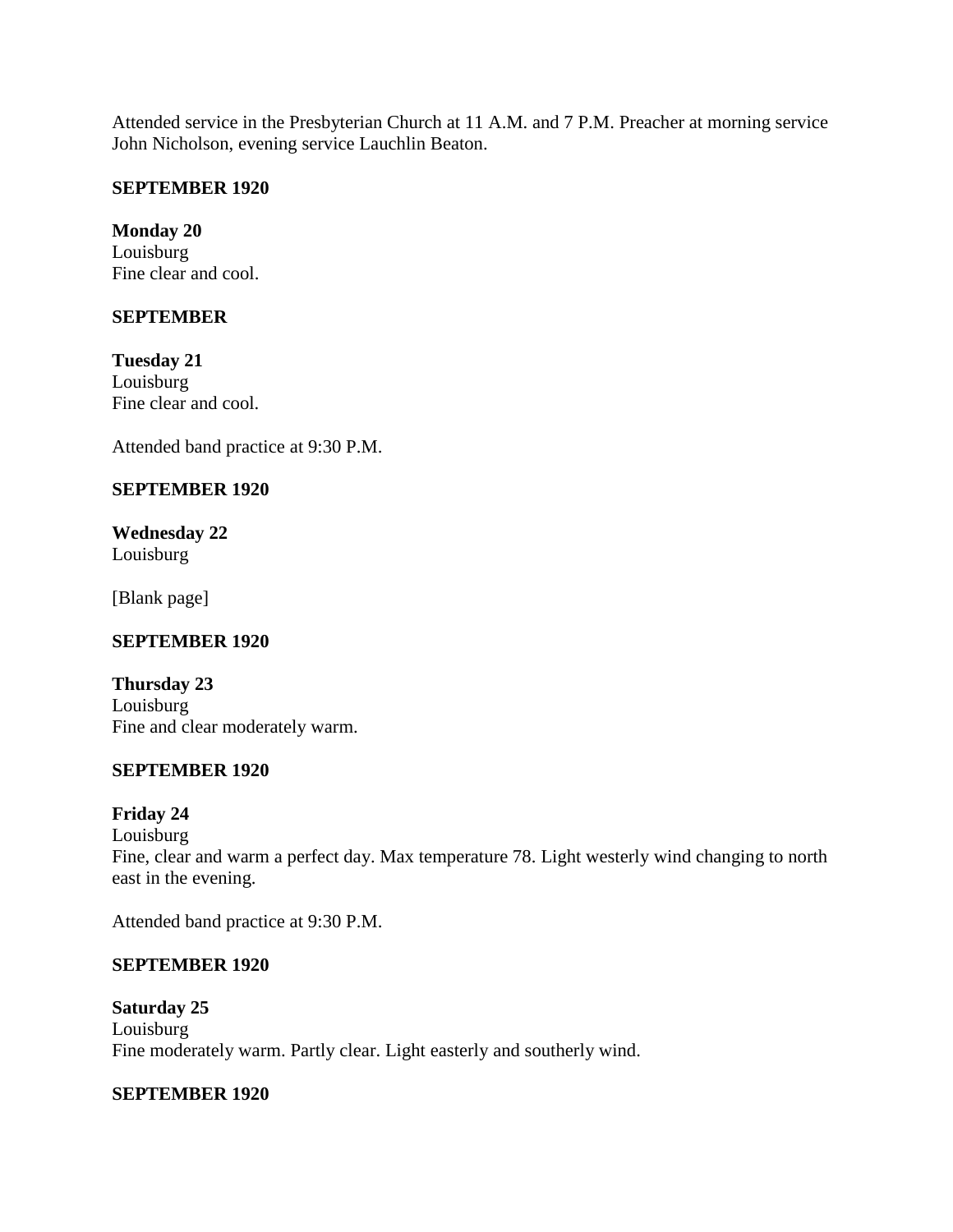**Sunday 26** Louisburg Thunder, lightning and heavy rain in the early morning. Cloudy throughout the day.

In the afternoon in company with W. Phalen, W. Dickson and CE Howard walked out Sydney Road to Town Resevoir Fence by back road to Marconi Towers. After spending a short time at the Towers, returned home by Front road arriving at about 5 P.M.

Attended service in the Methodist Church at 11 A.M., and 7 P.M. Preacher Rev. Arthur Wallis.

#### **SEPTEMBER 1920**

**Monday 27** Louisburg Cloudy in the forenoon. Clear and warm in afternoon.

#### **SEPTEMBER 1920**

**Tuesday 28** Louisburg Fine cloudy and warm.

Cape Breton Island annual exhibition opened at Sydney.

Attended band practice at 9:30 P.M.

#### **SEPTEMBER 1920**

**Wednesday 29** Louisburg Cloudy warm and very foggy. Light south west wind.

Special train left here at about 1:30 P.M., with employees of Dominion Coal Company who wish to visit the annual Exhibition which is being held in Sydney.

#### **SEPTEMBER 1920**

**Thursday 30** Louisburg Cloudy foggy and warm.

#### **OCTOBER 1920**

**Friday 1** Louisburg Cloudy foggy and warm.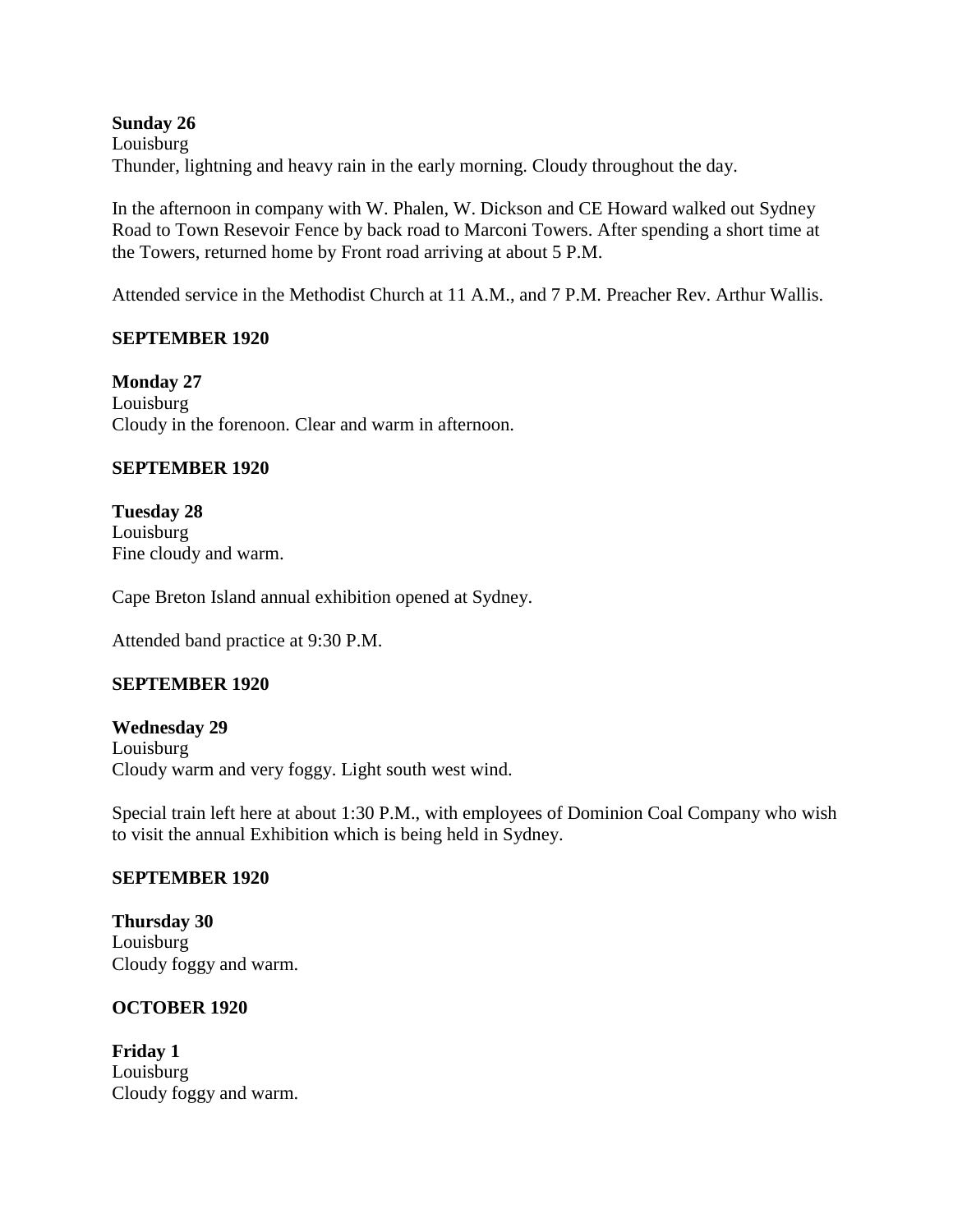Attended band practice at 9:30 P.M.

### **OCTOBER 1920**

**Saturday 2** Louisburg Cloudy, foggy and warm.

### **OCTOBER 1920**

**Sunday 3** Louisburg Fine. Cloudy in the forenoon. Clear in afternoon.

Fire whistle blew at 2:45 A.M., for fire in clutch room of Coal Cos. Conveyor. Turned out and assisted in extinguishing the fire which was all out at 4 A.M.

Attended service in the Methodist Church at 11 A.M., and 7 P.M. Preacher Rev. Mr. Wallis.

### **OCTOBER 1920**

**Monday 4** Louisburg Fine.

### **OCTOBER 1920**

**Tuesday 5** Louisburg Fine.

Attended band practice at 9 P.M.

### **OCTOBER 1920**

**Wednesday 6** Louisburg Cloudy, misty and rainy.

Attended choir practice in the Methodist Church at 9 P.M.

### **OCTOBER 1920**

**Thursday 7** Louisburg Fine and clear. Moderately warm.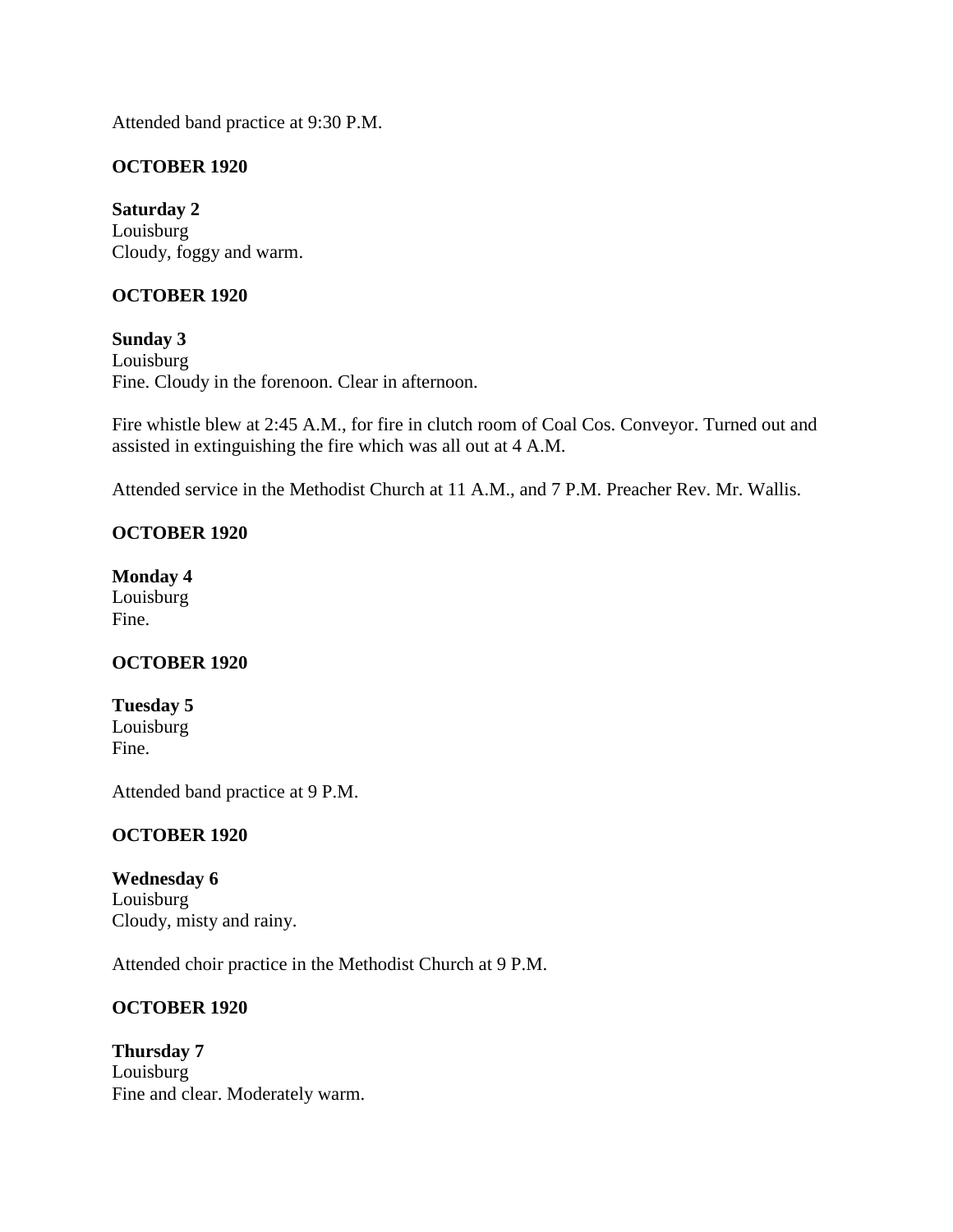Attended meeting of town council and school board in the evening.

### **OCTOBER 1920**

**Friday 8** Louisburg Fine and cool. Partly cloudy.

#### **OCTOBER 1920**

**Saturday 9** Louisburg Fine.

#### **OCTOBER 1920**

#### **Sunday 10**

Louisburg Fine.

Attended service in the Methodist Church at 11 A.M., and 7 P.M. Preacher Rev. Mr. Wallis.

#### **OCTOBER 1920**

**Monday 11** Mira Louisburg Fine and clear.

Went to Mira on 4 P.M. train. Returned to Louisburg with W. Phalen on the Shunting Engine arriving at 5:40 P.M..

Whist party and dance at Marconi Towers in the evening.

### **OCTOBER 1920**

**Tuesday 12** Louisburg Fine clear and cool. Wind northerly.

Marriage of Mr. J.H. Edsel and Marjory Levatte in English Church at 8 P.M., ceremony performed by Rev. L.F. Draper. Was present at the marriage in the church and also at the home of the bride after the ceremony where a luncheon was served to a few friends of the family.

#### **OCTOBER 1920**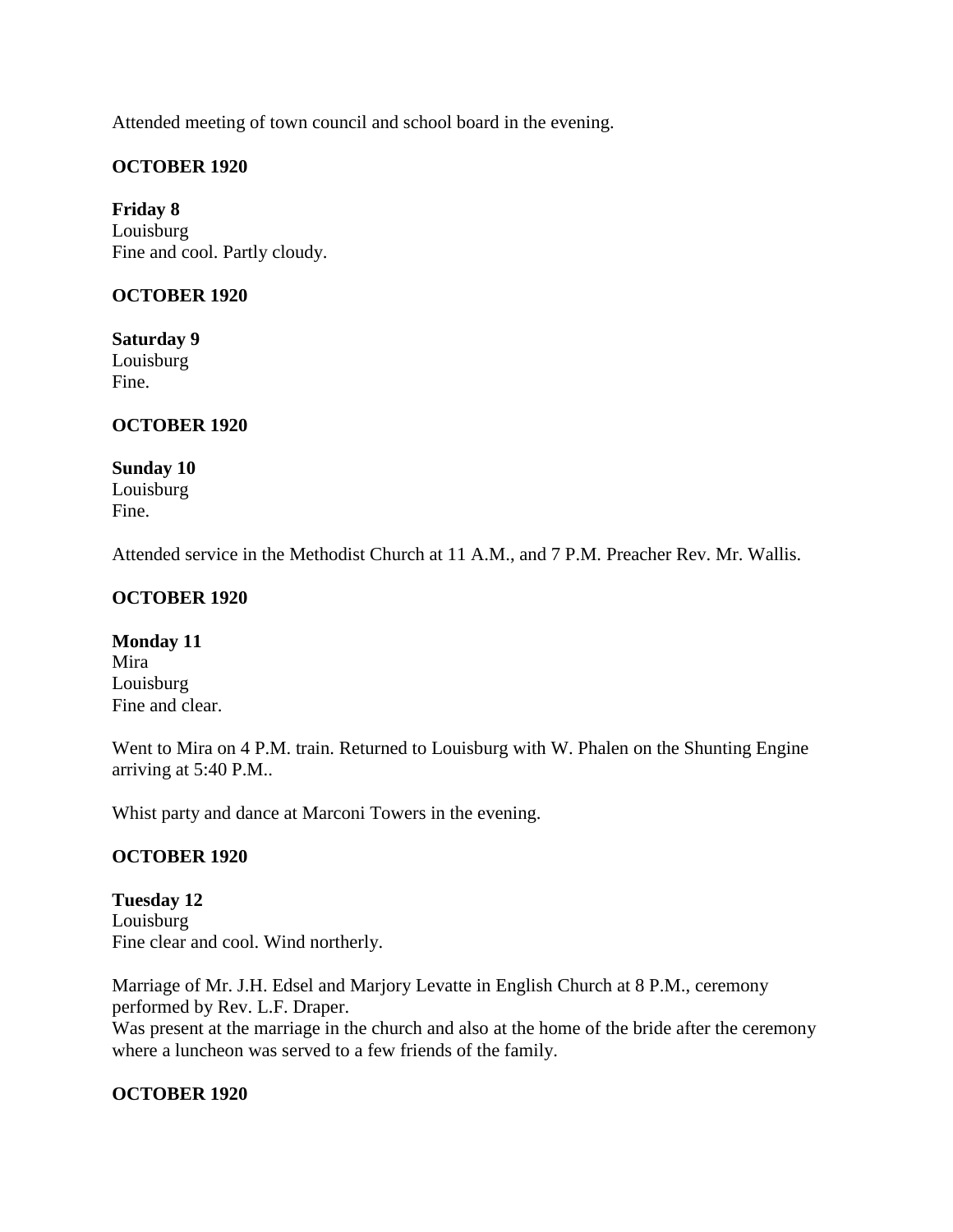**Wednesday 13** Louisburg Fine clear and cool. Fresh north west wind.

### **OCTOBER 1920**

**Thursday 14** Louisburg Fine clear and cool. Wind northerly.

### **OCTOBER 1920**

**Friday 15** Louisburg Fine clear and cool. Moderate gale from north north-east.

Attended band practice at 9:30 P.M.

# **OCTOBER 1920**

**Saturday 16** Louisburg Clear and cool. Gale from north north-east.

# **OCTOBER 1920**

**Sunday 17** Louisburg Fine clear and moderately warm. A perfect day.

Visited R. McLean in the afternoon.

Attended service in the Methodist Church at 11 A.M., and 7 P.M. Preacher Rev. Mr. Wallis.

# **OCTOBER 1920**

**Monday 18** Thanksgiving Day Louisburg Fine clear and cool. An ideal day.

General Holiday nearly all places of business closed; was not open for business today.

G.W. V.A. held dance in Peters hall in the evening.

Attended picture show in Masonic hall in the evening.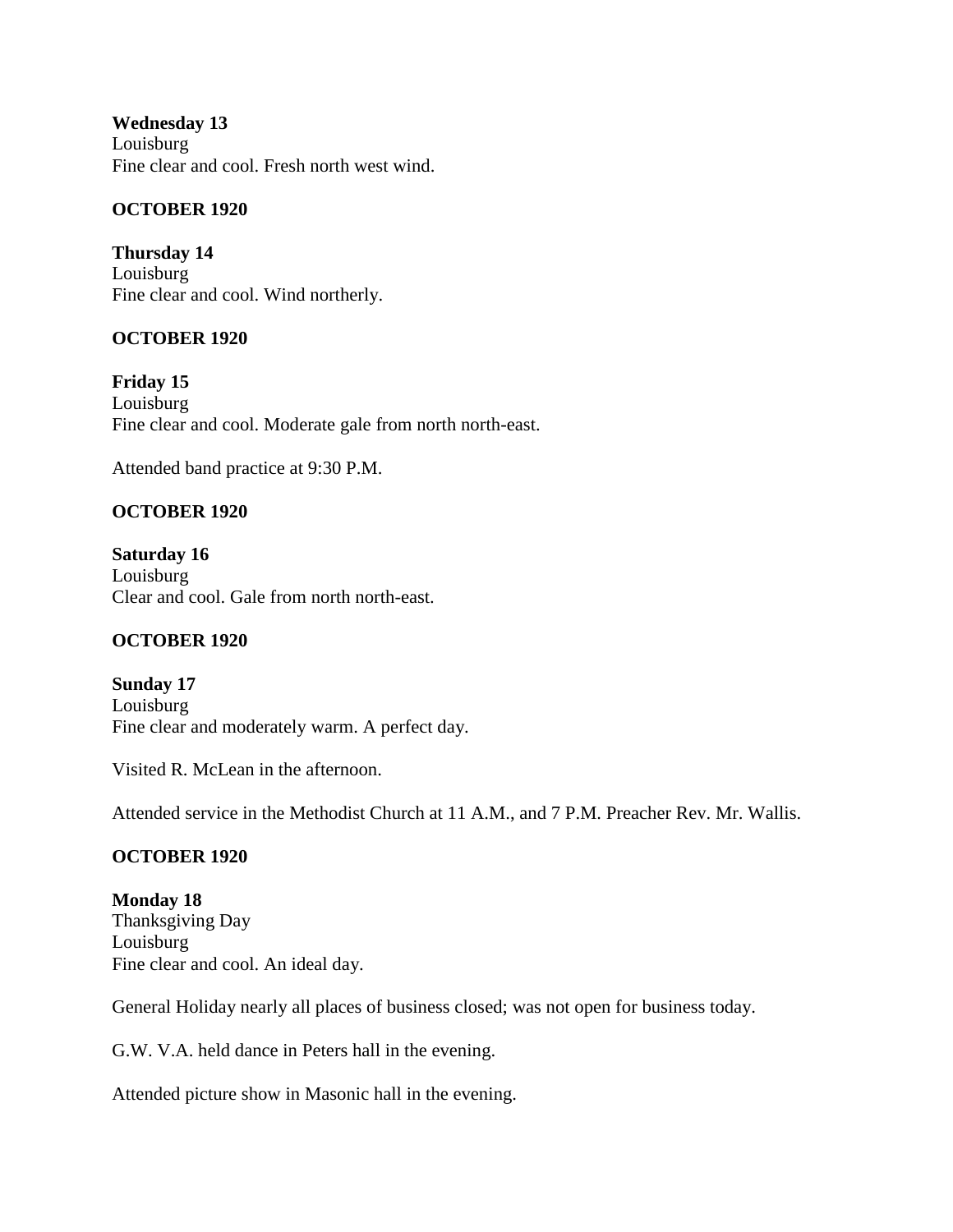### **OCTOBER 1920**

**Tuesday 19** Louisburg Fine clear and cool.

Turned the first sod for the construction of my new store, corner Main and Warren streets.

Attended band practice at 9:30 P.M.

#### **OCTOBER 1920**

**Wednesday 20** Louisburg Fine clear and cool. Fresh northerly wind showers in the early morning.

Attended choir practice in Methodist Church at 9 P.M.

### **OCTOBER 1920**

#### **Thursday 21**

Louisburg Glace Bay Sydney Fine clear and cool. Cloudy in the afternoon. Heavy frost in the morning. Dahlias in the garden slightly injured by frost. First frost to cause any injury this season.

Went to Sydney on the 7 A.M. train, Glace Bay to Sydney by train. Returned to Louisburg on evening train.

Bought counters from Joseph McArel Glace Bay for my new store also doors windows and other fitting from Rhodes Curry Co. Sydney.

#### **OCTOBER 1920**

**Friday 22** Fine. Partly Clear.

[Majority of writing crossed out]

### **OCTOBER 1920**

**Saturday 23** Louisburg Cloudy, chilly and raw. Strong northerly wind.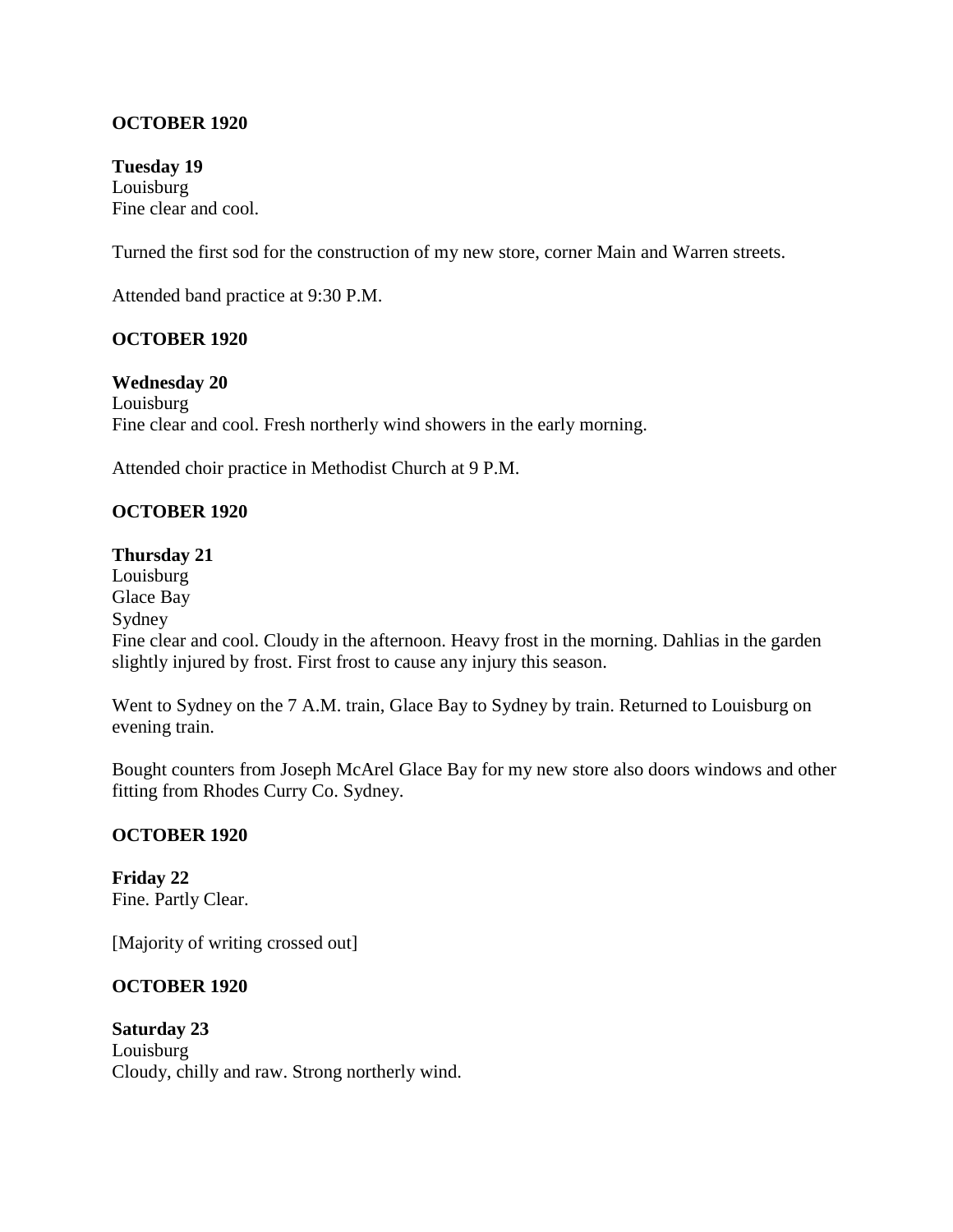### **OCTOBER 1920**

**Sunday 24** Louisburg Fine clear and moderately warm an ideal day.

Attended service in the Methodist Church at 11 A.M., and 7 P.M. Preacher Rev. Mr. Wallis.

### **OCTOBER 1920**

**Monday 25** Louisburg Fine clear and moderately warm an ideal autumn day.

#### **OCTOBER 1920**

**Tuesday 26** Louisburg Fine clear and cool.

Attended band practice at 9:30 P.M.

#### **OCTOBER 1920**

**Wednesday 27** Louisburg Cloudy and mild. Wind easterly.

Attended choir practice in Methodist Church at 9 P.M.

#### **OCTOBER 1920**

**Friday 28** Louisburg Cloudy and mild.

#### **OCTOBER 1920**

**Friday 29** Louisburg Cloudy and foggy. Misty in the afternoon. Rained during the evening.

Halloween dance in Masonic hall in the evening given by young Leaders of the Town. Was present for a short time near the close.

#### **OCTOBER 1920**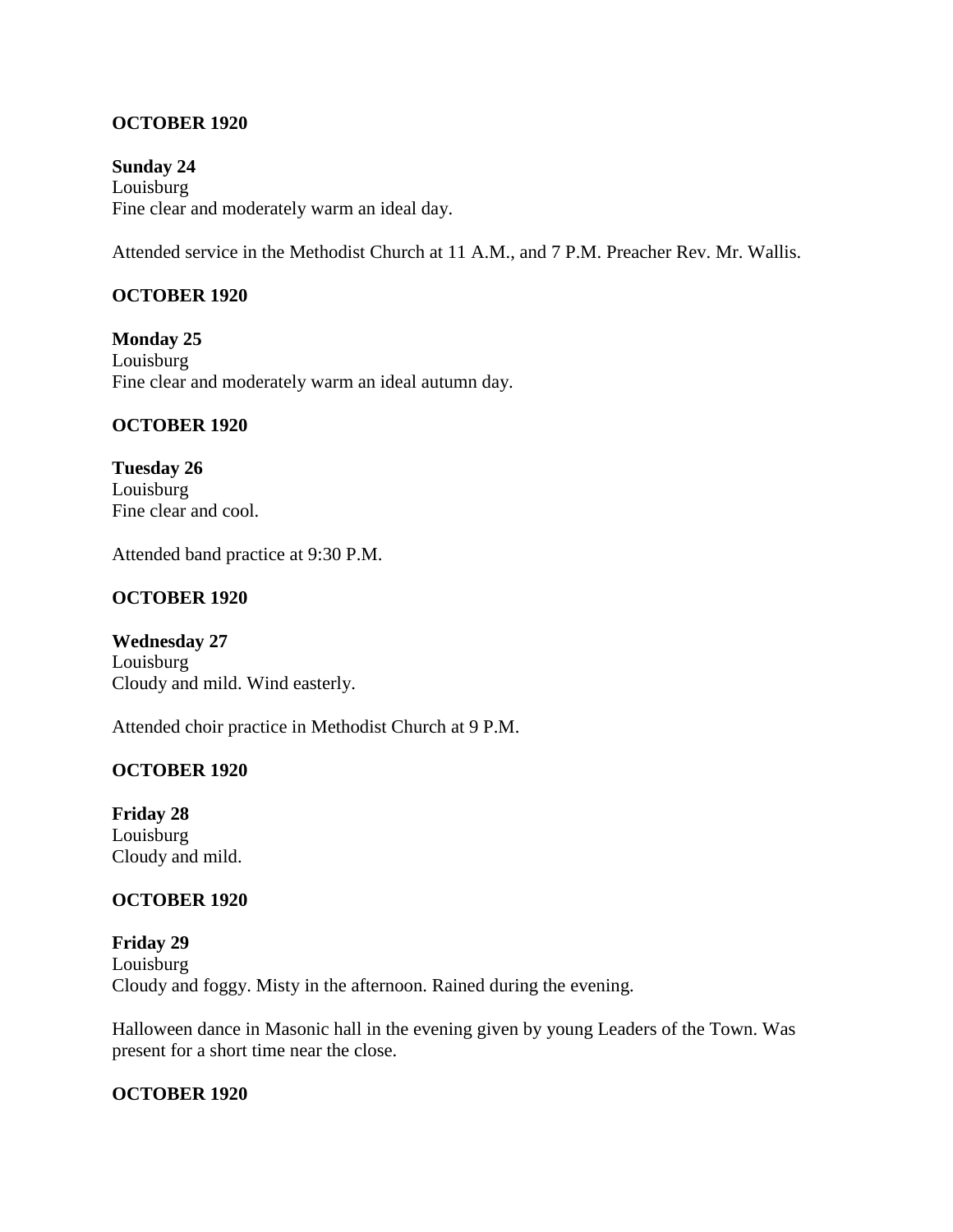**Saturday 30** Louisburg Cloudy and mild. Partly clear at noon.

International fishing schooner race off Halifax harbour between United States schooner "Esperanto" and Canadian schooner "Delawana". Race to be best two out of three for cash prize of \$4000.00 and cup for the winner and \$1000.00 for the loser.

"Esperanto" (Capt. Martin Walsh) won by about 18 minutes in todays race.

### **OCTOBER 1920**

**Sunday 31** Louisburg Fine, cloudy and mild.

Attended service in the Methodist Church at 11 A.M., and 7 P.M. Preacher Rev. Mr. Wallis.

### **NOVEMBER 1920**

**Monday 1** Louisburg Fine

Second race of the series between United States schooner "Esperanto" and Canadian schooner "Delawana" off Halifax. "Esperanto" won by seven minutes and is therefore the winner of the \$4000.00 prize and cup, having defeated her rival in two straight races.

#### **NOVEMBER 1920**

**Tuesday 2** Louisburg Fine and clear.

### **NOVEMBER 1920**

**Wednesday 3** Louisburg Cloudy. Rain during the evening.

Attended choir practice in Methodist Church at 9 P.M.

### **NOVEMBER 1920**

**Thursday 4** Louisburg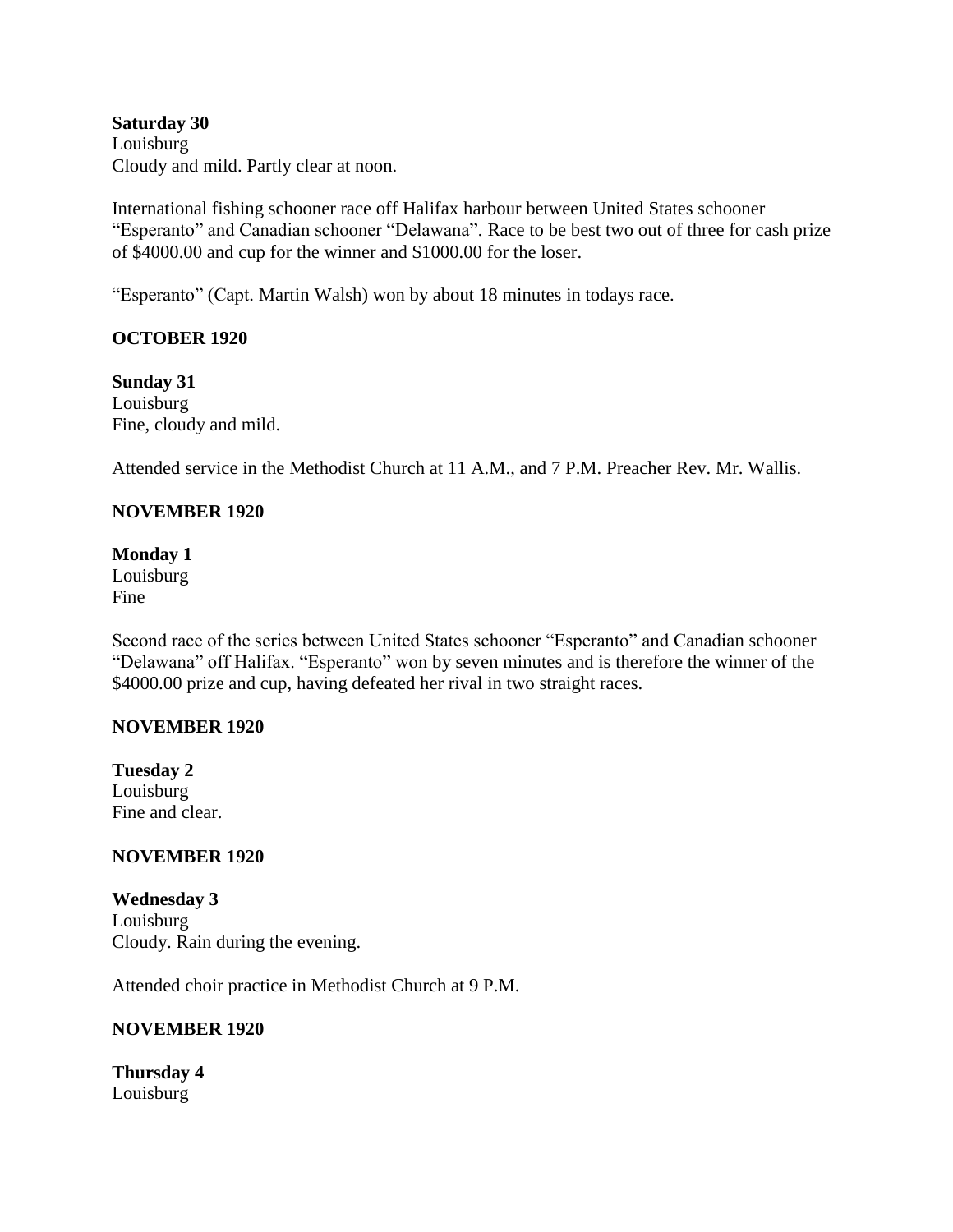Fine

#### **NOVEMBER 1920**

**Friday 5** Louisburg Cloudy and cold. Showery in the evening.

Attended band practice at 9:30 P.M.

#### **NOVEMBER 1920**

**Saturday 6** Louisburg Fine cloudy and cool. Wind northerly.

#### **NOVEMBER 1920**

#### **Sunday 7**

Louisburg

Ground partly covered with snow in the morning. Snow flurries during the forenoon. Fine clear and cool in the afternoon. Wind north west.

Walked to the light house in the afternoon, returning at about 4:30 P.M.

Dahlias and other flowers in the garden totally killed by frost.

Attended service in the Presbyterian Church at 11 A.M. Preacher Rev. D.A. McMillan. No service in the Methodist Church in the morning owing to the church not being heated. Not out to church in the evening on occasion of not feeling well.

#### **NOVEMBER 1920**

**Monday 8** Louisburg Fine cloudy and mild.

#### **NOVEMBER 1920**

**Tuesday 9** Louisburg Fine clear and mild. An ideal day.

Lumber and scantling for my new store arrived on last night train. Got it trucked to the store site in the forenoon and started work with Uncle Nathan on the erection of the building.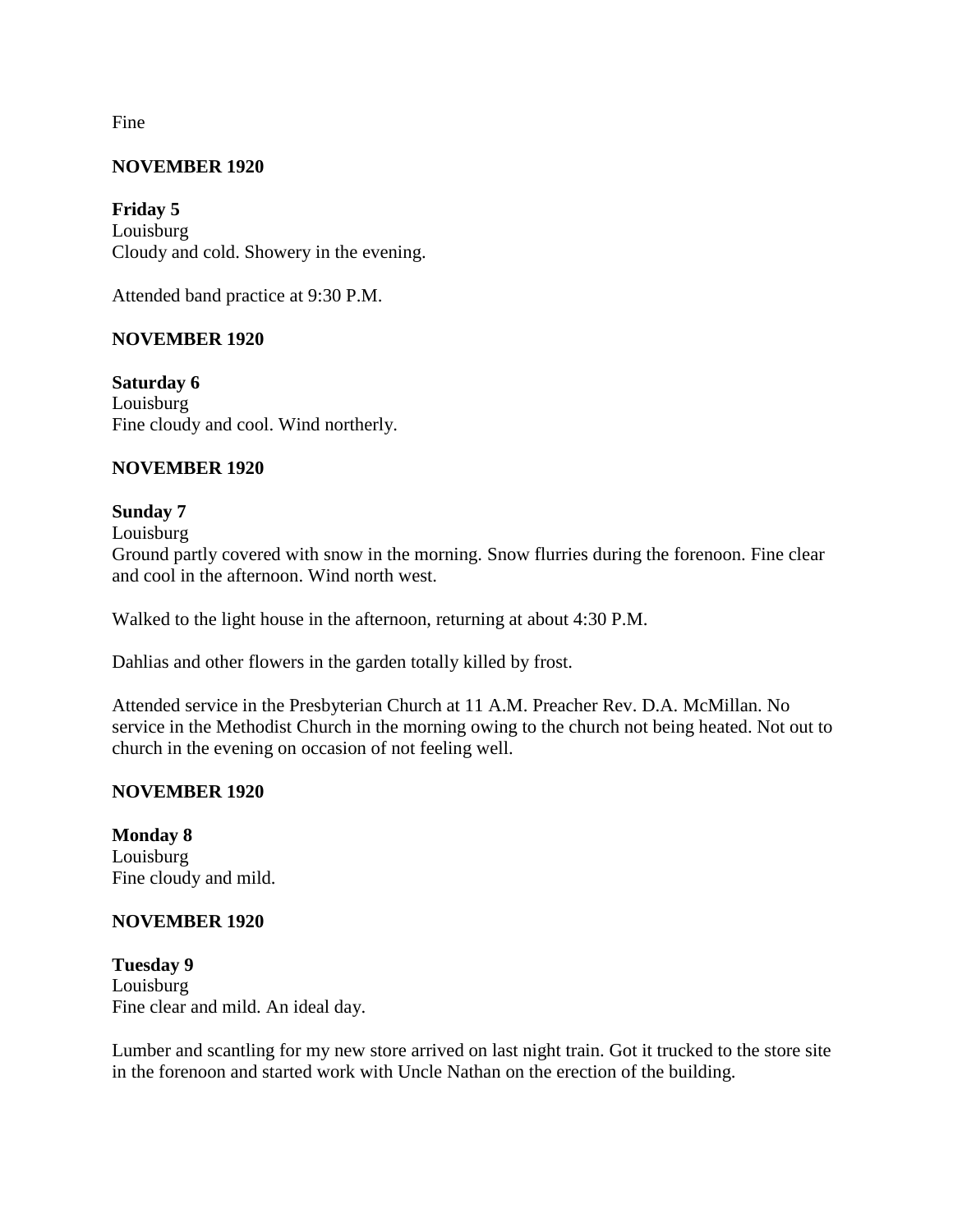#### **NOVEMBER 1920**

#### **Wednesday 10** Louisburg Rained heavily in the early morning. Fine in the afternoon.

Attended choir practice in the Methodist Church at 9 P.M.

### **NOVEMBER 1920**

**Thursday 11** Louisburg Fine clear and very cool. Wind north west.

#### **NOVEMBER 1920**

#### **Friday 12**

Louisburg

Fine clear and mild in the forenoon. Cloudy in the afternoon, sleet and rain during the evening and night. Wind easterly in the afternoon.

Was to work at my new store nearly all day.

Attended band practice at 9:30 P.M.

#### **NOVEMBER 1920**

#### **Saturday 13**

Louisburg

Very chilly and raw. Ground frozen in the morning. Snow squalls all day. Moderate gale from north-west. Snow fall about 2 inches. Very disagreeable.

Store open for business in the evening. Was working all day at my new store, building corner Main and Warren Street. Have frame up and nearly all boarded in.

#### **NOVEMBER 1920**

**Sunday 14** Louisburg Fine clear and mild. Cloudy in the afternoon and evening.

Attended service in the Methodist Church at 11 A.M., and 7 P.M. Preacher Rev. Mr. Wallis.

#### **NOVEMBER 1920**

#### **Monday 15**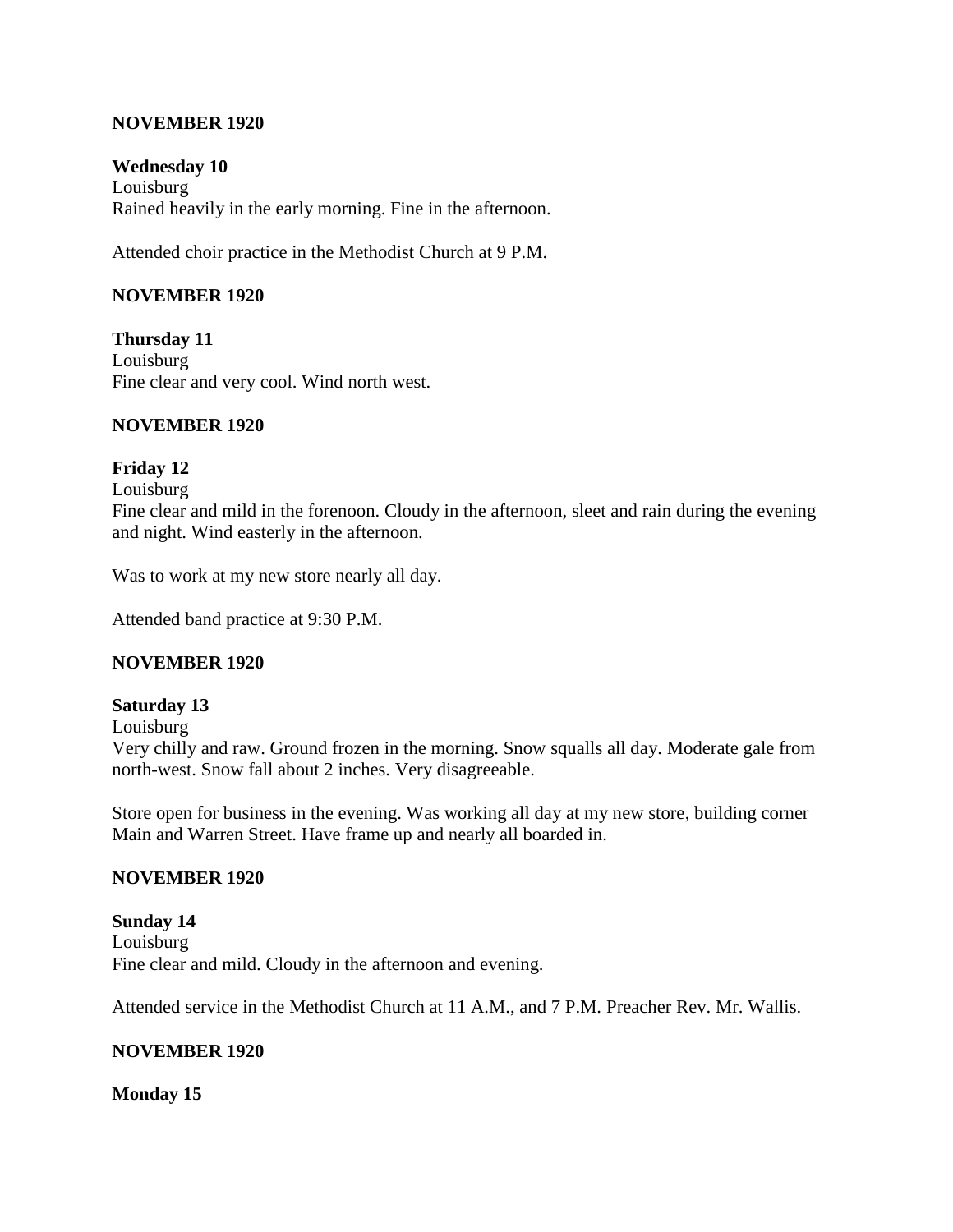Louisburg Fine clear and cool. Cloudy in the afternoon.

Attended marriage of Mr. David Tutty and Mrs. Louise Maxner in Methodist Church at 8:30 P.M. After the ceremony attended wedding supper at the home of George Harris.

### **NOVEMBER 1920**

# **Tuesday 16**

Louisburg Fine.

#### **NOVEMBER 1920**

#### **Wednesday 17**

Louisburg Cloudy and calm during the early part of the day. Hail sleet and rain during the afternoon and evening. Wind south-east.

#### **NOVEMBER 1920**

**Thursday 18** Louisburg Fine. Partly clear. Cool strong north west wind.

### **NOVEMBER 1920**

**Friday 19** Louisburg Fine cloudy and cool. Wind north west.

### **NOVEMBER 1920**

#### **Saturday 20**

Louisburg Fine clear and cool. Occasional light snow flurries. Ground partly covered with snow. Wind northerly.

#### **NOVEMBER 1920**

**Sunday 21** Louisburg Fine clear and cool.

Attended service in the Methodist Church at 11 A.M., and 7 P.M. Preacher Rev. Mr. Wallis.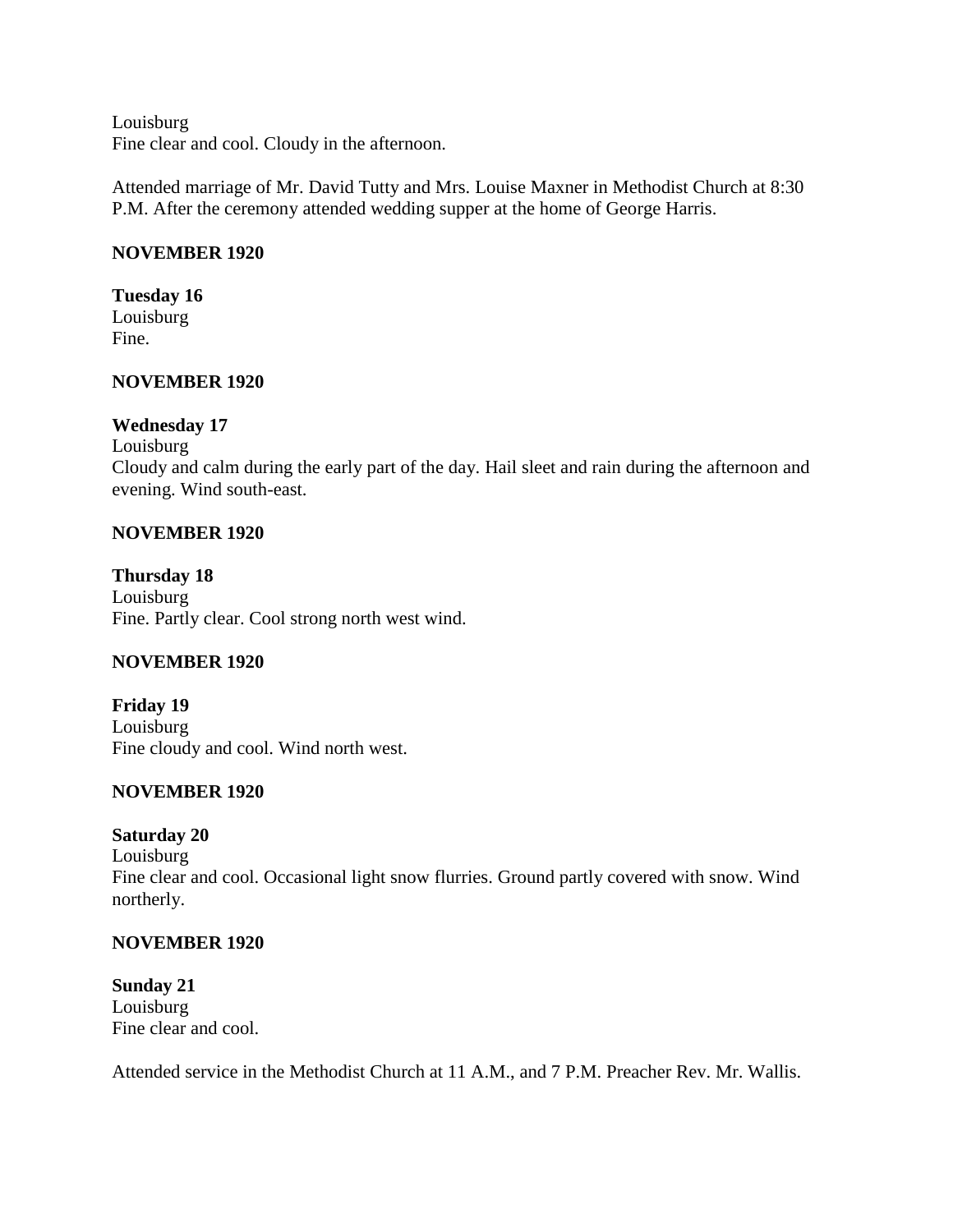#### **NOVEMBER 1920**

#### **Monday 22**

Louisburg Fine clear and cool. Wind north west changing to north east in the evening.

#### **NOVEMBER 1920**

#### **Tuesday 23**

Louisburg

Fine and chilly. Clear in the morning. Cloudy in the afternoon and evening. Storm threatening. Wind easterly.

Capt. William Townsend and John Power whom I had working at my new store fell from the staging a distance of about 8 feet and got quite a bad shaking up. Will likely be unable to work for some days.

#### **NOVEMBER 1920**

#### **Wednesday 24**

Louisburg

Snow storm in the early morning. Continued snowing moderately and drizziling all day. Very disagreeable. Wind easterly and north east snow fall about 5 inches.

#### **NOVEMBER 1920**

#### **Thursday 25**

Glace Bay Louisburg Fine cloudy and mild wind north east.

Went to Glace Bay on 4 P.M. train. Returned on 5:30 P.M. train.

### **NOVEMBER 1920**

**Friday 26** Louisburg Cloudy, showery, misty and drizzily. Streets very slushy wind north-east.

#### **NOVEMBER 1920**

**Saturday 27** Louisburg Fine. Partly clear and mild wind north west frost at night.

#### **NOVEMBER 1920**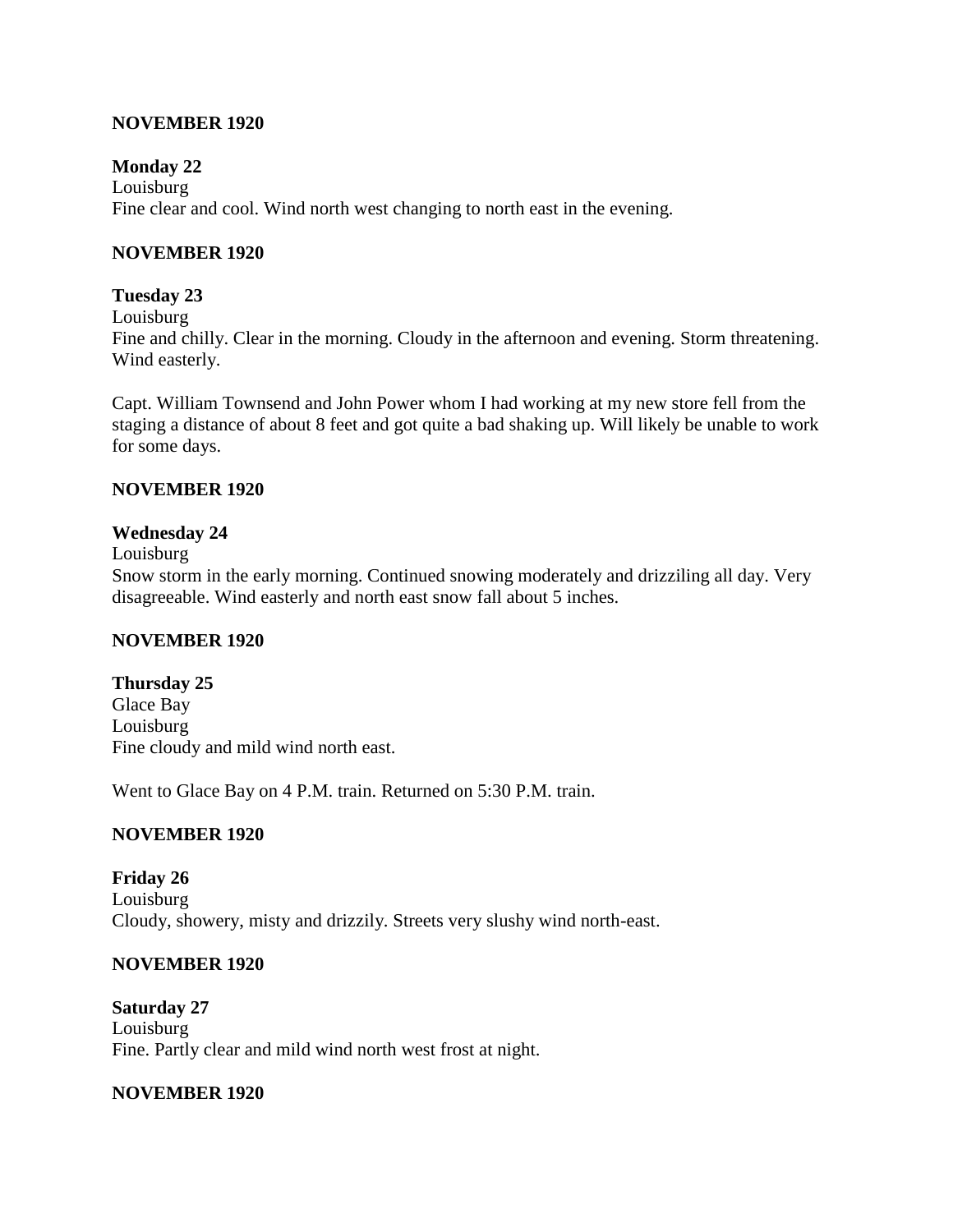**Sunday 28** Louisburg Fine clear and cool. Wind north west.

Spent part of the afternoon at Angus Mathesons.

Attended service in the Methodist Church at 11 A.M., and 7 P.M. Preacher Rev. Mr. Wallis.

#### **SEPTEMBER 1920**

**Monday 29** Louisburg Fine, clear and moderately cold. Light north west wind. Min temperature about 20 above zero.

#### **NOVEMBER 1920**

**Tuesday 30** Louisburg Fine, clear and mild. An ideal day. Light north west wind.

#### **DECEMBER 1920**

**Wednesday 1** Louisburg Fine clear and mild. Light westerly wind. A perfect day.

Attended choir practice in the Methodist Church at 9 P.M.

#### **DECEMBER 1920**

**Thursday 2** Louisburg Rained heavily in the forenoon. Occasional showers in the afternoon. Strong southerly wind.

Attended meeting of town council at 7:30 P.M.

#### **DECEMBER 1920**

**Friday 3** Louisburg Fine. Partly clear, snow squalls. Moderately cold wind north west.

Attended Band practice at 9:30 P.M.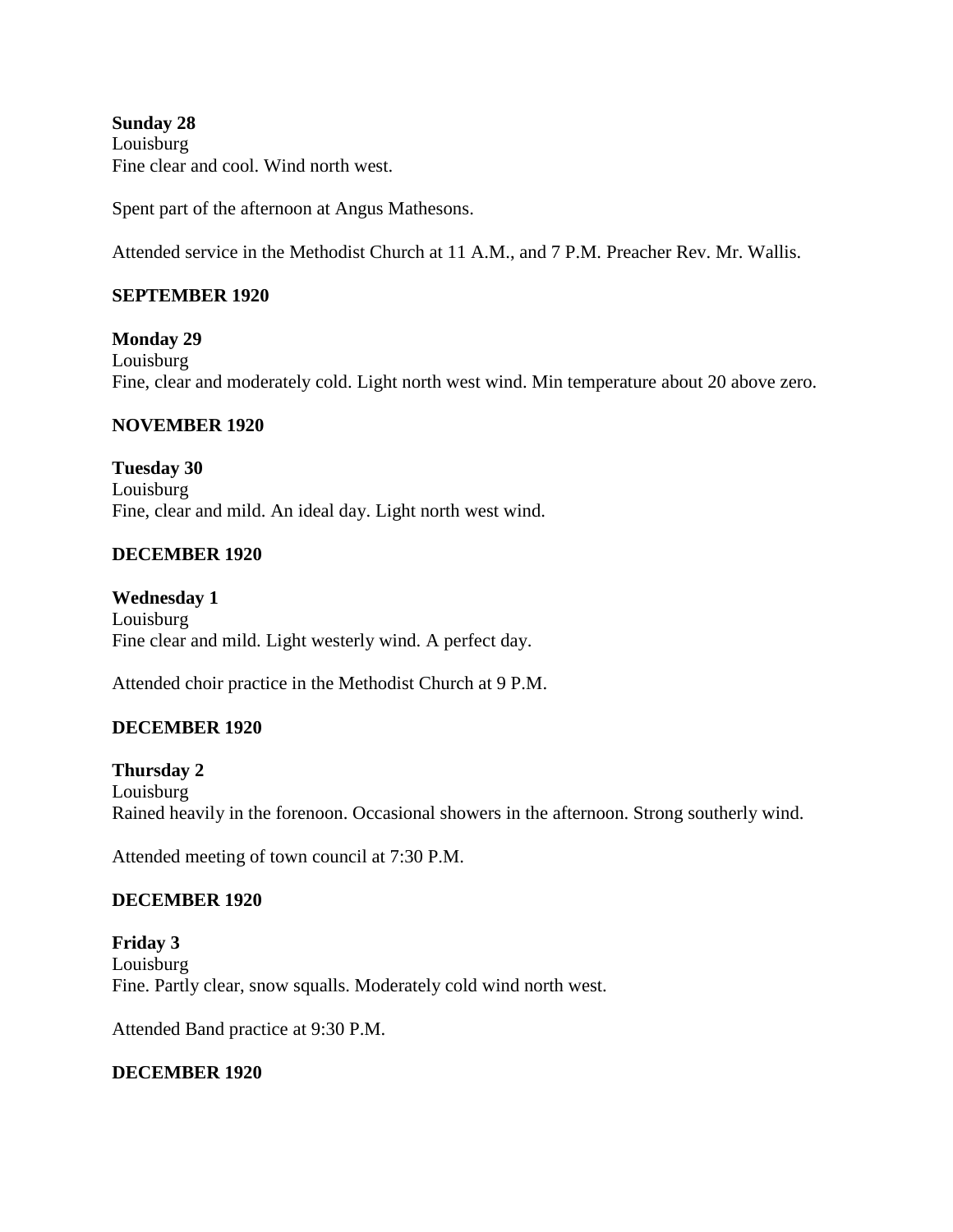**Saturday 4** Louisburg Fine. Partly cloudy. Moderately cold. Wind northerly.

### **DECEMBER 1920**

# **Sunday 5**

Louisburg Snowed in the early morning, rainy misty and drizzily during the afternoon and evening. Wind south east. Snow fall about 2 inches. Streets very slushy.

Attended service in the Methodist Church at 11 A.M., and 7 P.M. Preacher Rev. Mr. Wallis.

# **DECEMBER 1920**

**Monday 6** Louisburg Fine, cloudy and mild. Light southerly wind.

### **DECEMBER 1920**

**Tuesday 7** Louisburg Fine, cloudy and cool.

Attended meeting of school Board at 7:30 P.M. also Band practice at 9 P.M.

# **DECEMBER 1920**

**Wednesday 8** Louisburg Fine. Light snow fall in the early morning. Clear and mild during the day.

Attended choir practice in Methodist Church at 9 P.M.

# **DECEMBER 1920**

**Thursday 9** Louisburg Fine. Clear and mild. An ideal day.

My new store nearing completion. Have the wiring done and lights turned on tonight for the first [blank].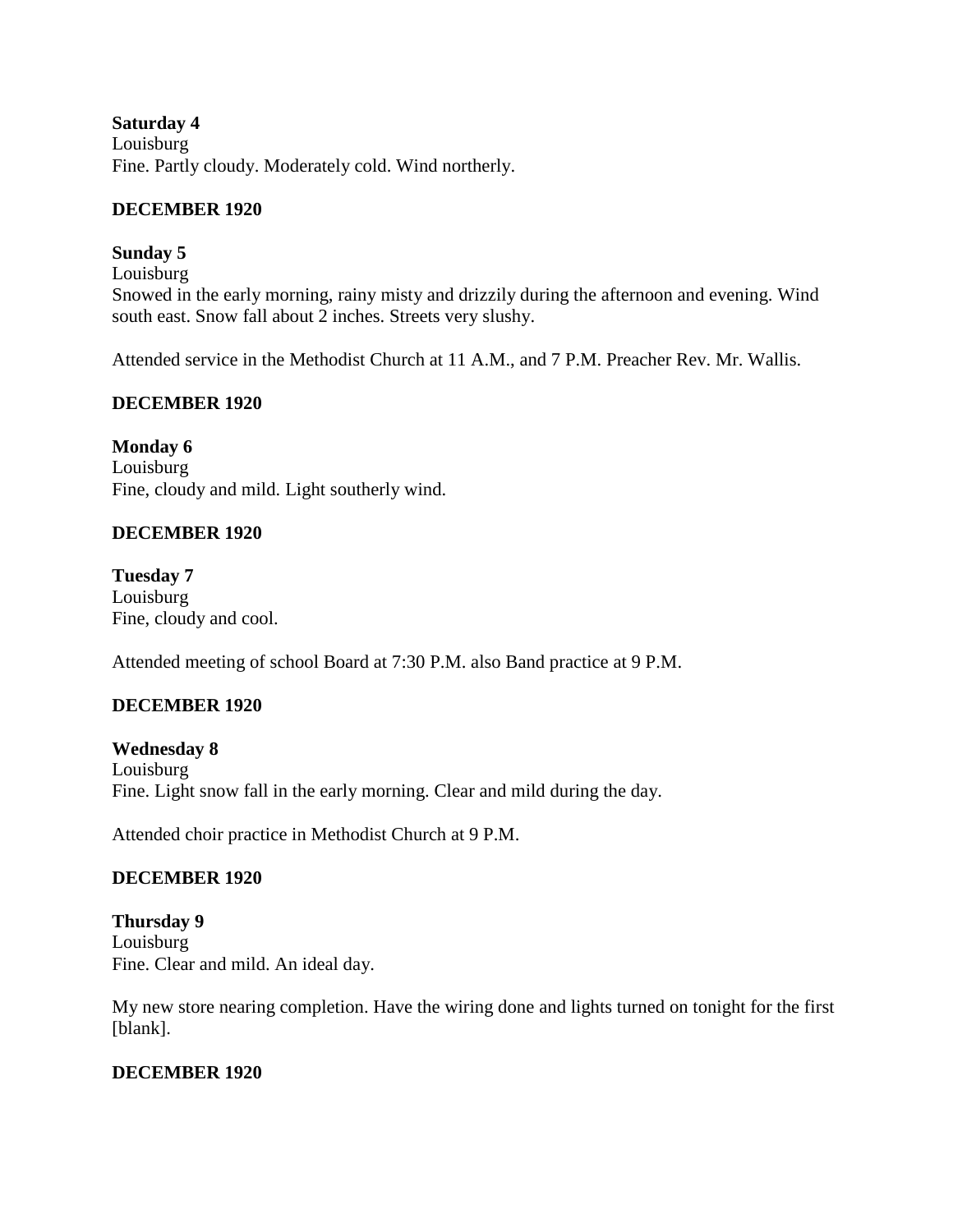**Friday 10** Louisburg Fine. Cloudy and mild. Light north east wind. Rained during the night.

Attended special meeting of school board at 7:30 P.M.

### **DECEMBER 1920**

**Saturday 11** Louisburg Rainy, drizzily and chilly. Wind easterly.

### **DECEMBER 1920**

**Sunday 12** Louisburg Rainy, drizzily and chilly. Wind north-east.

Attended service in the Methodist Church at 11 A.M., and 7 P.M. Preacher Rev. Ernest Baynes.

### **DECEMBER 1920**

**Monday 13** Louisburg Cloudy and chilly wind north-east.

### **DECEMBER 1920**

**Tuesday 14**

[Blank page]

**DECEMBER 1920**

**Wednesday 15**

[Blank page]

### **DECEMBER 1920**

**Thursday 16**

[Blank page]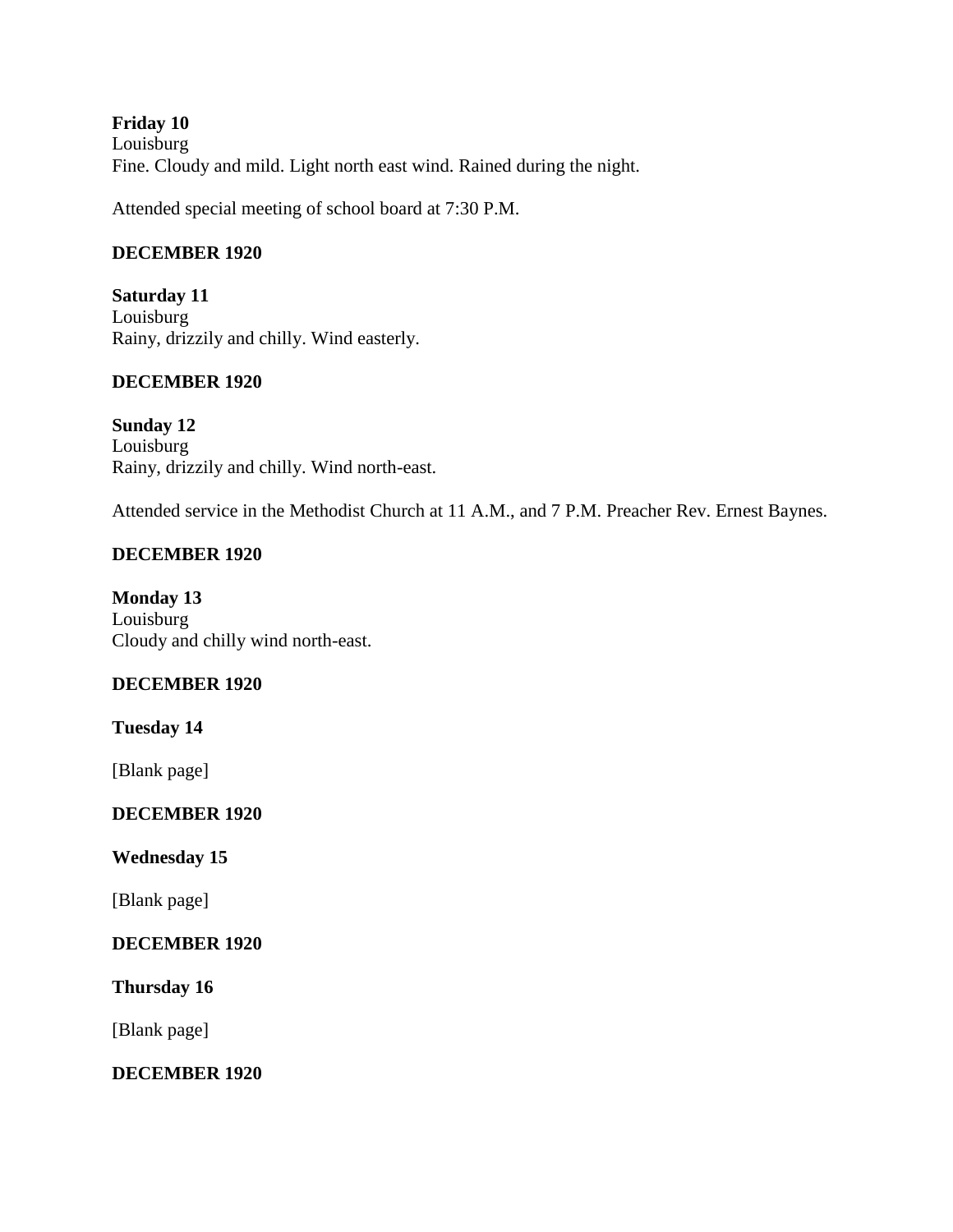### **Friday 17**

[Blank page]

# **DECEMBER 1920**

### **Saturday 18**

[Blank page]

### **DECEMBER 1920**

**Sunday 19**

[Blank page]

### **DECEMBER 1920**

### **Monday 20**

[Blank page]

### **DECEMBER 1920**

### **Tuesday 21**

[Blank page]

### **DECEMBER 1920**

**Wednesday 22** Louisburg Fine. Cloudy and mild.

Attended choir practice in the Methodist Church at 9 P.M.

### **DECEMBER 1920**

### **Thursday 23** Louisburg Cloudy and mild. Snow in the afternoon. Turned to rain in the evening and rained heavily during the night.

Miss Ernie McLean whom I have engaged as clerk in my store entered on her duties today.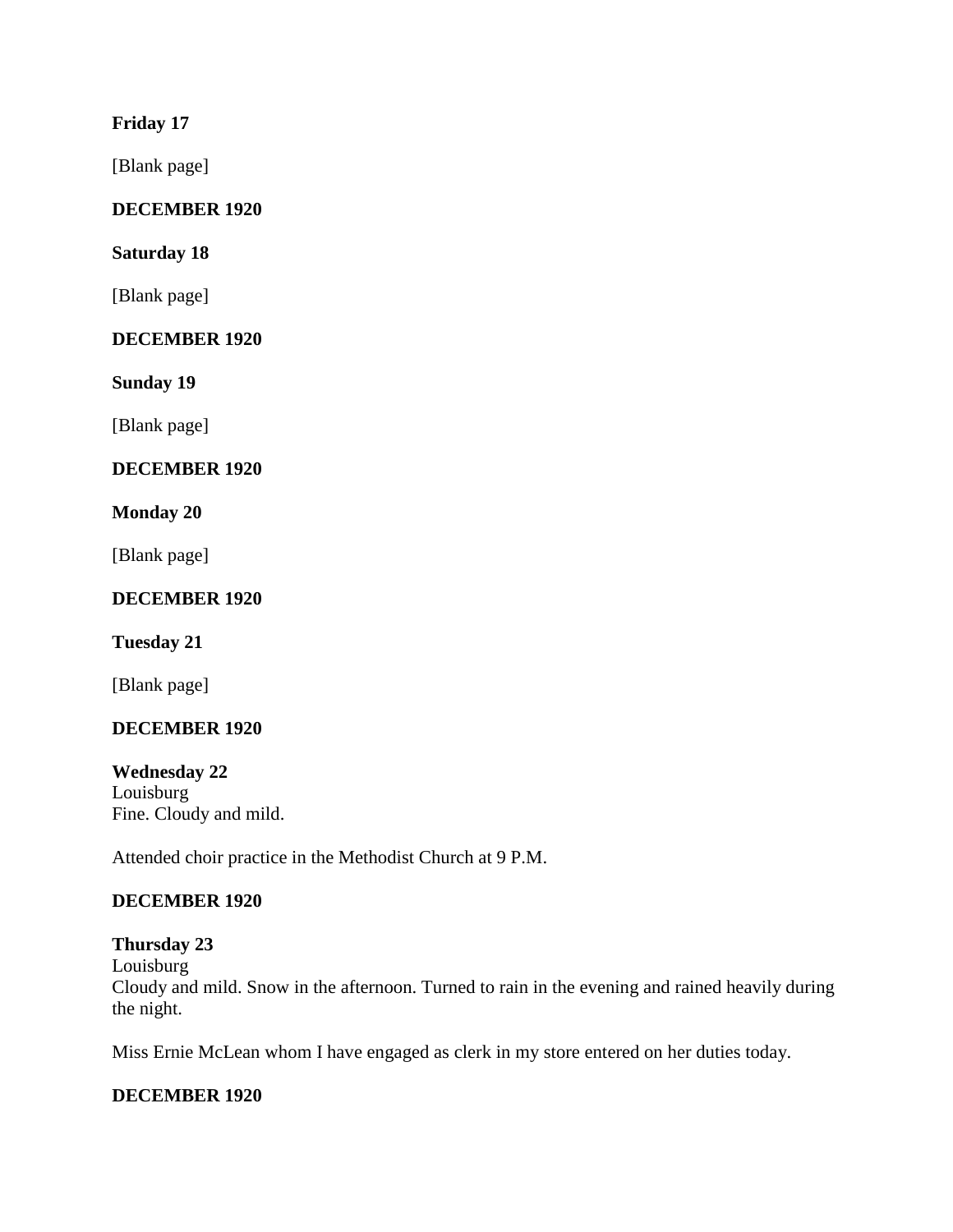**Friday 24** Louisburg Fine, mild and cloudy.

#### **DECEMBER 1920**

**Saturday 25**

Louisburg Fine. Partly clear chilly and raw. Strong north west wind, snow squalls at night.

Had dinner at Capt. E. M. Dicksons.

General Holiday all places of business closed.

Spent the afternoon in the shop but not open for business.

Barn owned by James McDonald near railway station totally destroyed by fire at about 10 P.M. Calf burned to death and quantity of hay destroyed.

#### **DECEMBER 1920**

#### **Sunday 26**

Louisburg Clear and cold. Strong north west wind increasing to a gale in the afternoon min temperature about 15 above zero.

Attended service in the Methodist Church at 11 A.M., and 7 P.M. Preacher Rev. Mr. Wallis.

#### **DECEMBER 1920**

**Monday 27** Louisburg Fine. Moderately cold.

#### **DECEMBER 1920**

#### **Tuesday 28**

Louisburg

Snow storm in the early morning. Turned to rain at about 6 A.M. and continued for about 1 hour. Fine during the remainder of the day.

Attended meeting of town council at 7:30 P.M.

#### **DECEMBER 1920**

#### **Wednesday 29**